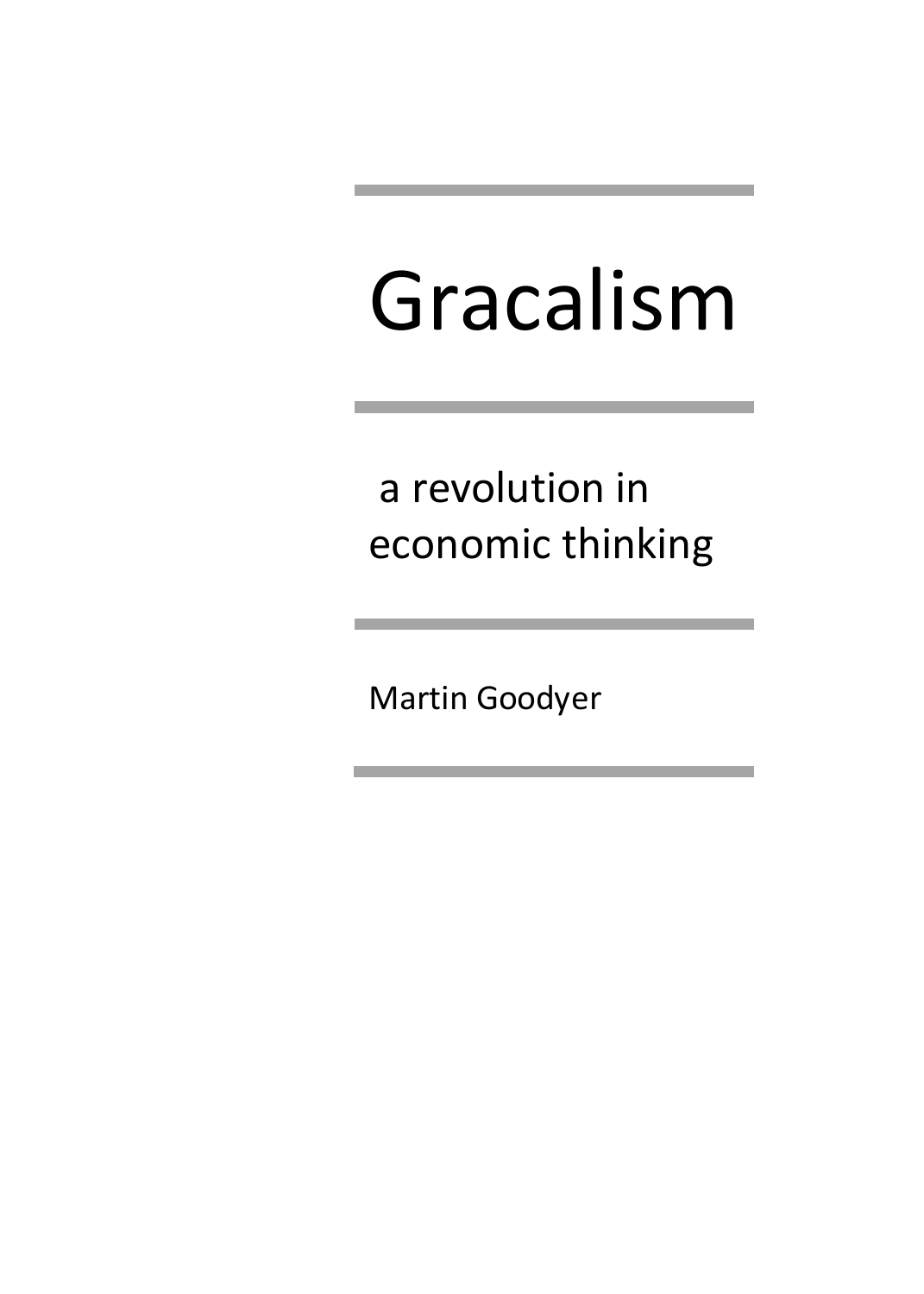#### Gracalism

A new word for a new world - a revolution in economic thinking

Our economic system is wrong for this brave new world of high-technology and artificial intelligence. Sooner than might be imagined, menial and monotonous jobs will be gone. People will no longer be required to carry out repetitive and unthinking work because AI and robotics are now cutting into tradition systems like a hot knife through butter. Managers and supervisors will no longer be required as there will be no people to organise.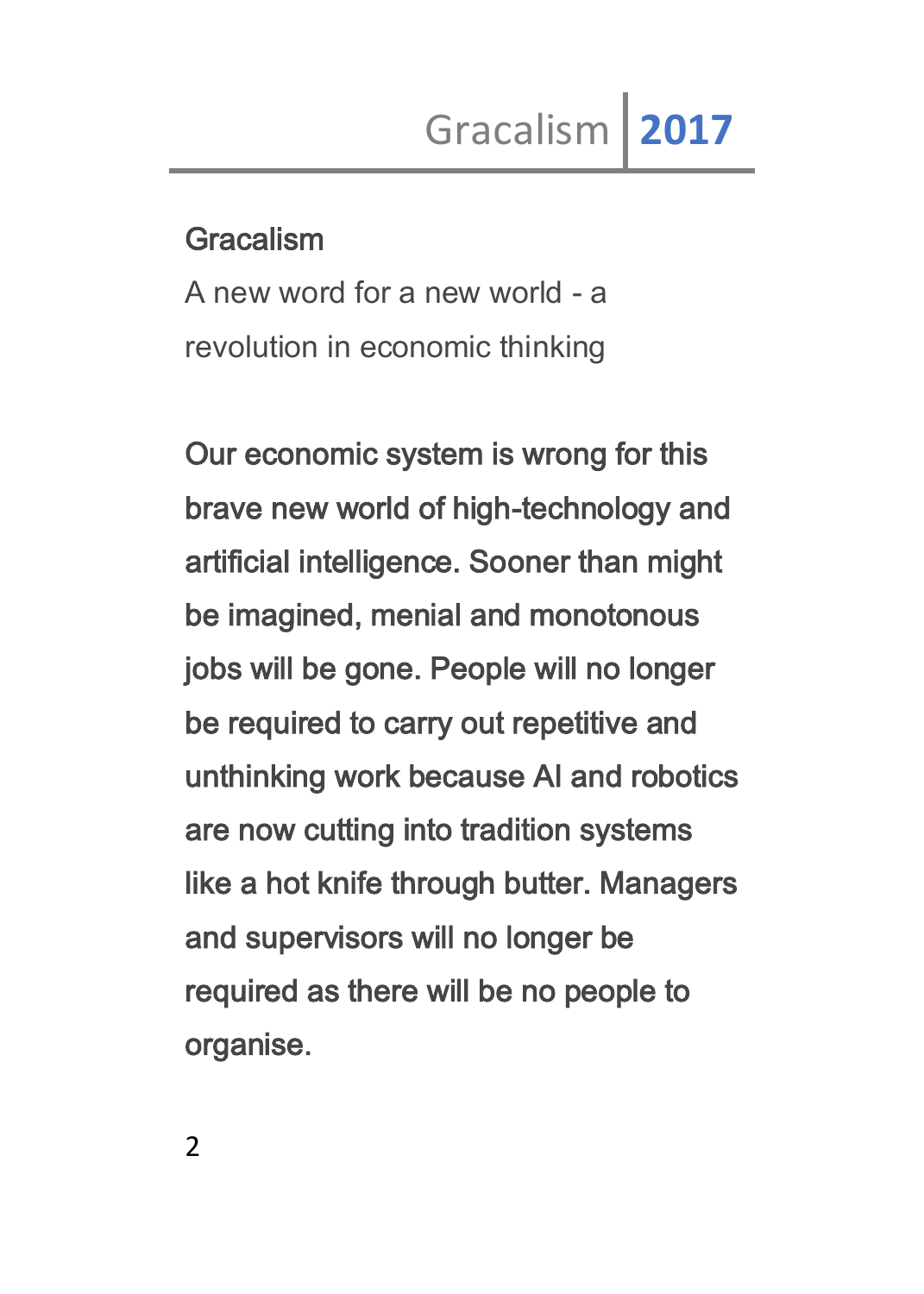Here's an example of a recent BBC report about the application of AI, in this case when applied to business travel;

'...it could be artificial intelligence (AI) that has the biggest impact. Felicia Schneiderhan's New York-based company 30SecondsToFly developed "Claire": an artificially intelligent (AI) travel assistant designed to take the stress out of booking your next trip, which launches later this year.

"Claire allows companies to automate travel management in a cost-effective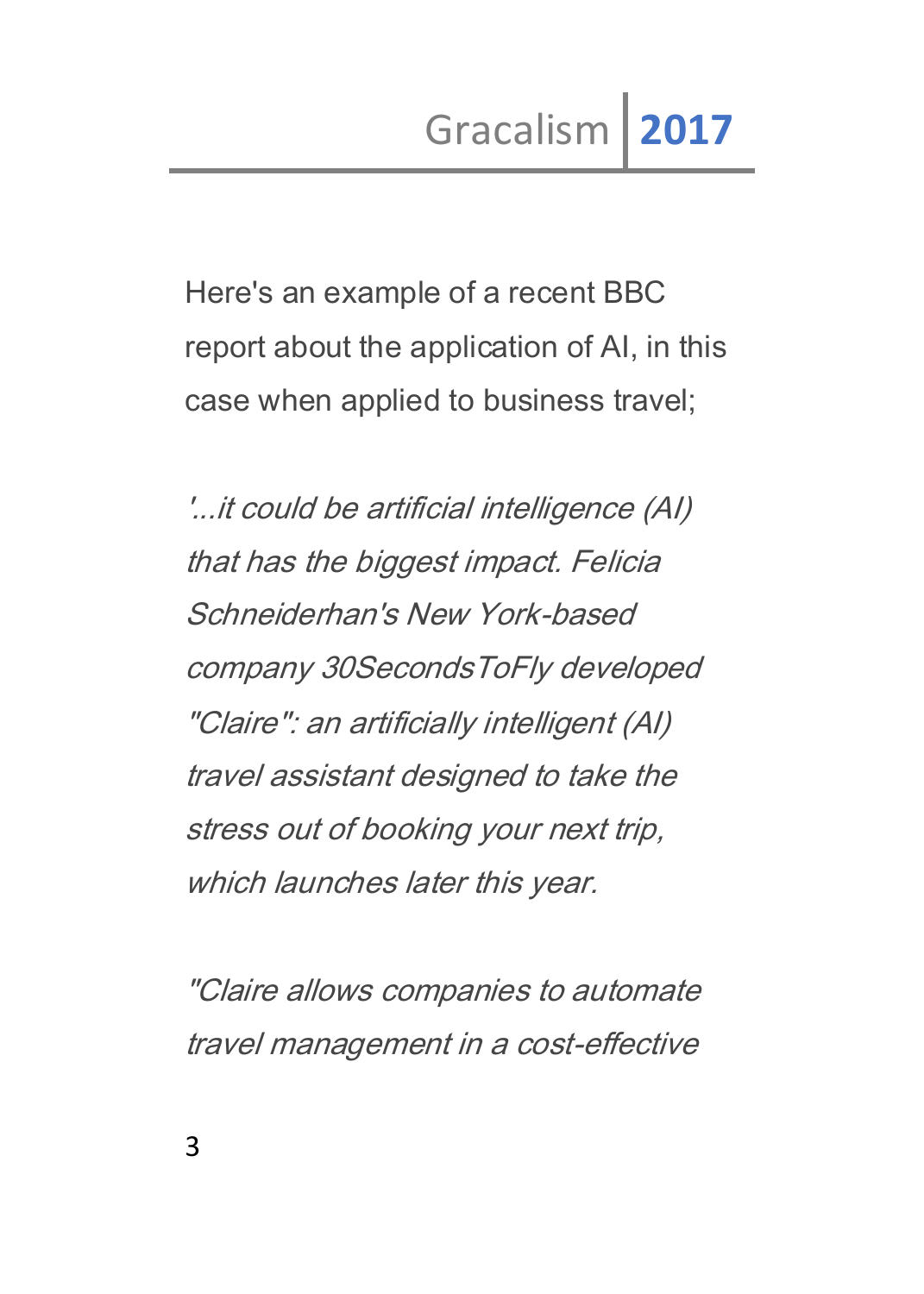manner, even if their annual travel budget is on the lower end," she says.

The travel bot uses companies' travel policies and employees' travel preferences to create "smart itineraries". Employees can talk to it via Slack, Facebook, SMS and Skype. "Say the user messages Claire saying 'NY to SF, next Friday, to land before 7pm'," Ms Schneiderhan says.

"Claire asks 'Do you want a return flight?' then provides a set of two to three options that the traveller can book instantly, as Claire has their personal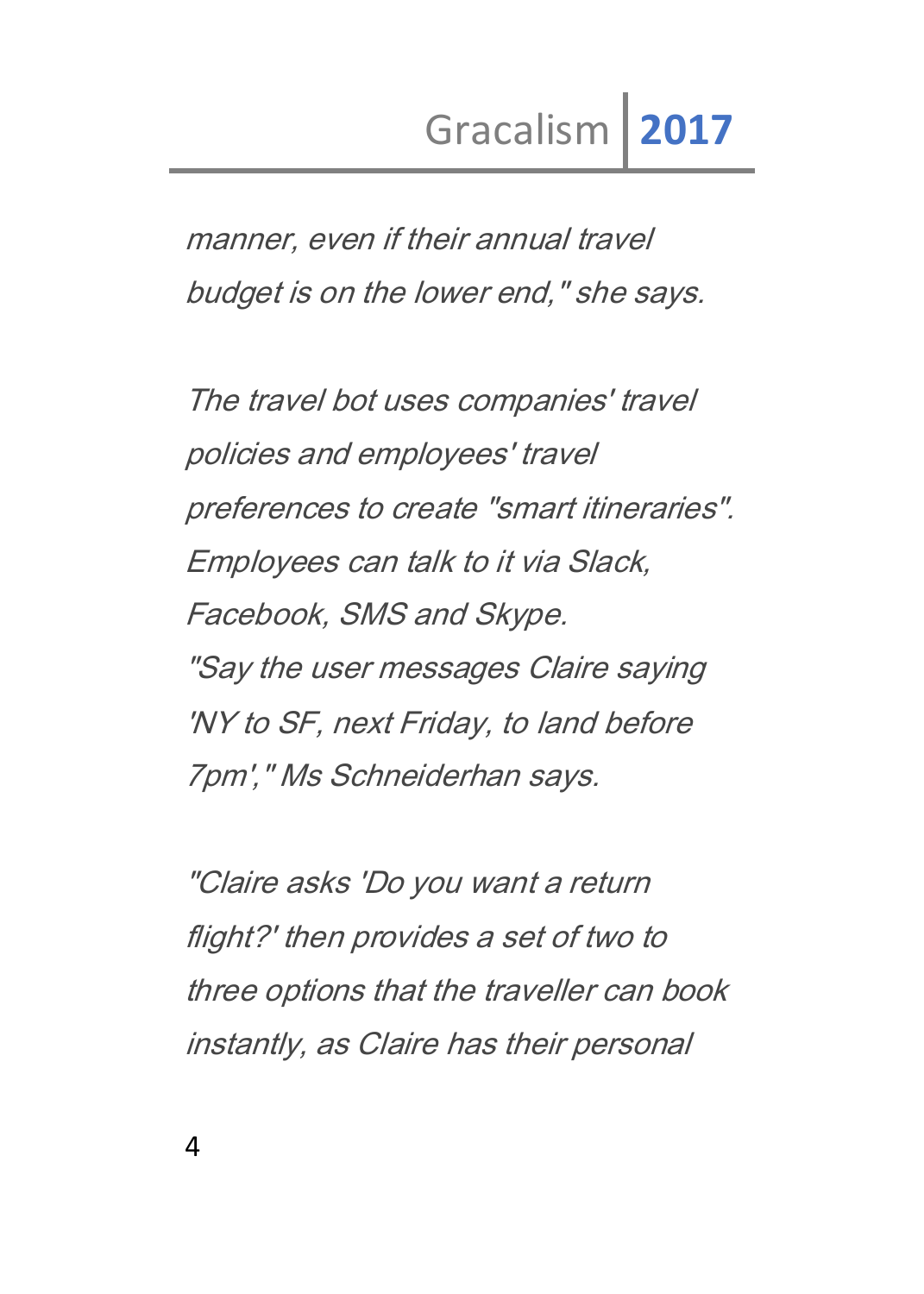information and payment details saved."

Two kinds of AI are required for Claire to do this: natural language processing to converse with the traveller as another human being would, and a trip selection algorithm that personalises the booking experience within the employer's policy constraints.

"Users will be able to book and access basic travel analytics free of charge," Ms Schneiderhan adds.

"The cost of advanced features, such as software integrations, will depend on the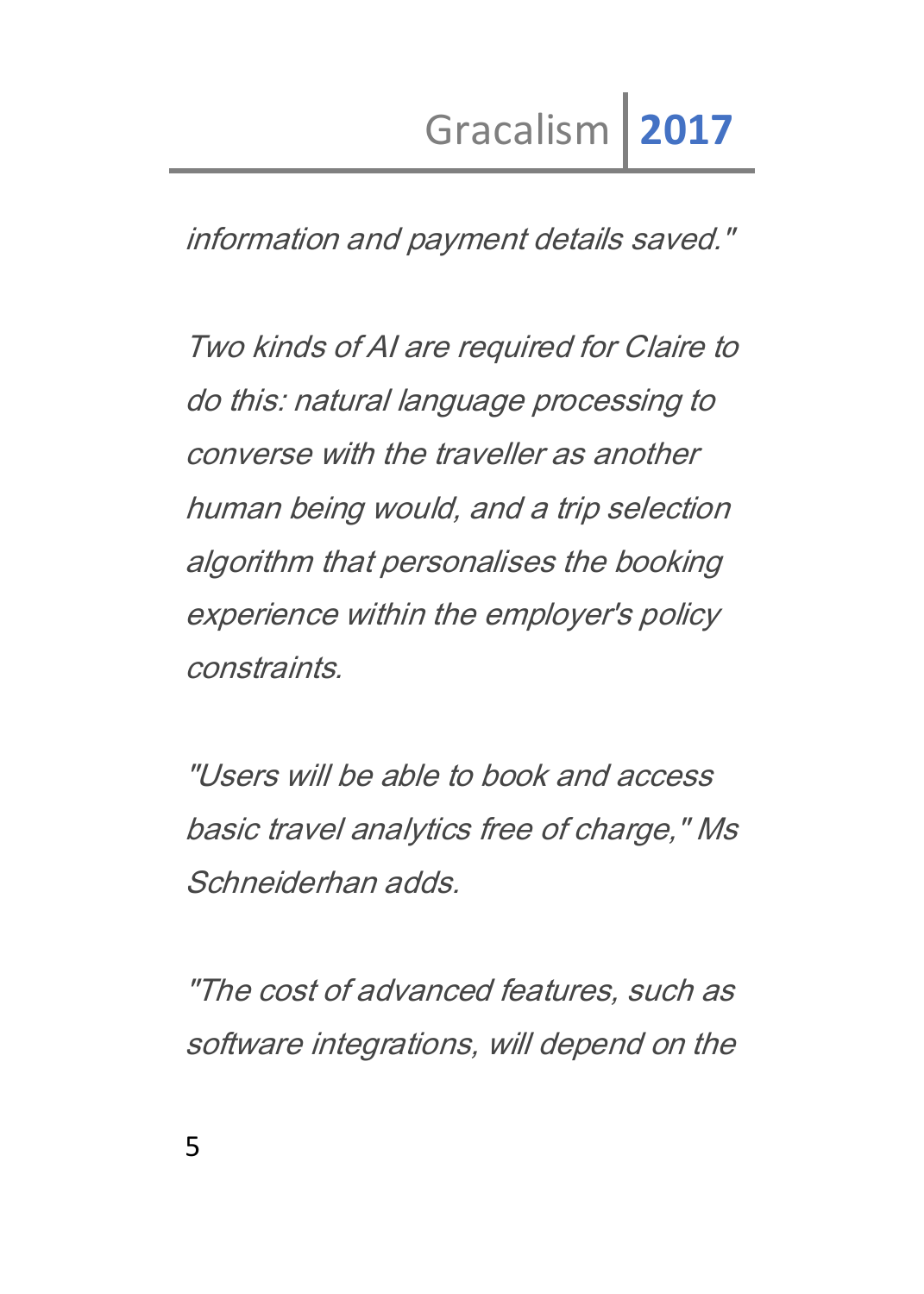volume of bookings made." Paul Erickson, senior analyst at IHS Markit, believes virtual assistants will soon play a significant role in business travel reservations.

"Virtual assistants can save end users one or many steps in lots of everyday tasks, including booking business travel," he says.'

Travel is just one aspect of business and life that's already being impacted by AI. The change isn't 'coming', it's already here.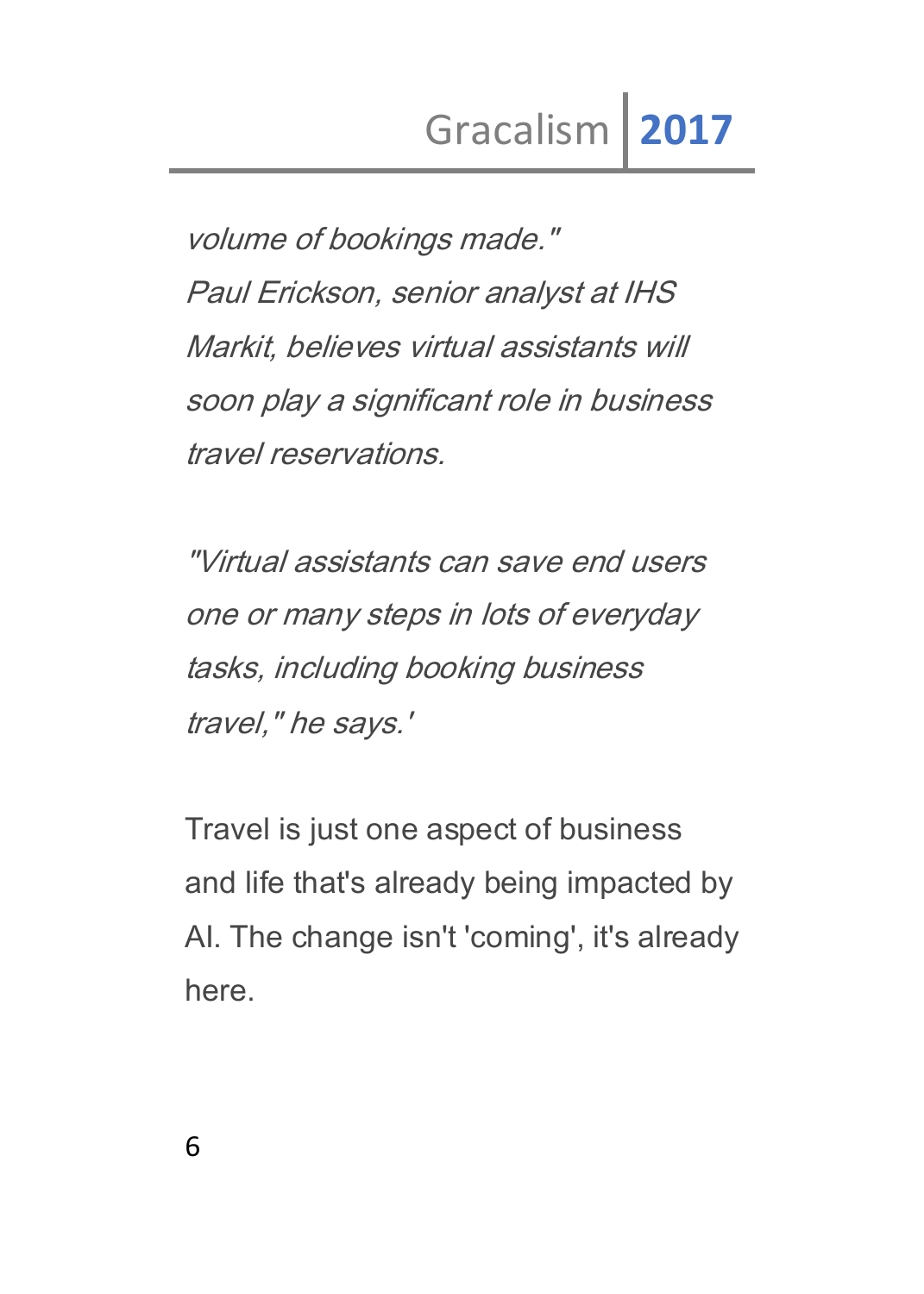Once it is recognised that the generation of profit and the system of capitalism is no longer appropriate, there will be massive upheaval; Leaders of businesses whose sole preoccupation was the generation of capital will no longer be needed or desired. The whole of the financial 'industry' will be a thing of the past, a footnote in the annals of history. The change that is coming isn't a new wave, it is a tsunami that's going to wipe out the 'way of the world' as we've known it. This is coming whether we like it or not. There is no choice about it, because it has already begun. Therefore, we had better get our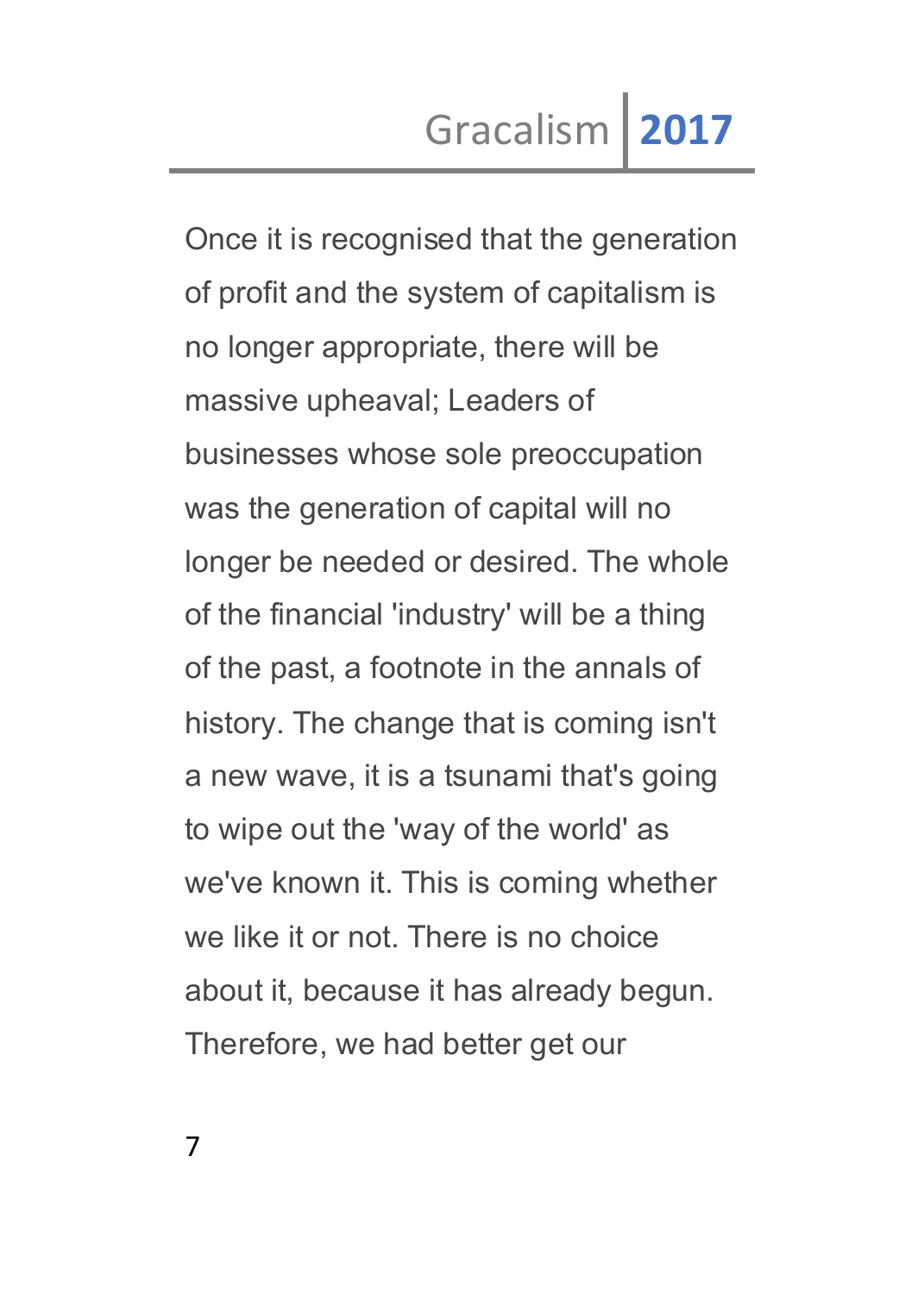collective heads around a viable alternative before chaos ensues.

Make no mistake, this is a revolution and like every revolution in the past there will be people violently against it. In this case those against will almost certainly be the wealthiest capitalists, and those who consider they have the most to lose.

However painful it might be to accept, the reality is that they have lost it already. There is no way to turn back the clock. As I shall point out, there are ways that it can be delayed, but those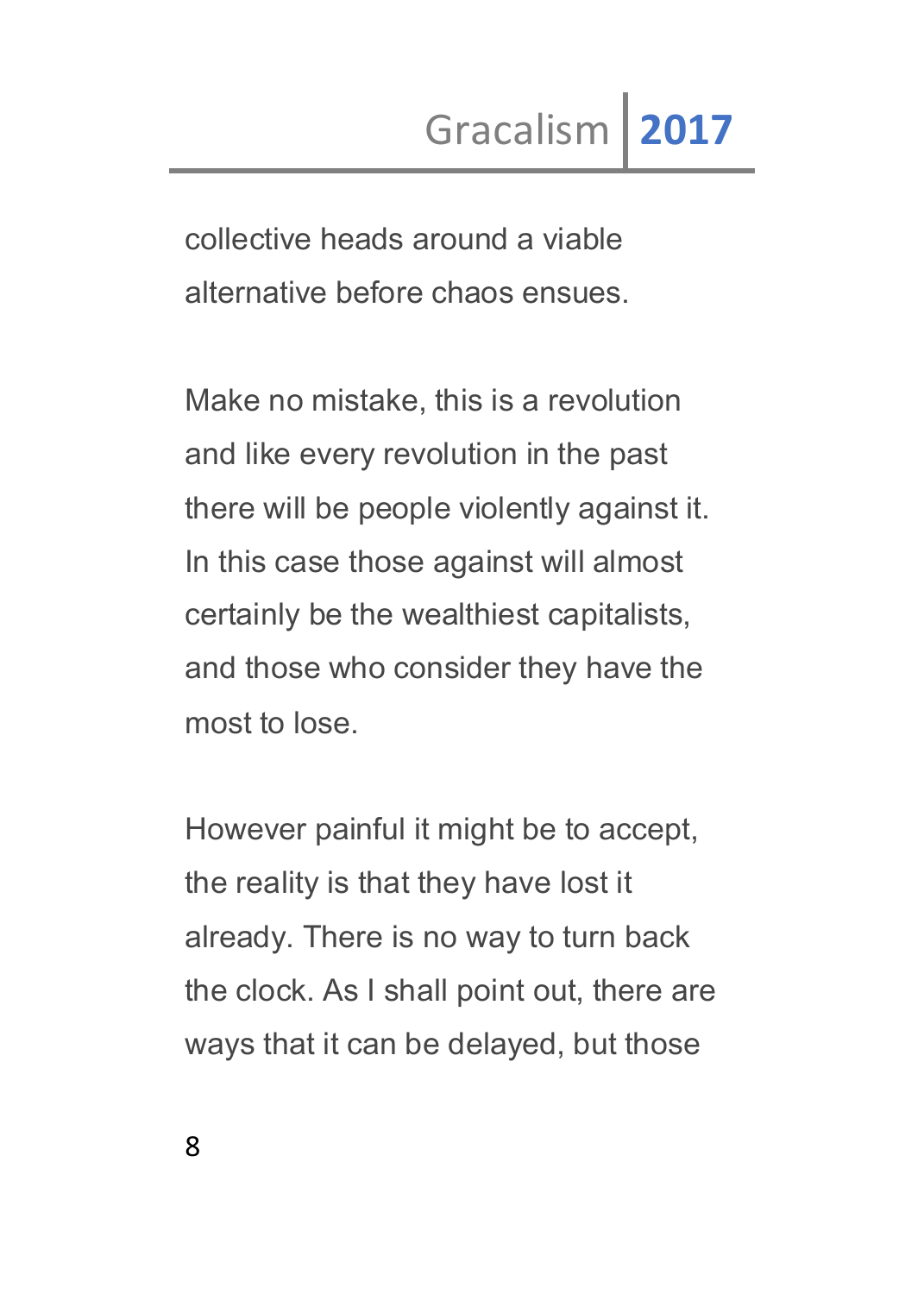are so selfish and immoral that all people of integrity must stand together against them. The best way to transition is to identify the path of least pain and then commit to take it. The worst that can happen is for us to allow those fearing loss to vent their frustration on the world. The ultimate outcome has already been decided by the actions of our immediate history; like a ribbon of dominoes stacked in a row, we have already knocked over those that stood at the beginning of the line and one by one they are coming crashing down. The momentum already established cannot be undone, instead we must face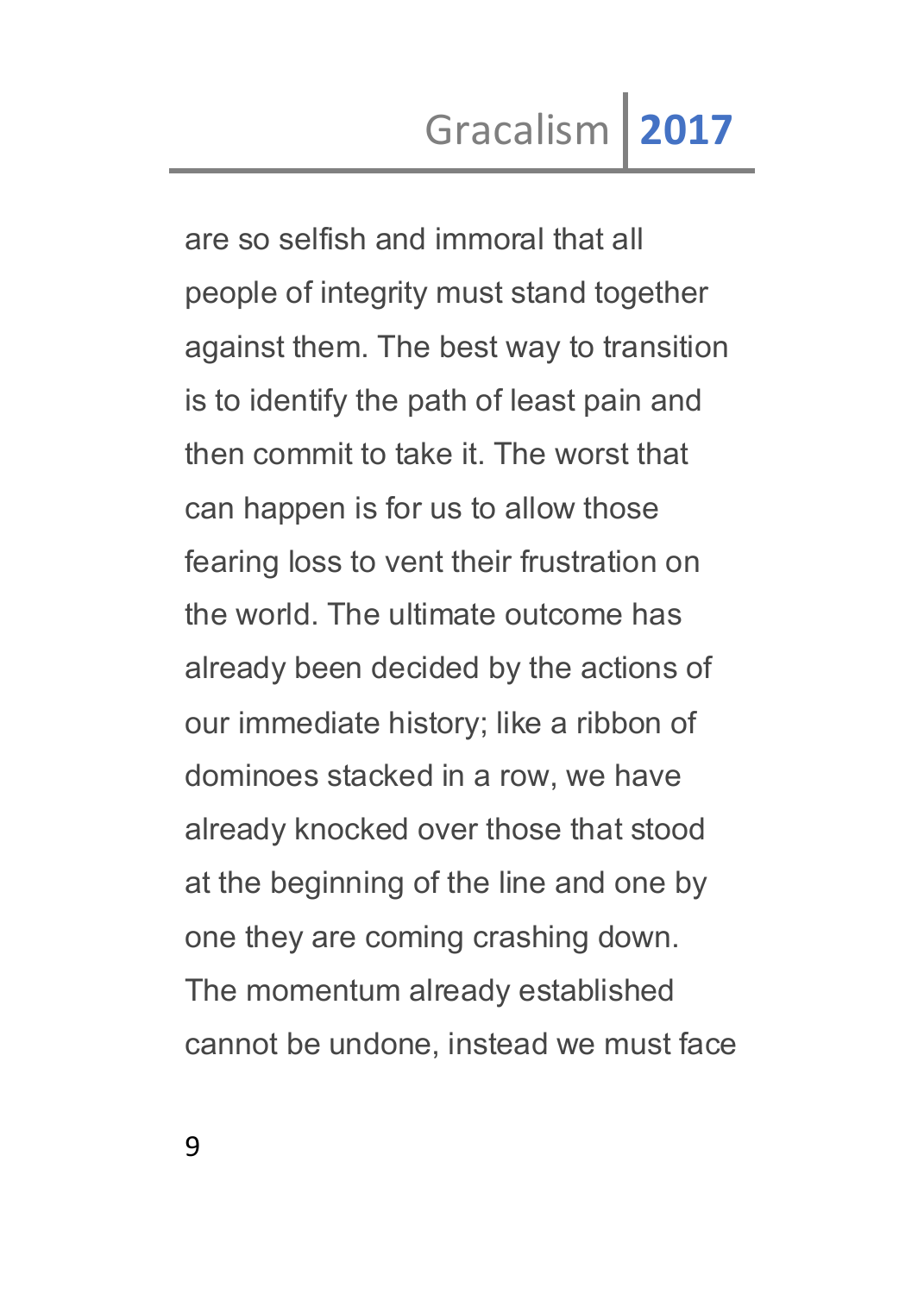its consequences and start deciding how to deal with them.

Ask yourself what the inevitable consequences of this are for our existing way of life, and there are a couple of things that become abundantly clear. Firstly, the economic system designed to create more and more 'capital' by making profits will become defunct. What is the use of capital if it comes only into the hands of people who already have more of it than they could ever use in their lifetime? What benefit is there is reducing labour costs and increase the profitability of products by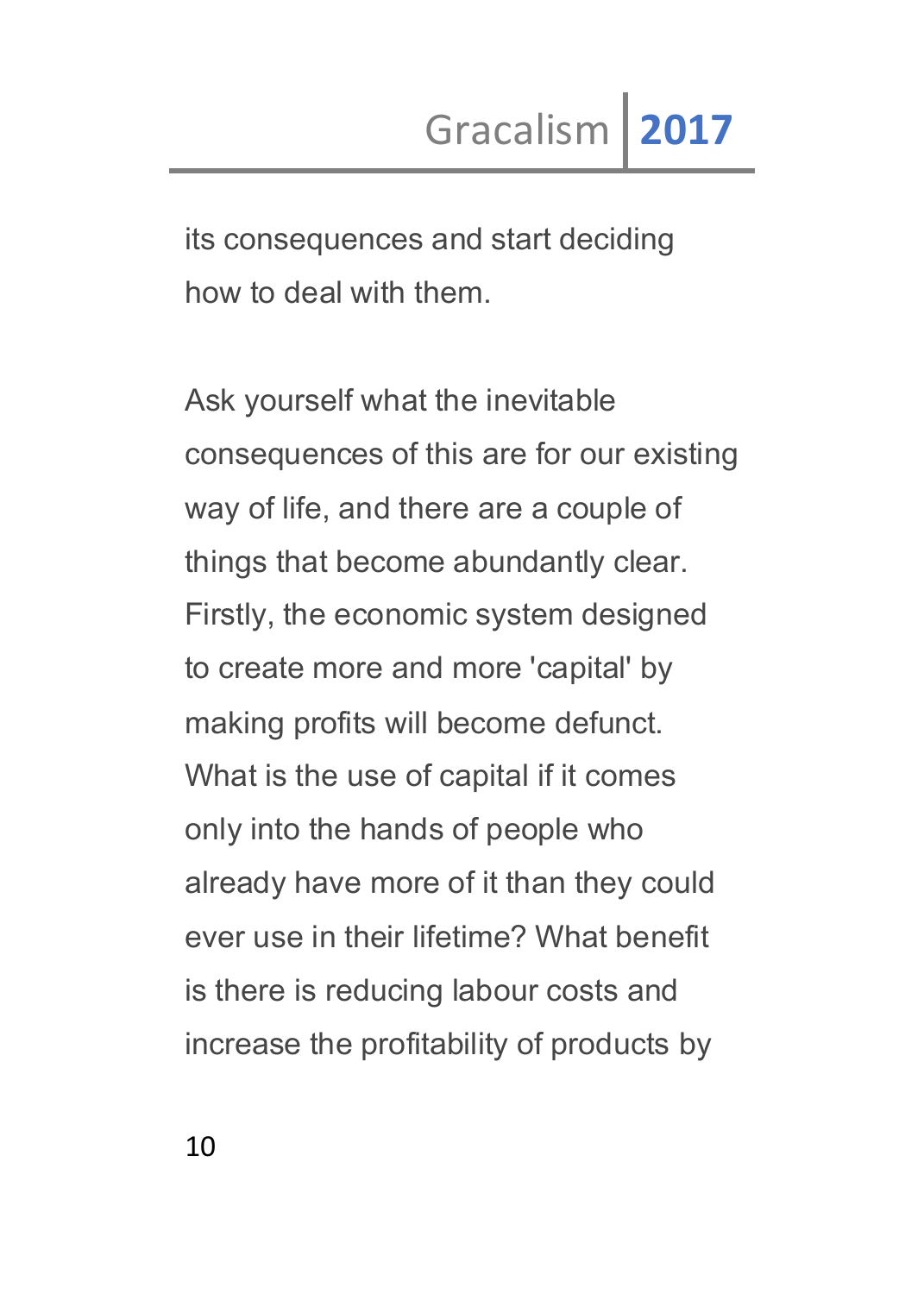using AI and robotics if there are then not enough people with the capital themselves to buy them?

The thinking that helped humanity build a society from nothing is different from that which is required to take us to a new level of development. In the past it was difficult to harness resources and people were still in relatively short supply. On one hand today's world is turned on its head; resources (particularly 'free' energy that allows for cultivation of parts of the planet previously out of reach) are now more easily accessible. The primary reason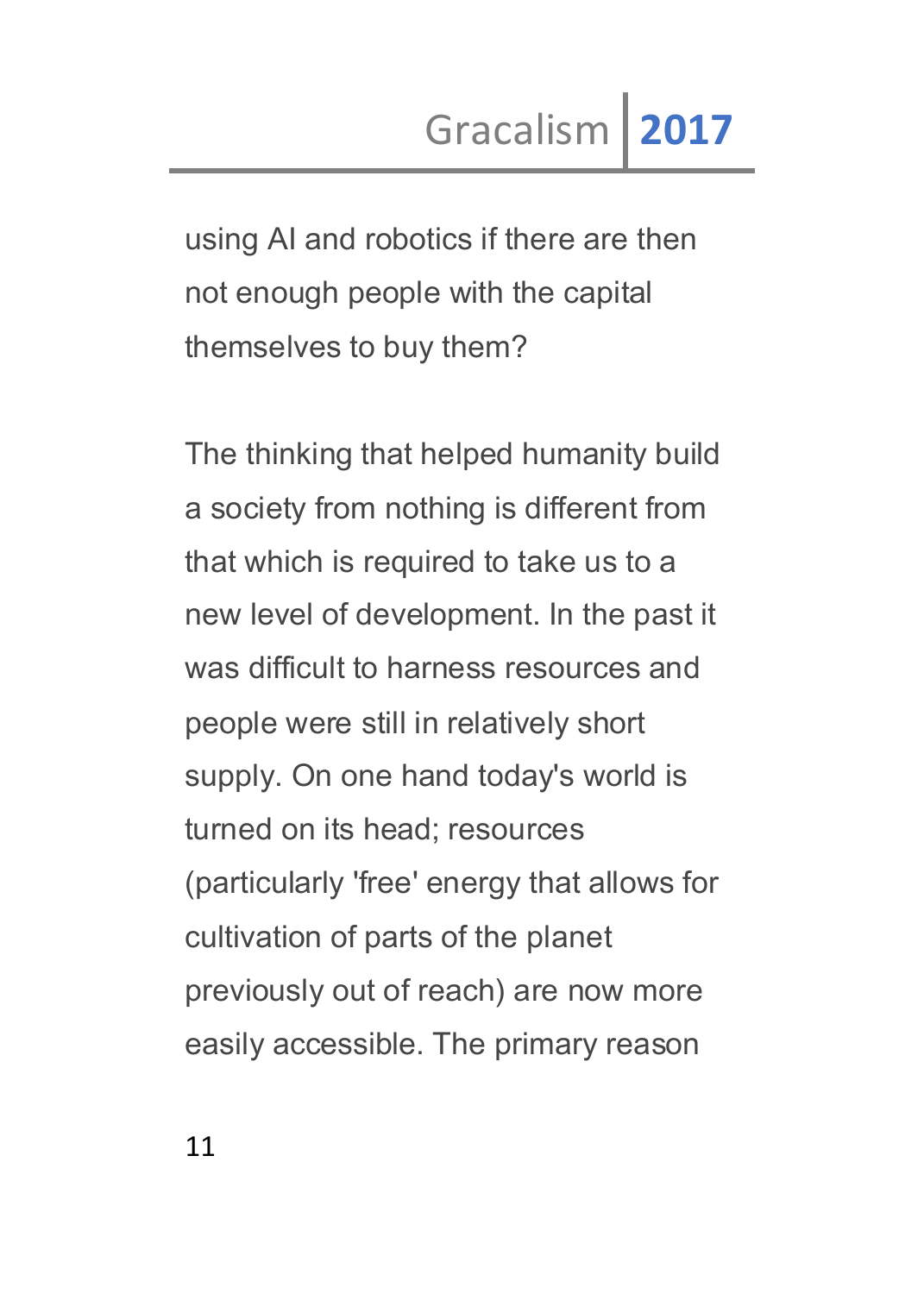that these possibilities are not enthusiastically tackled right now is because our capitalist system does not support doing things that don't make money. Population on the other hand is rising at unprecedented rates and therefore is we don't find ways to make better use of this world then the spaces we have will continue to be squeezed. Relatively soon we must make habitable parts of the world that were difficult to colonise. Contrary to tabloid scare stories, the planet is by no means heading for overpopulation. However, those small centres of commercial and social activity in which people have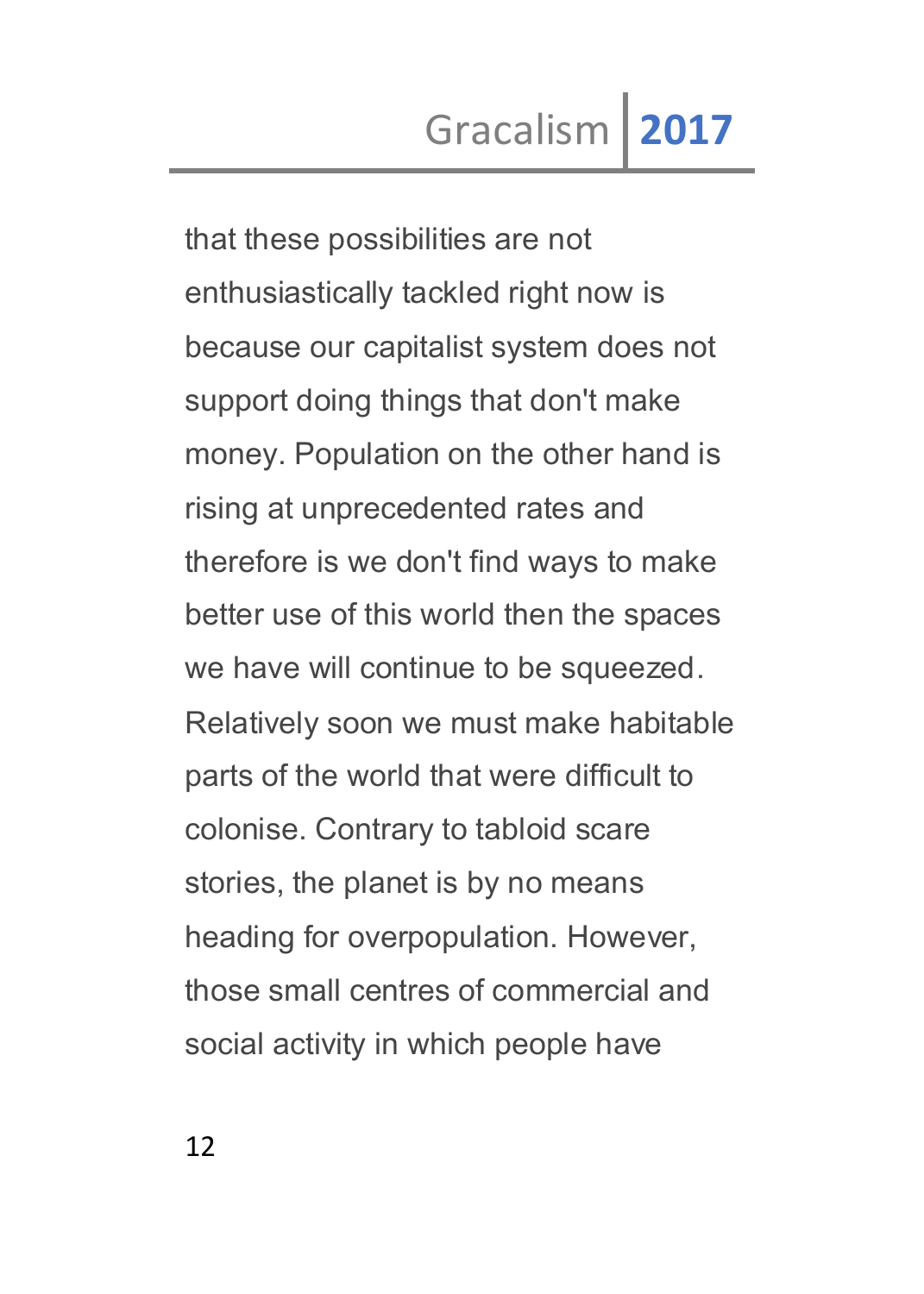congregated are full to overflowing. Therefore, it gives the impression that there is a problem with space, when actually the problem is with the economic system that keeps people tied to such small spaces. Look at the world on 'Google Earth' and pan around all those uninhabited spaces; compare the empty space with the highly condensed urbanised places, and instead of assuming the world outside your window is all there is, imagine what it would be like if more choice was available because the whole world was available to us. It is undeniable that we live on a planet that offers more potential than we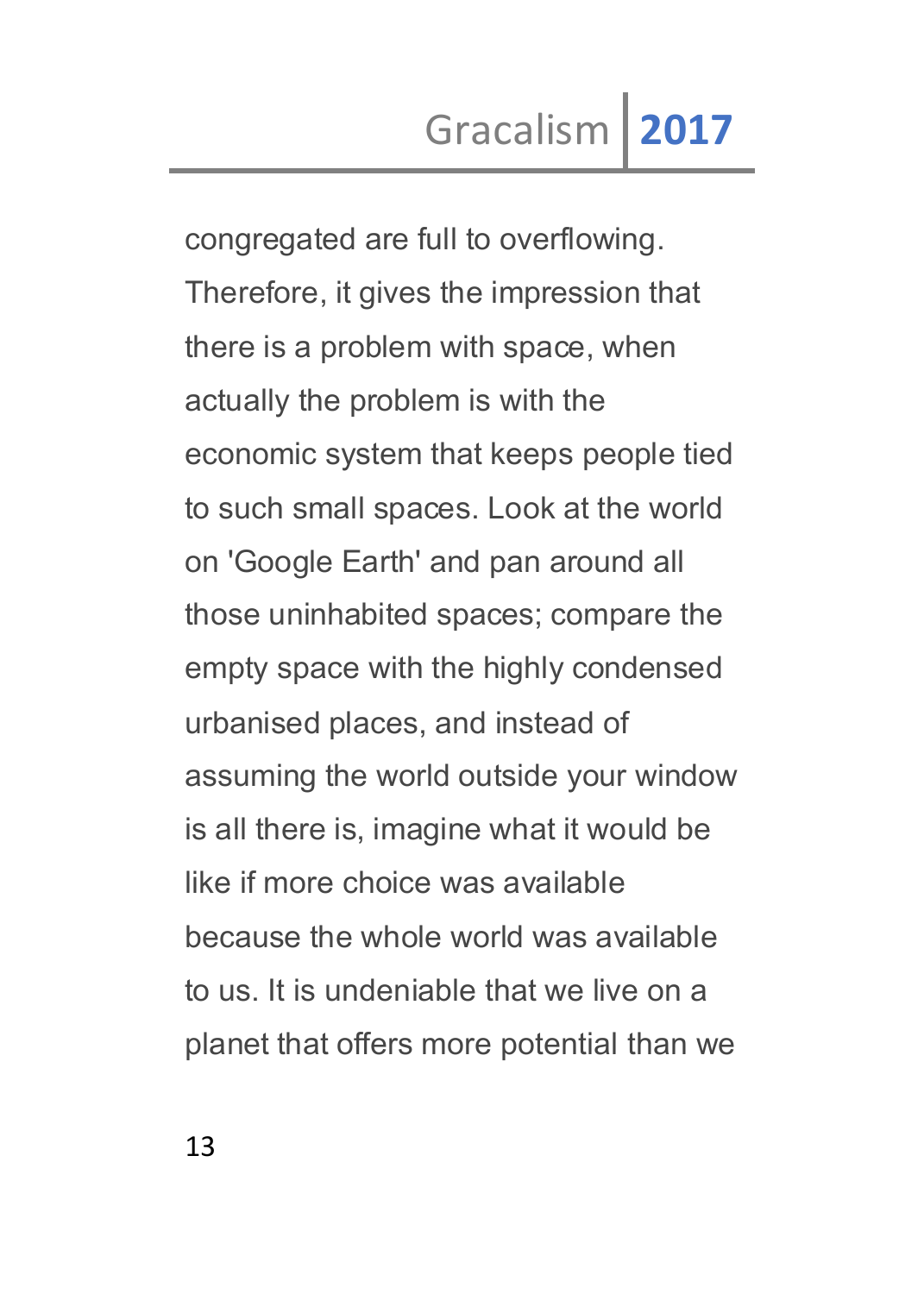are accessing and that only our self limiting beliefs about the way human beings must live, (our economic system), are holding us back.

### Example:

In 2014 I happened upon a Scottish based firm of scientists that had developed a oven material capable of turning sunlight into power, and their experiments in English growing centres had produced promising results.

Being partly based in the Canary Islands where vast swathes of land are covered by woven material to protect tomatoes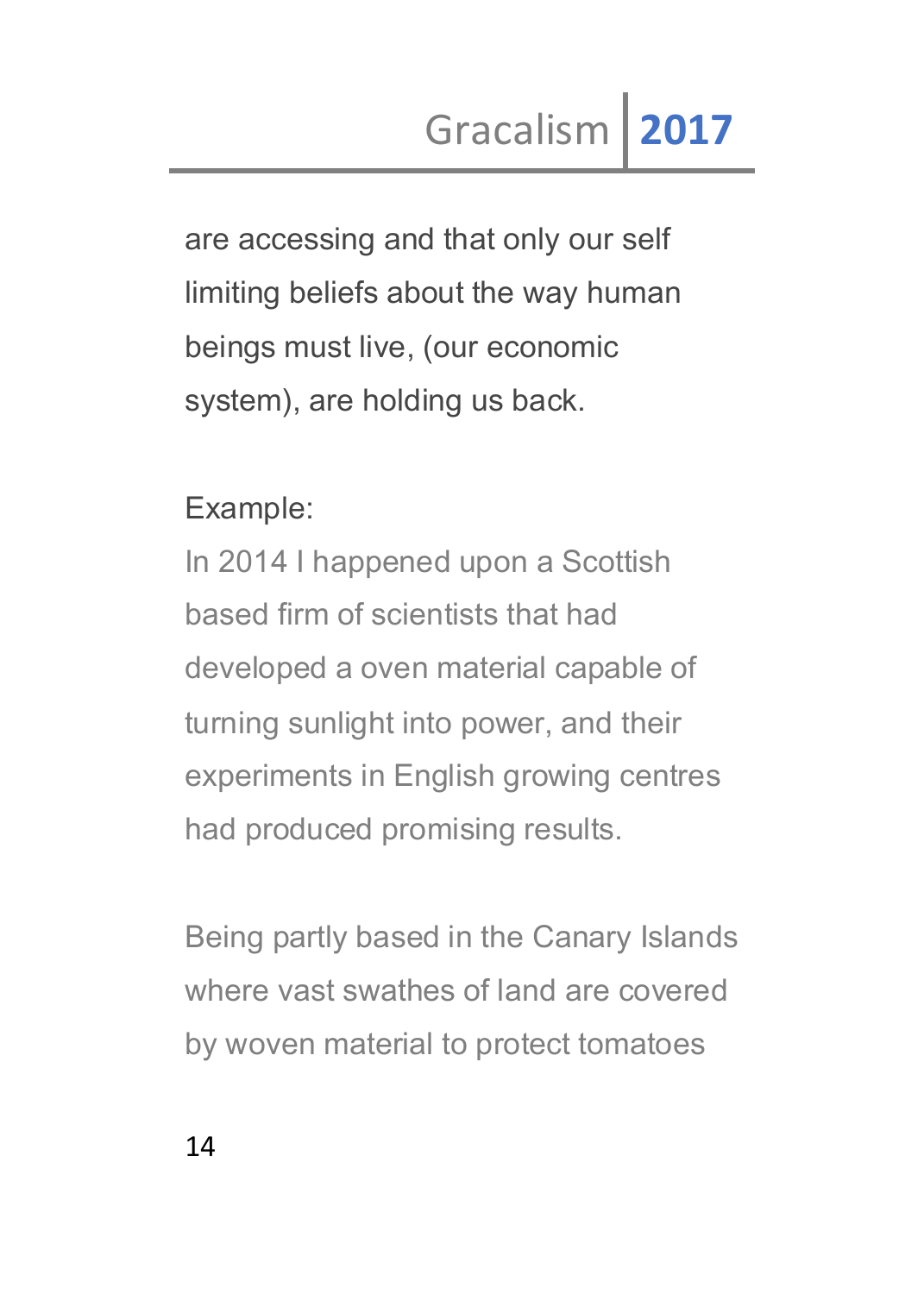and bananas growing beneath, it struck me that the community over there could benefit from the Scottish innovation.

However, there was no appetite for its application. Not because it would not generate free energy in abundance, but because it could not make a profit. It was also muted that the existing power companies would not take kindly to losing such large portions of their business across the islands.

This example of the capitalist system acting to prevent the betterment of communities, and society as a whole, is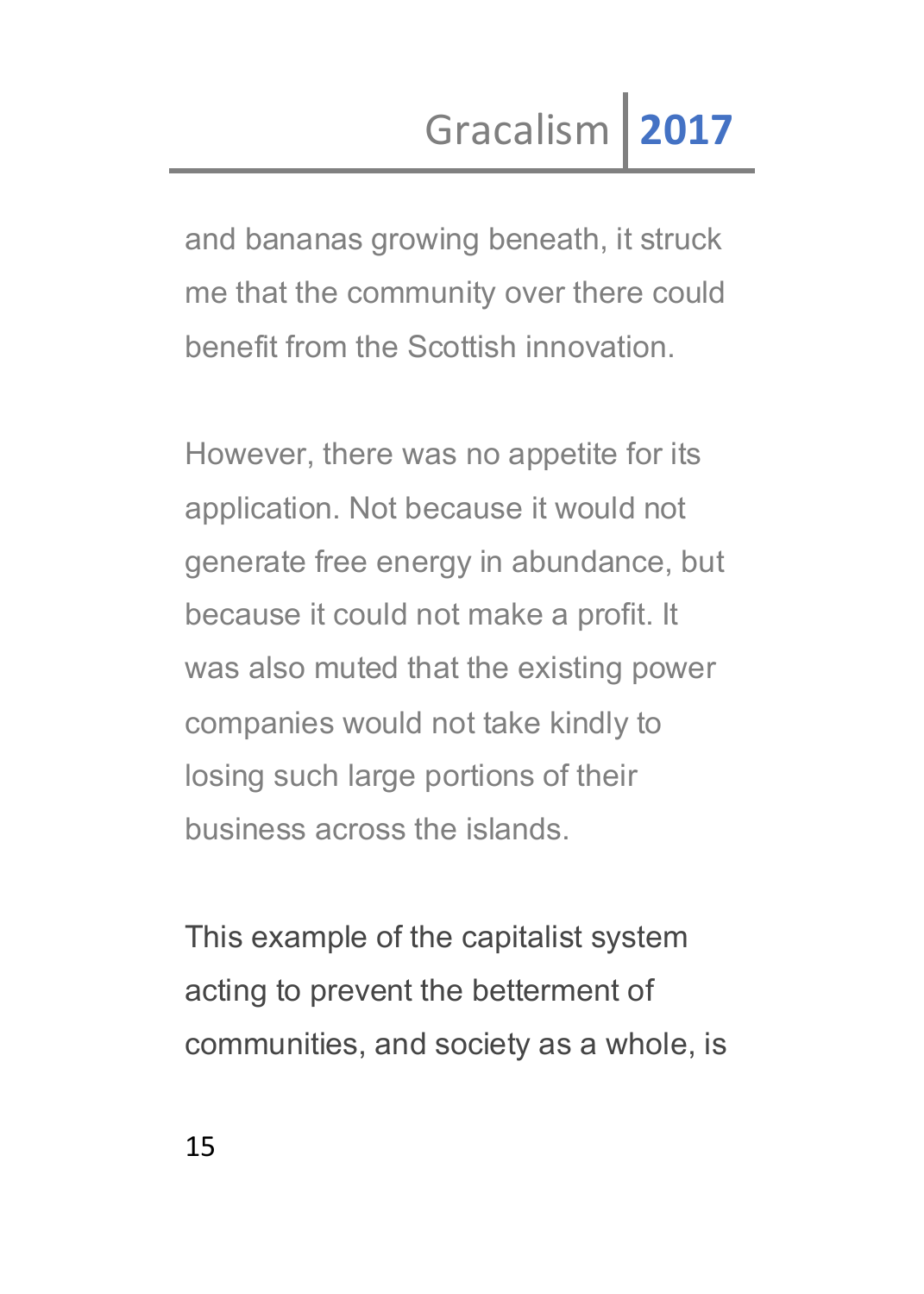not new. Nicola Tesla is thought to have had his work trashed and his life cut short because he advocated a means of sharing electricity freely and without the need for copper wires. His approach would have meant the death of the profitable electric companies and the loss of an immense amount of profit. The principle that capital is the goal did not benefit society, it only make already wealthy people wealthier. It has never been proven that he was the victim of capitalist greed, but the evidence certainly points to it. What might the world of today looked like if there were no 'utility' industries but that the power to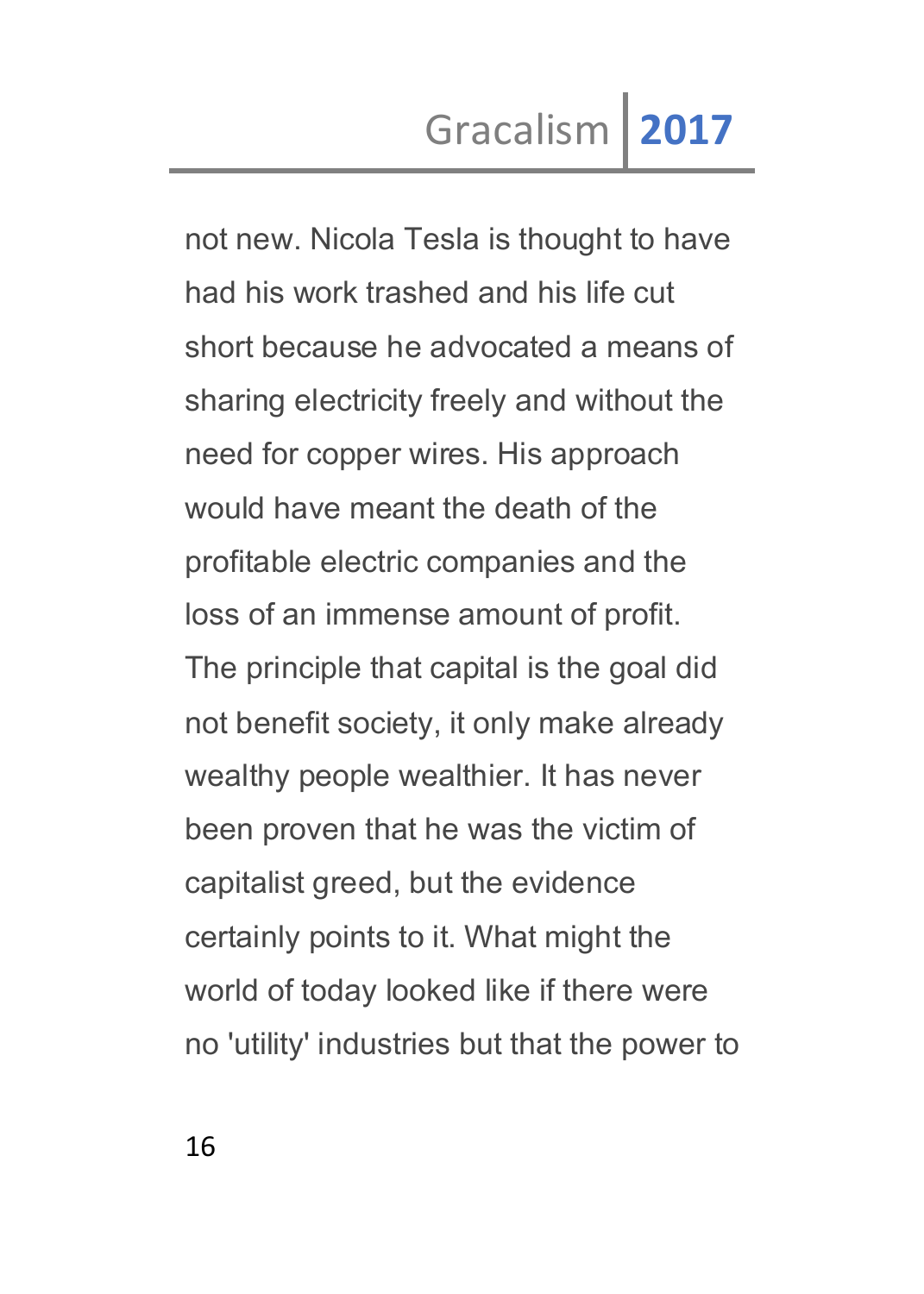generate new products and new businesses had been made available over the past century? Obviously, no one knows because it never happened. All we can say with certainty is that it would have been different, and also say with a fair degree of confidence that it would have been 'better'.

The capitalist 'myth' that the continuous and unrelenting search for more and greater profits provides a stable job based economy that is better than any alternative has been perpetuated because capitalists have been able to point to jobs and say, 'look at this,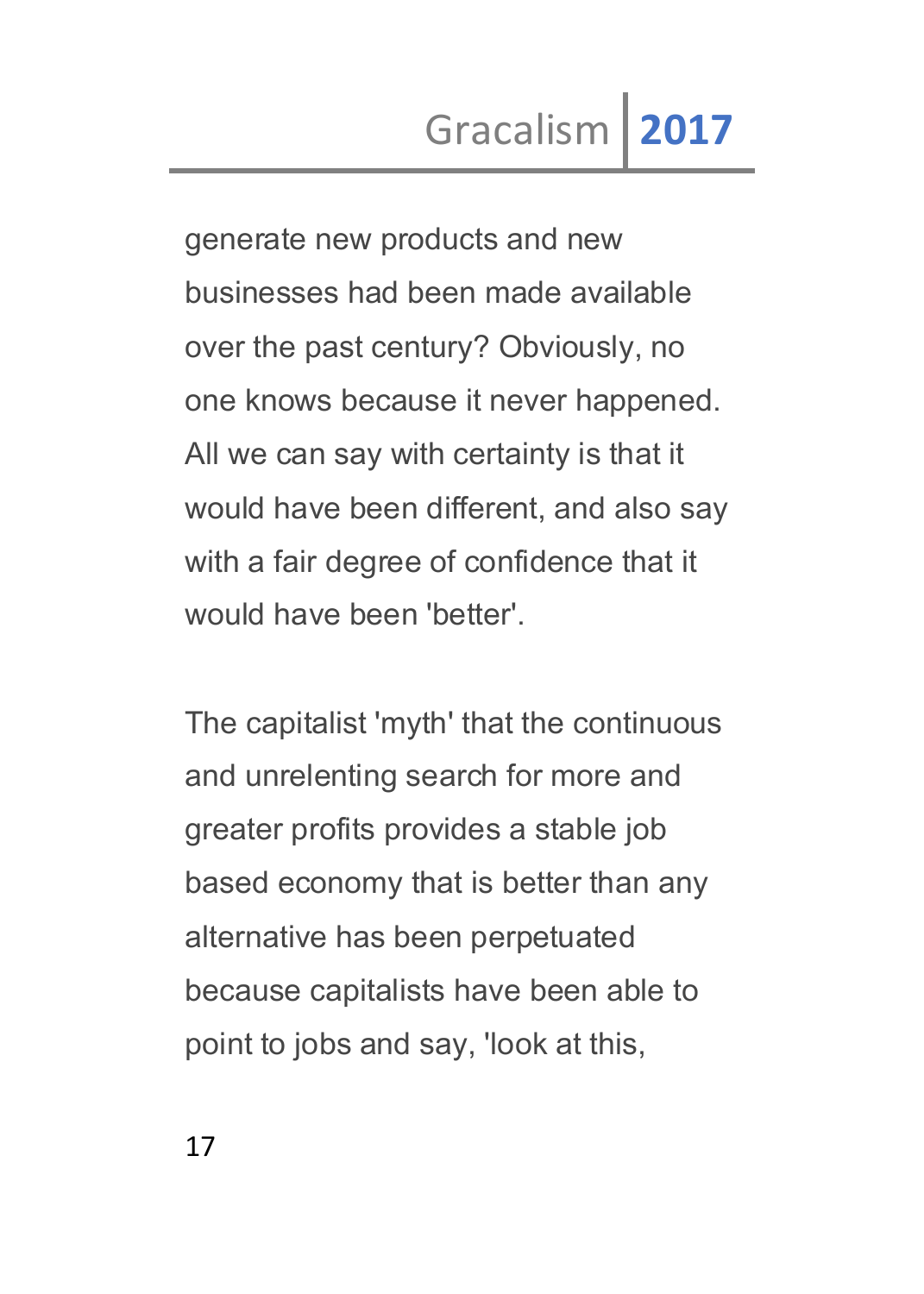without our capital you would have no work and therefore no security'. This argument has kept people locked into the fear of being without a job ever since it was first uttered. However, as those jobs now disappear the lie, (because it surely is an untruth that this way was the only way) no longer holds water. Having a job that makes money for someone else is not the only way for a society to organise itself to provide resources and a rich cultural diversity. The *'labour theory value'* (the means by which a person's work might be measured) is wrong as a concept, and capitalism will implode if a large portion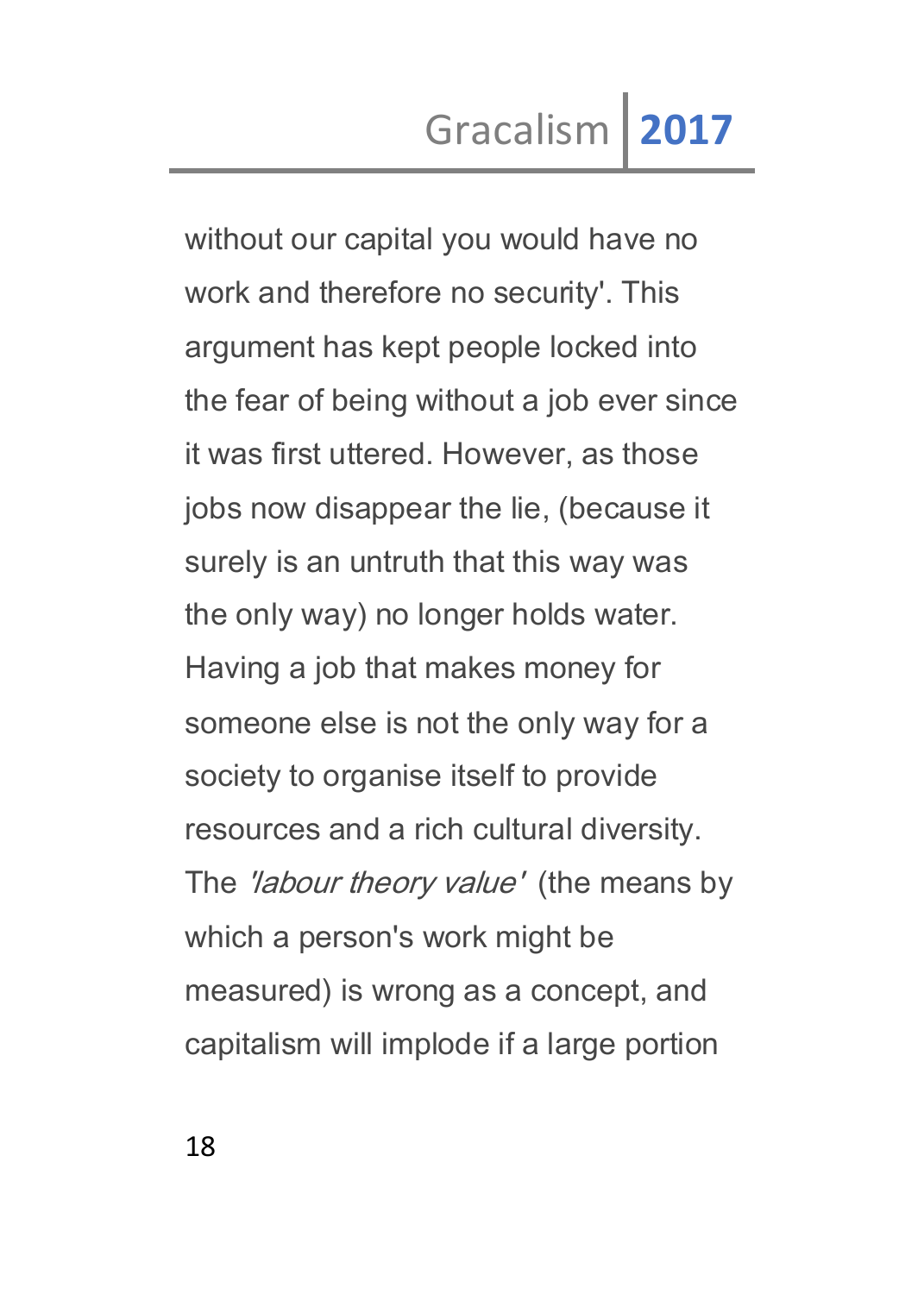of the population are out of a job and can't afford to feed the capitalist machine. The banking system, already in a precarious position will fail completely once it becomes clear to everyone that it is a 'make believe' system of valuations and assets on which supposedly 'real' money is loaned to ordinary people to allow them to live. The concept of loaning cash and credit cards can't work if there's no prospect of the loans being paid back. Let us be clear, this is not painting a negative picture for the sake of propaganda, but is merely a reflection that is by its nature already dark, very dark indeed.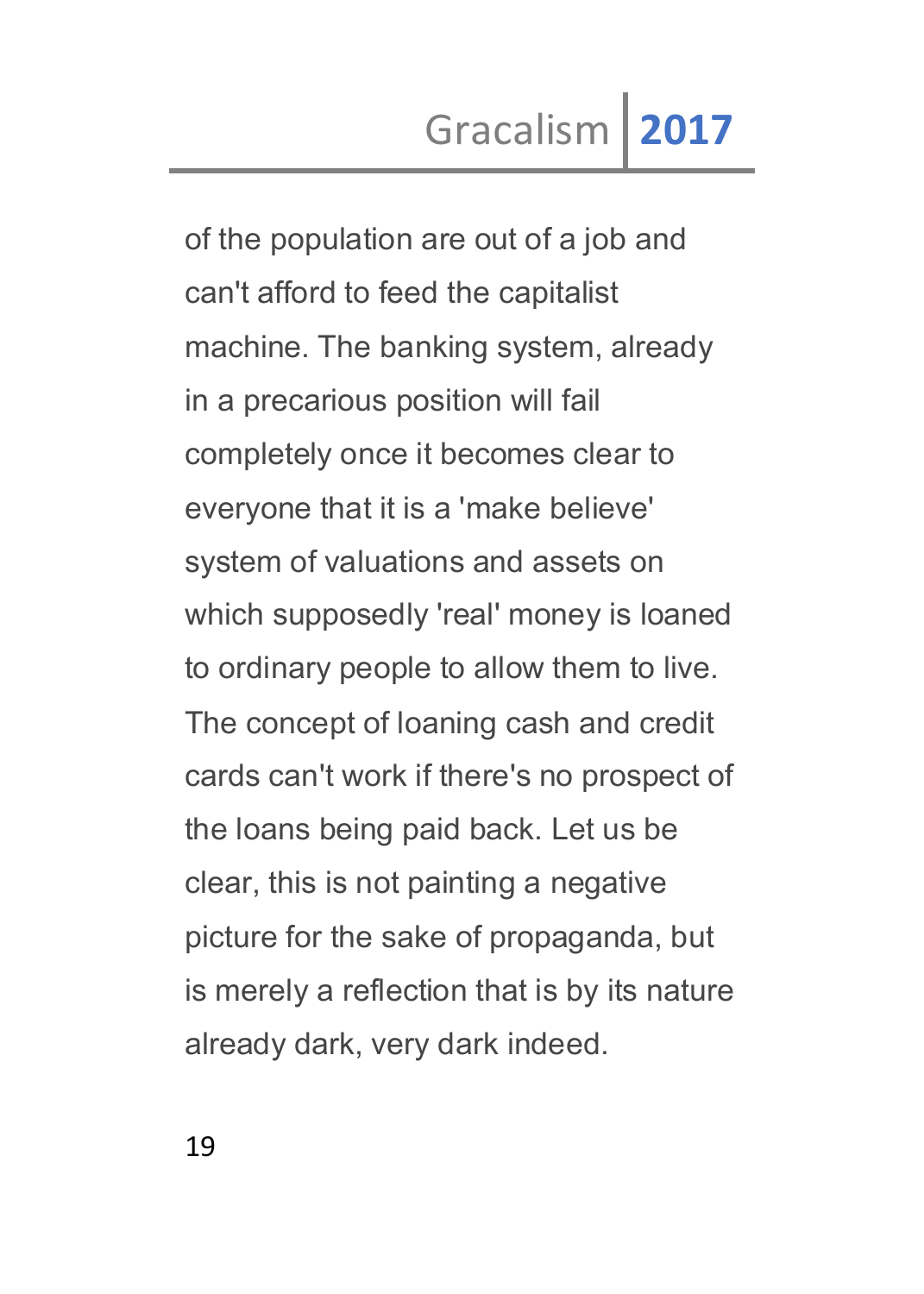We either attempt the futility of trying to stop progress in its tracks and somehow crash our economic gearbox into reverse - and starting a war has been the natural choice to do that in the past, or we do something new.

If we don't then there's a very real risk that those with the deepest pockets push us all back a few decades by forcing the world into another massive conflict: War feeds capitalism by accessing people and resources that pay the war-mongers while causing the majority to lose what they have and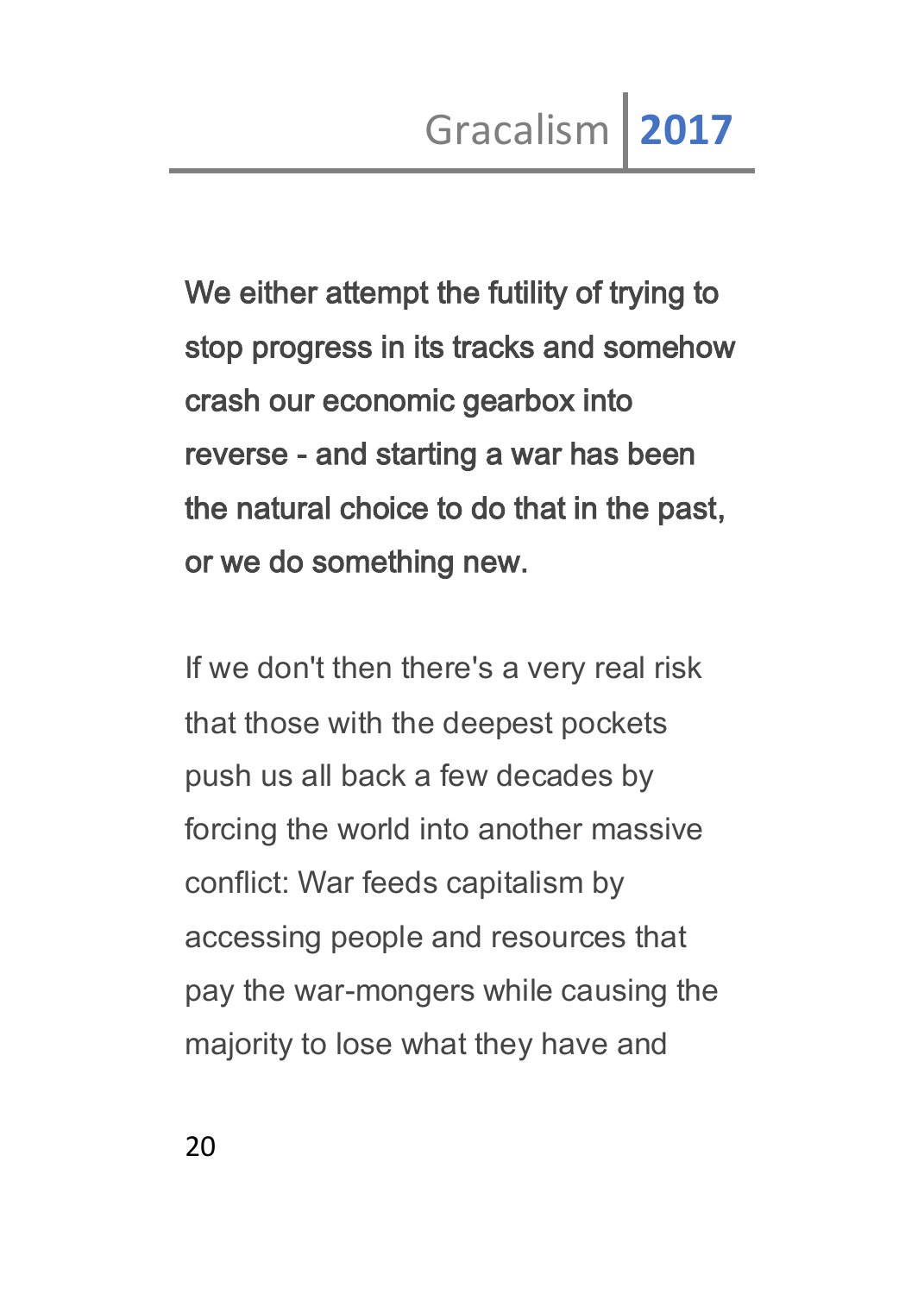have to rebuild again. It is immoral and it is distasteful, but what else might those faced with giving up a superior way of life do to protect themselves?

Please don't pretend that this is a conspiracy theory, because it's actually just a history lesson. It has happened many times before so there's no reason to suggest it can't happen again. Hopefully, most of us want to avoid this. Even those who feel richer than they actually are; they may own their home, have a share portfolio, and a chunky pension pot but compared to the capitalist power brokers they might as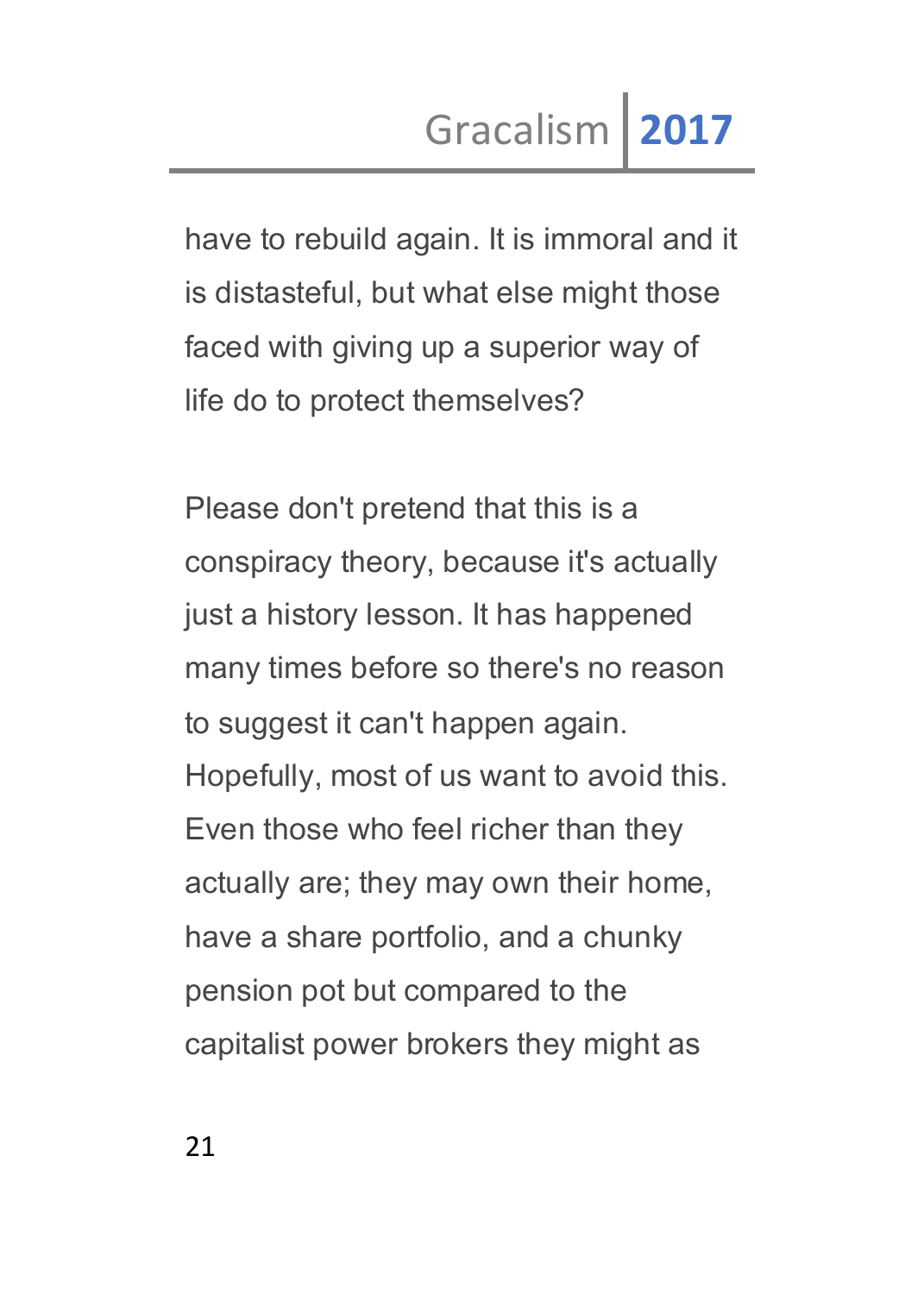well be dirt-farmers, barely surviving. Therefore, we all better start getting real.

People won't lose their 'wealth' by embracing something new, but will in fact be protecting the relatively cushy lifestyle most of us already have if we are smart about stepping into something new.

There can be little doubt that once a wave of change is established, and fear is replaced by a new certainty, that the home and lifestyle a 'middle ranking' capitalist has achieved will be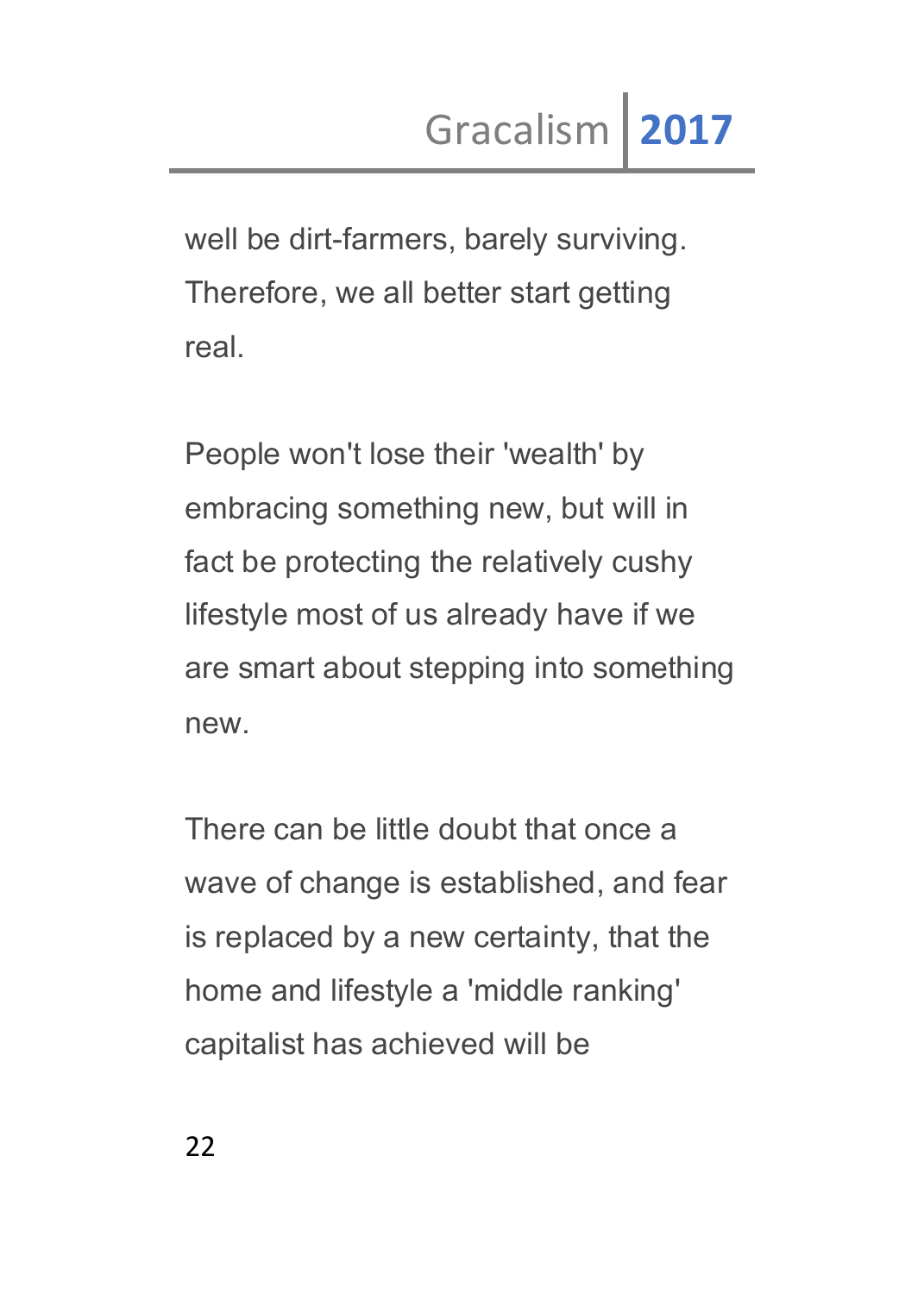maintained and bettered. By that I mean the ordinary home owner with a pension, their own car and maybe a few shares or some savings. I also have no doubt that those with less will relish the chance of having access to more. That's a good thing. The 'protestant work ethic' that forces people to believe that unless they've worked their fingers to the bone they don't deserve anything simply is not helpful when building a society based on sharing and abundance. Of course, a society needs rules, it would be foolish to suggest otherwise, but those rules must be about working together so that we fulfil both our individual needs and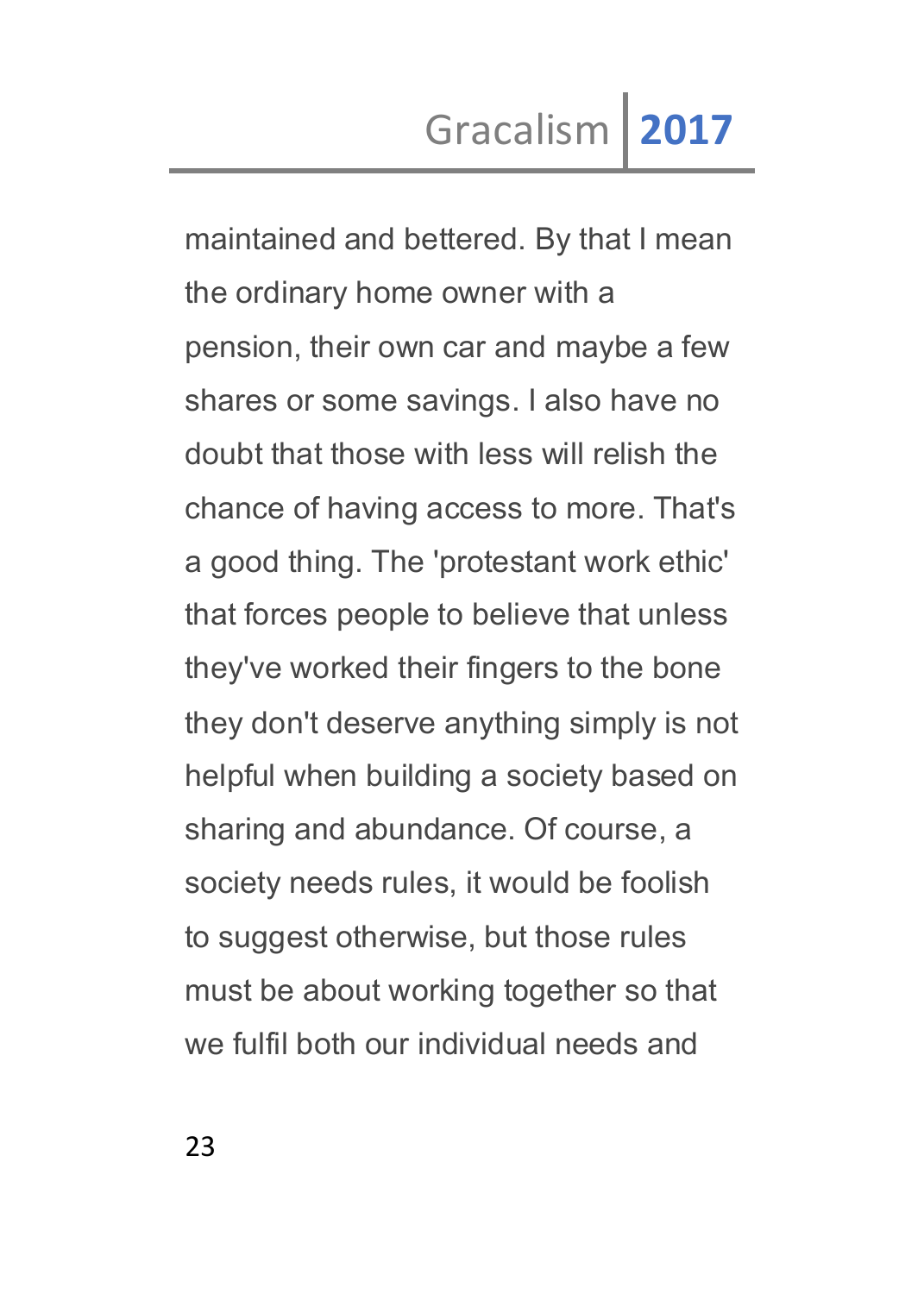the needs of society, and not one or the other. Therefore, if it benefits us all to have a better life as a base-line starting point then that is the way it must be. However, don't imagine for a second that this concept will be easy to swallow. Our current system has steeped people in the belief that they need to be 'superior' to someone else in order to feel good, that only the 'deserving' should have a life they can enjoy, and that it is perfectly reasonable to walk past a person in need or in pain because that's 'their business and not yours'.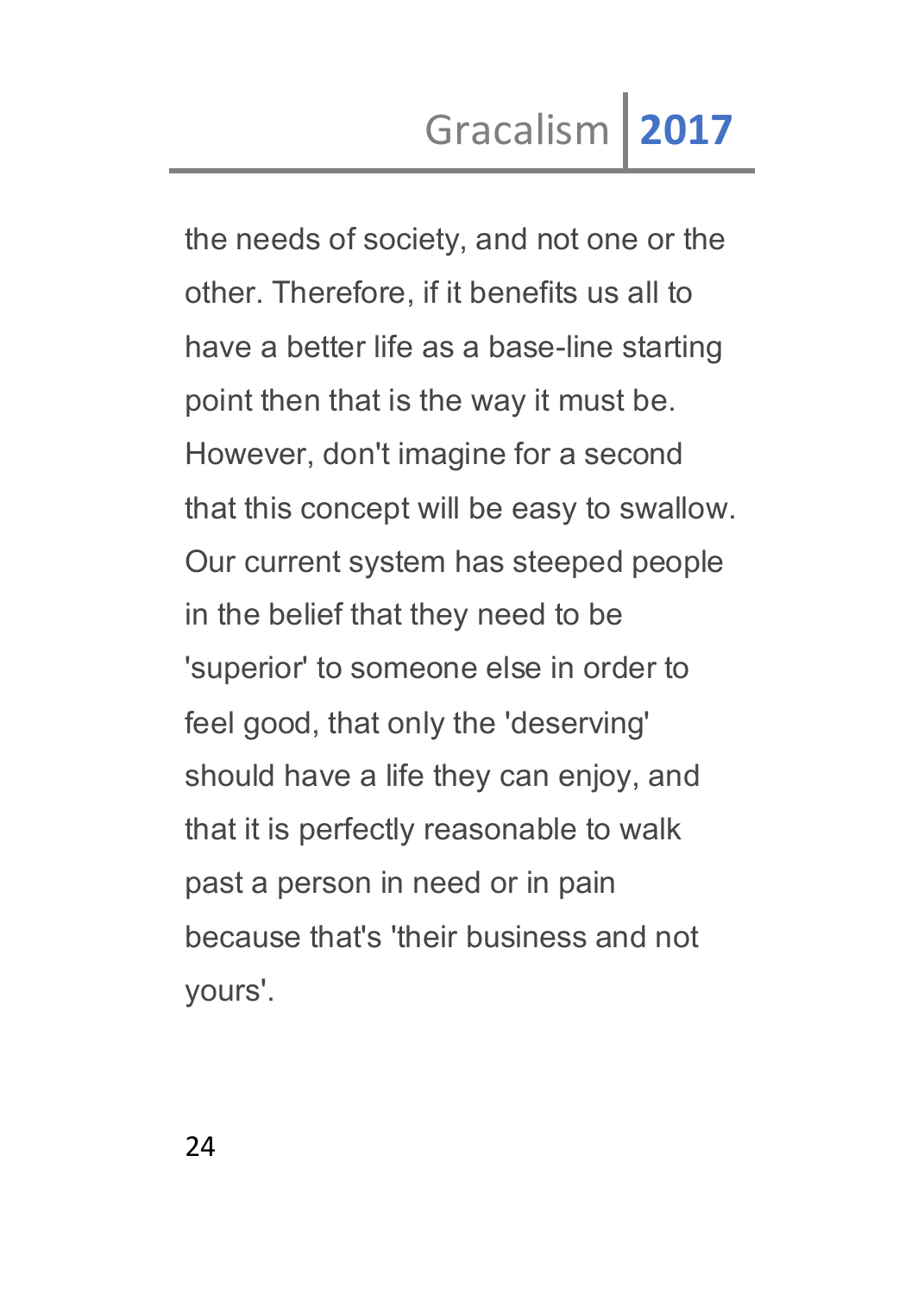Therefore, I can't imagine any scenario where the most powerful voluntarily give up the economic system on which they rely. Unfortunately, this transition is almost inevitably going to be difficult. It does not need to be painful, and yet I fear it will become so, because I anticipate an irrational refusal of those concerned to accept the inevitable. These two 'inevitable' consequences; the necessity of stripping away the veneer of superiority from the 1% of the world's population who control the majority of the world's capital, and the refusal by them, (and those who imagine themselves superior by dint of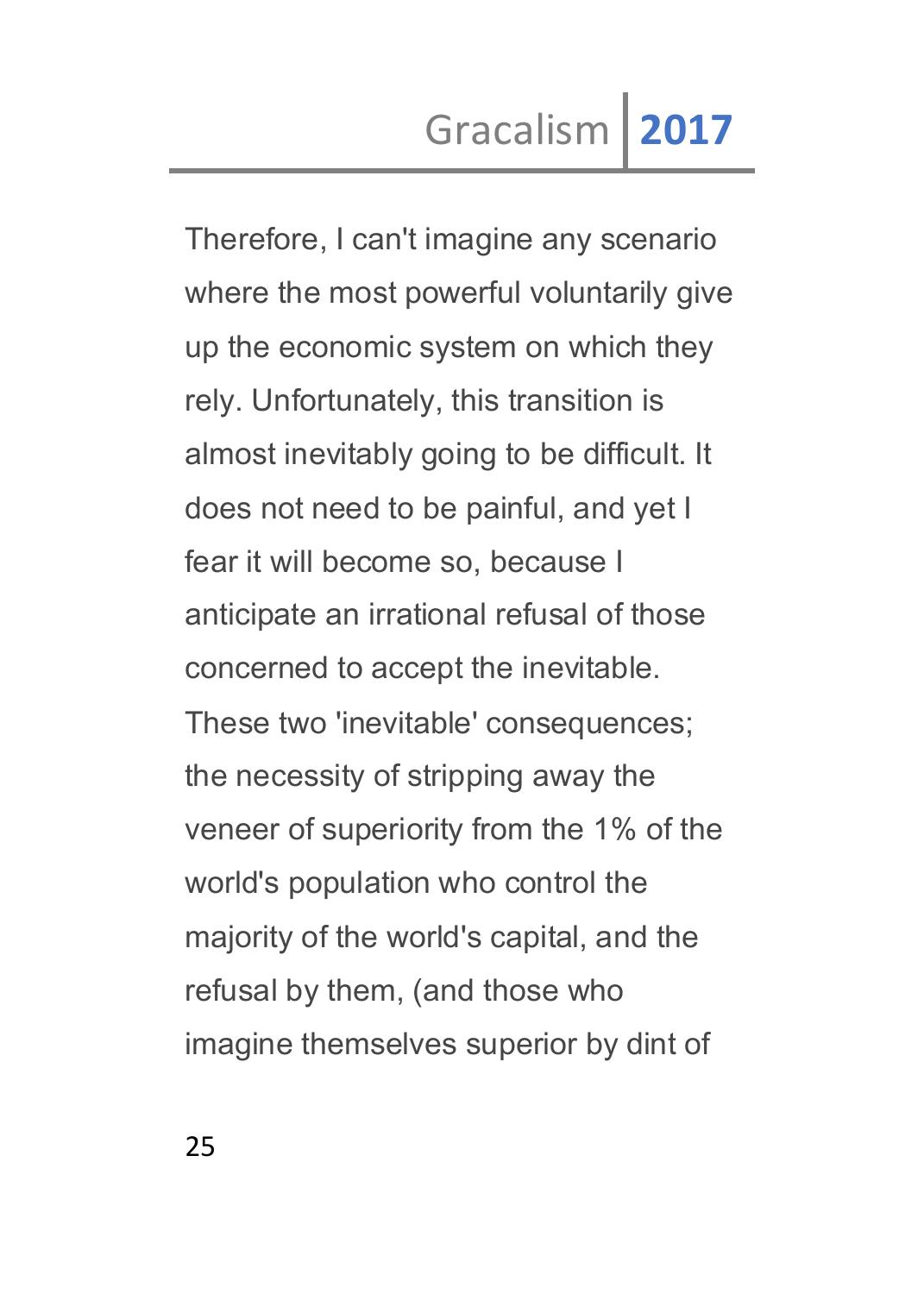the number n their bank balance or the number of toys they own) to give up that status will come together like an enormous crash of symbolic cymbals. When 'it' happens there won't be a person on the planet that doesn't hear it.

If they threaten the rest of us we must protect ourselves. If that threat can't be dealt with after a move is made, then we must pre-empt it. Forgive me, but if that sounds like old fashioned revolutionary rhetoric then be that as it may; think of it this way, if you could go back in time and say, let Archduke Ferdinand know he needed to duck so that the First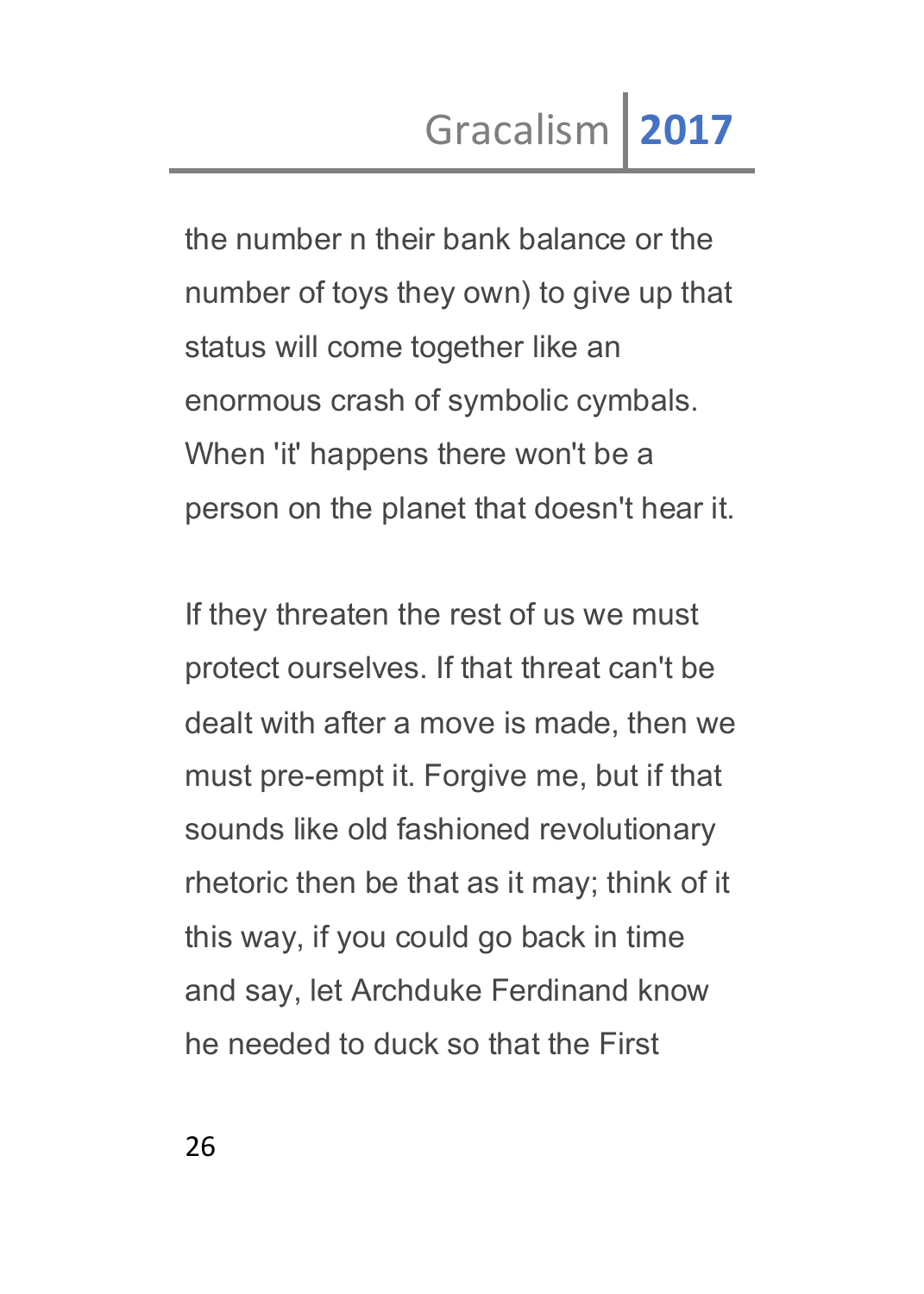World War might be avoided, or tell Prime Minister Attlee that the piece of paper in his hand was no guarantee of peace so that maybe Hitler could have been stopped earlier rather than later, would you? This situation we find ourselves in doesn't require time travel, merely that we recognise what's about to happen and stop it.

This is the first time in our history that we are technologically ready to do something new.

We can develop a new model that reflects what we want from the world. A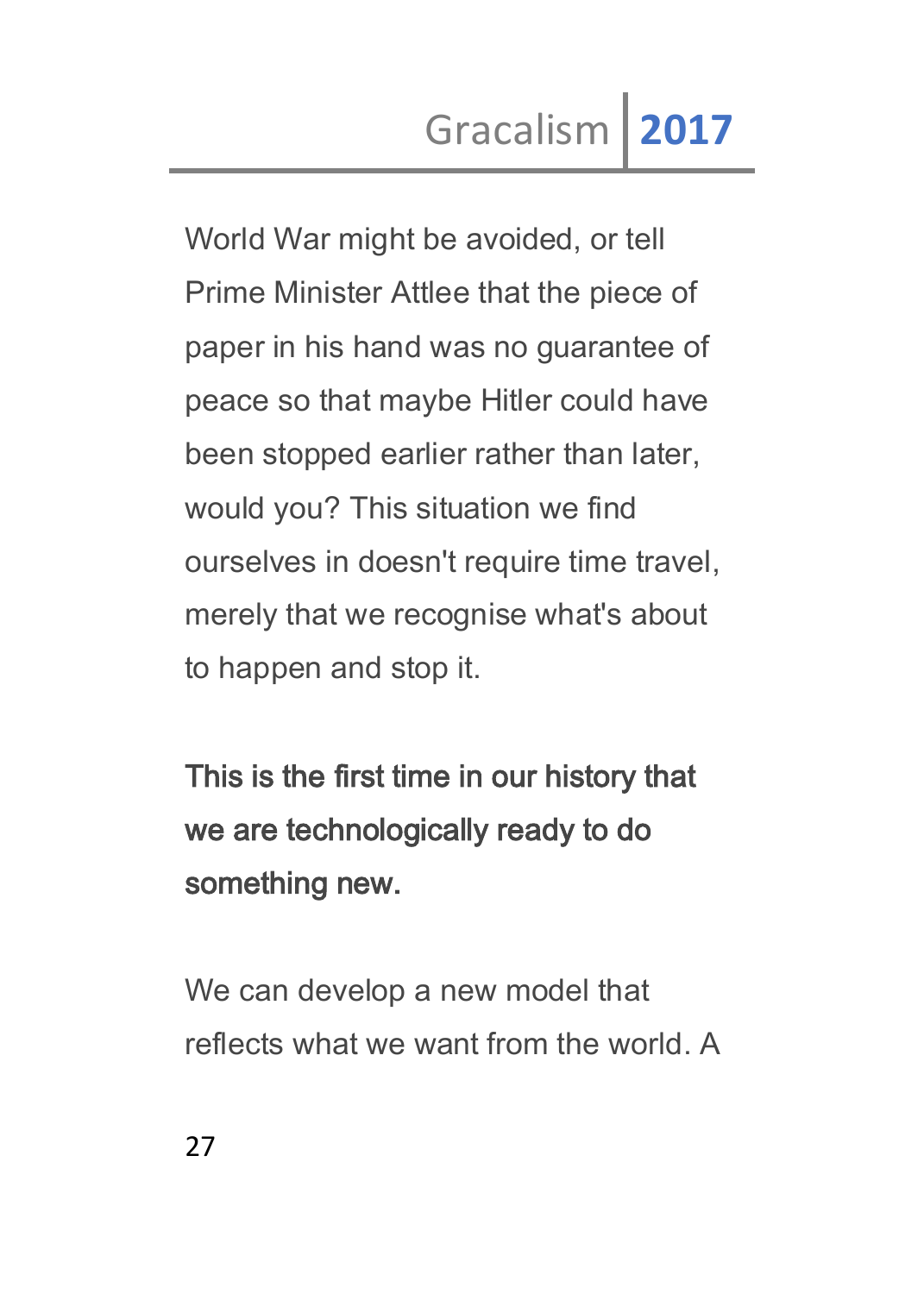bee system will have to be introduced because the old one is broken. Our choice is simple; we either wait and allow the old to create havoc, death, and destruction just like has always happened in the past, or we don't wait, and instead take action to sweep away the old and usher in something better without anywhere near the amount of chaos that will otherwise ensue. It is a binary situation and can only end in one way or the other.

At the moment there is time to act, but time waits for no one or no situation. Soon, perhaps sooner than any of us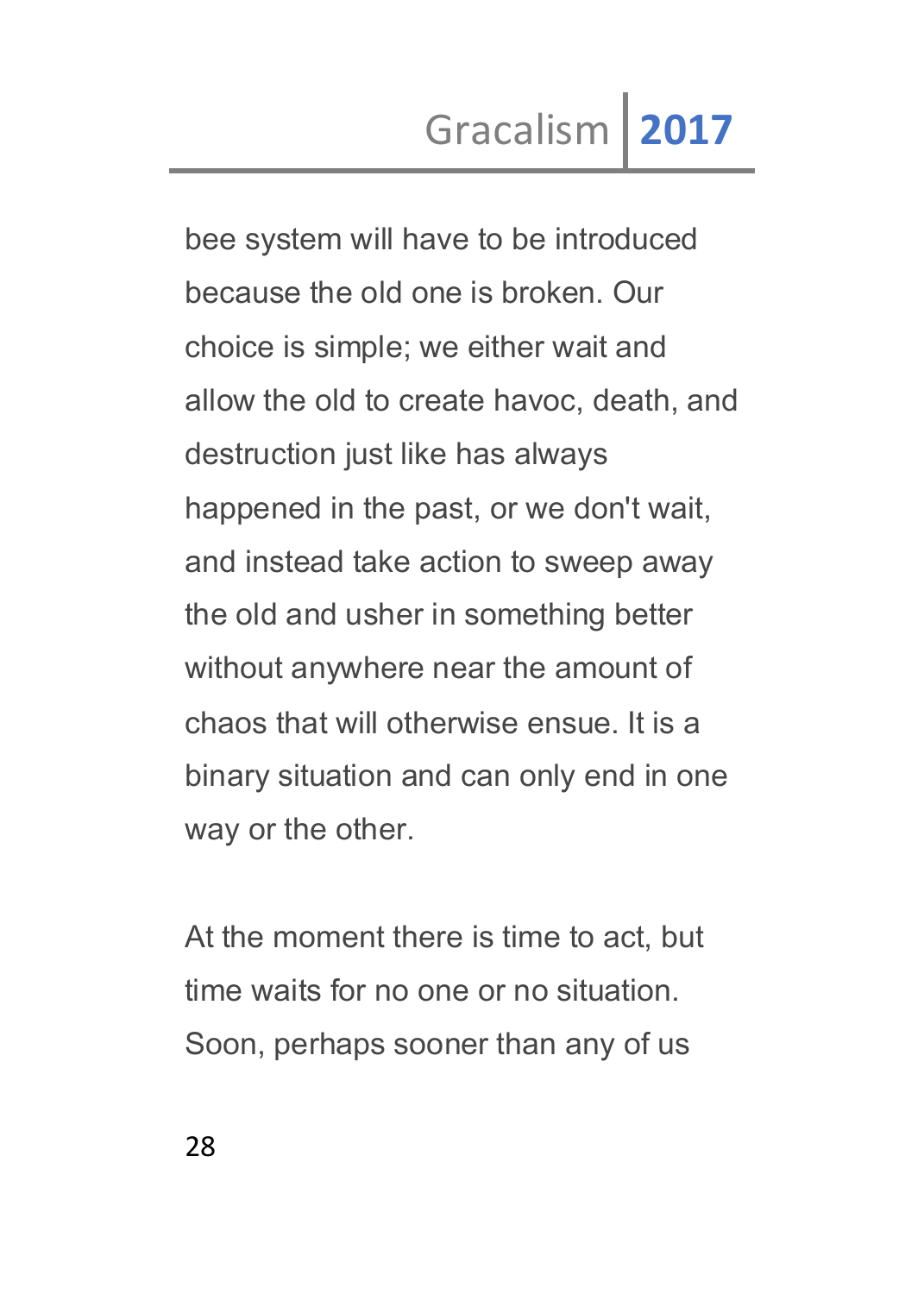had imagined, time will run out. If that happens then there will be nothing to do but allow the pain to play out. It might take generations and it will cost everyone something dear, but by that time we will have wasted what opportunity we had to choose a better way.

This better way isn't just another failed concept like Marxist socialism or communism. They too have had their day. Their antagonism toward capitalism reflected the idea that the only way to be for a thing was to be against something else. Hence they pushed against the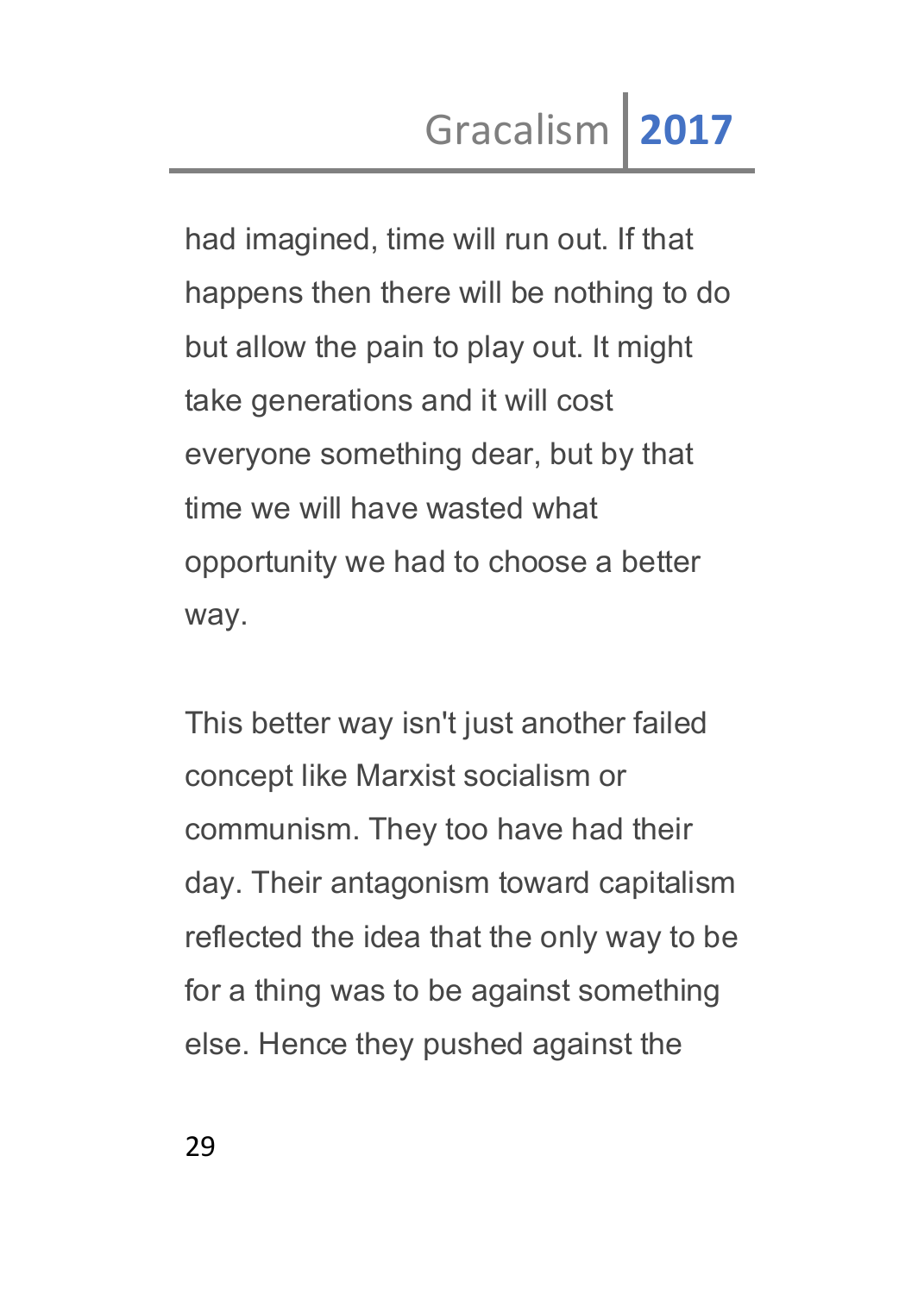generation of capital and profit by claiming that profit was 'theft'. Profit isn't theft, it's just an outdated concept that will very soon no longer work as a system.

This revolution is not about getting angry with one system in favour of its opposite, but one that simply reflects the reality of a new situation. It's not about making capitalism wrong or bad, but merely stating the obvious and the truth, that it is no longer relevant or appropriate. The only traditional revolutionary aspect is the acceptance that some people will behave irrationally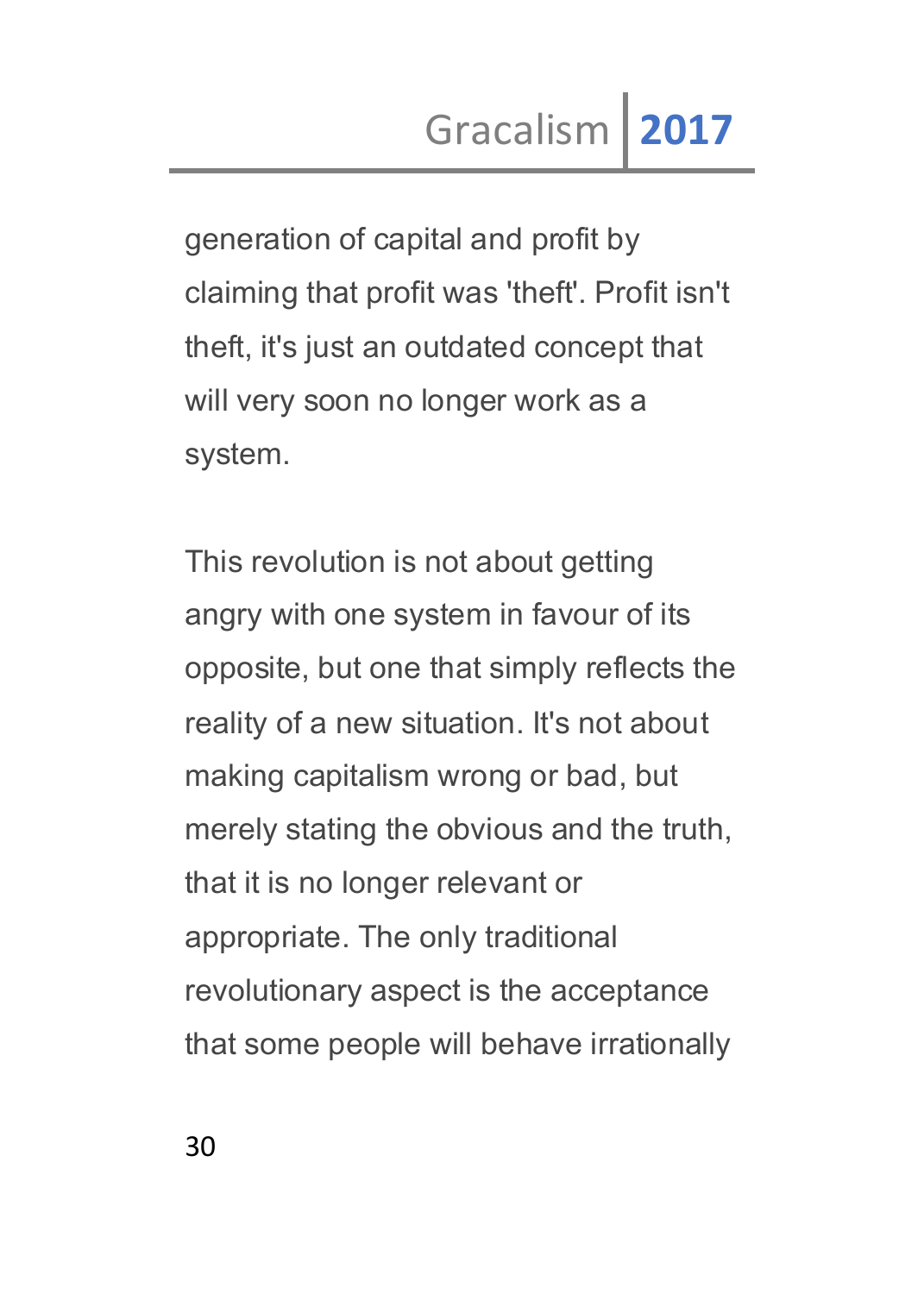and aggressively, probably putting their own needs above all else. For all our sakes (including the misguided who believe that fighting against the tide is a good idea) cannot, and must not be allowed.

# What then is an alternative, and what is Gracalism?

Three goals instead of one.

Think of it this way:

In the future a manned mission to an uninhabited planet much like our Earth arrives and sets up a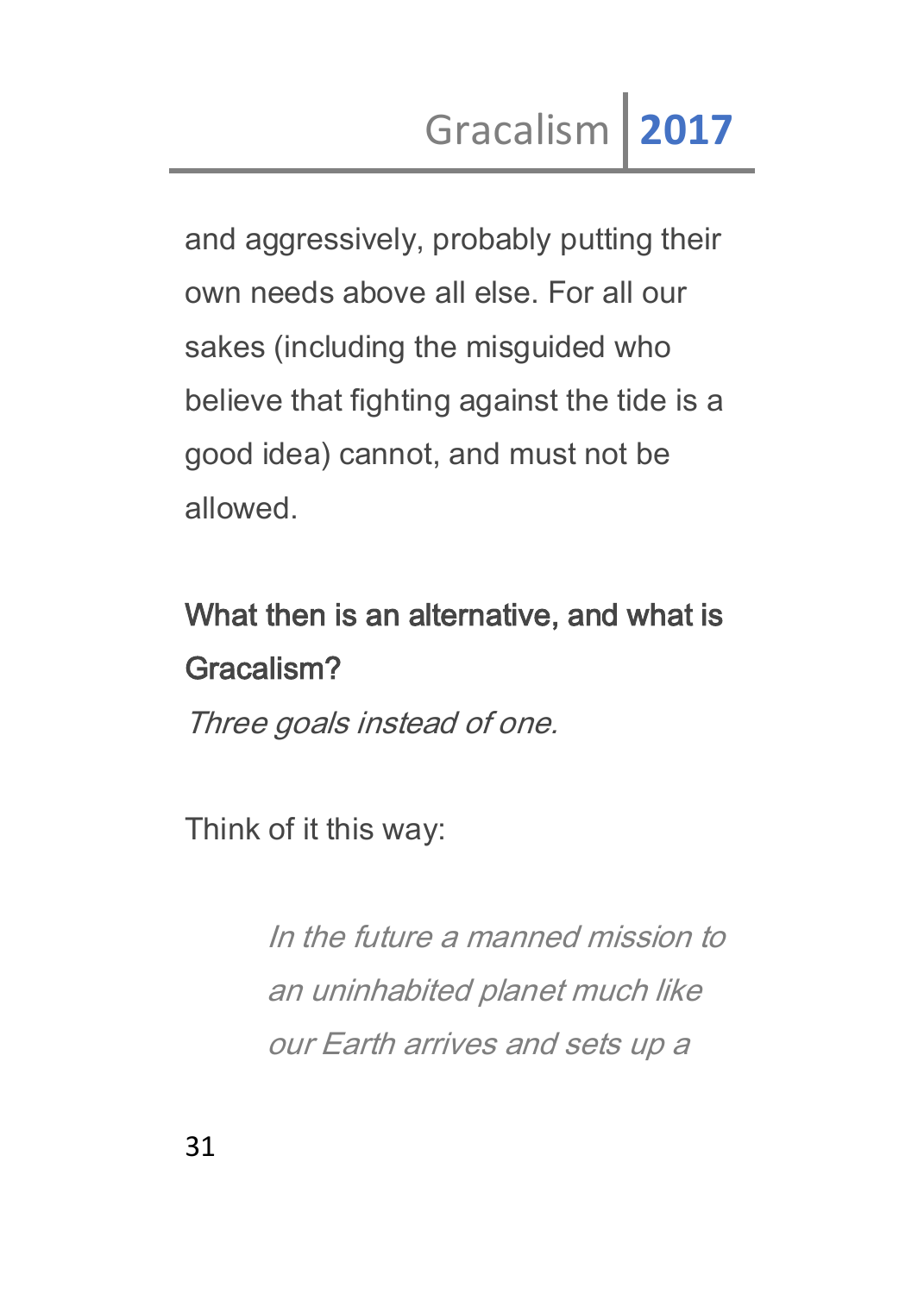camp. The mission is equipped with advanced robotics that can go out and harness the renewable resources of the new planet and turn them into unlimited food and drink. Even relaxation beverages and non-work related activities are catered for as their robotic tools provide all that is required. They construct places to live that comfortably meet their needs and have no limit to whatever they desire or need, as they play their part in the maintenance of their little society. Some people have engineering and technical roles to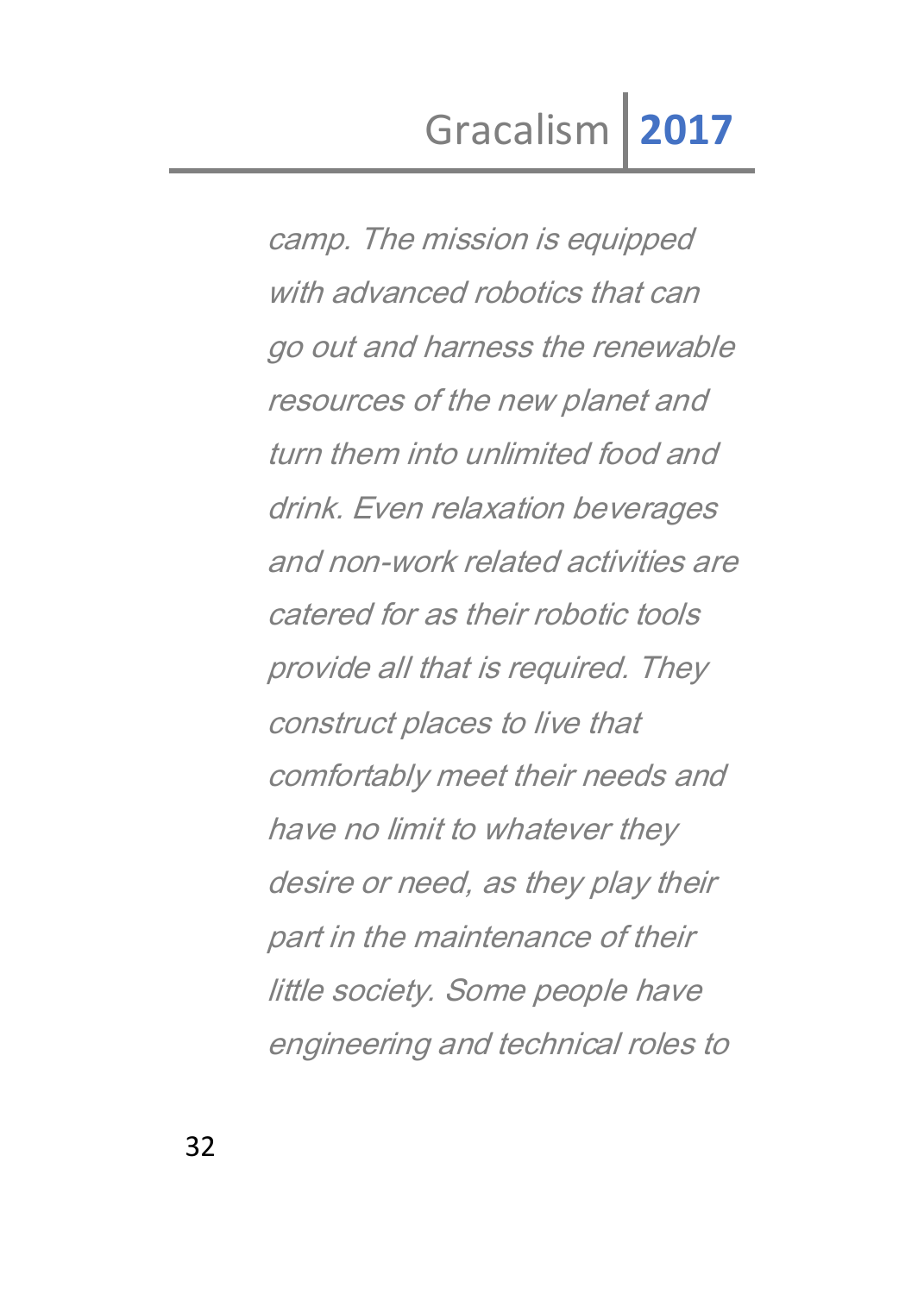look after and develop more technology, others are educators or scientists, or planetary explorers or provide a service for their fellow non-earth dwellers that can't be matched by a machine. It'd be hard to believe they live in perfect harmony, after all they are human, so some will have the job of upholding order. Their society will reflect ours but with one major difference, - capitalism will have been replaced with a new system. A system that has no place for money or hoarding of anything. A system that has three goals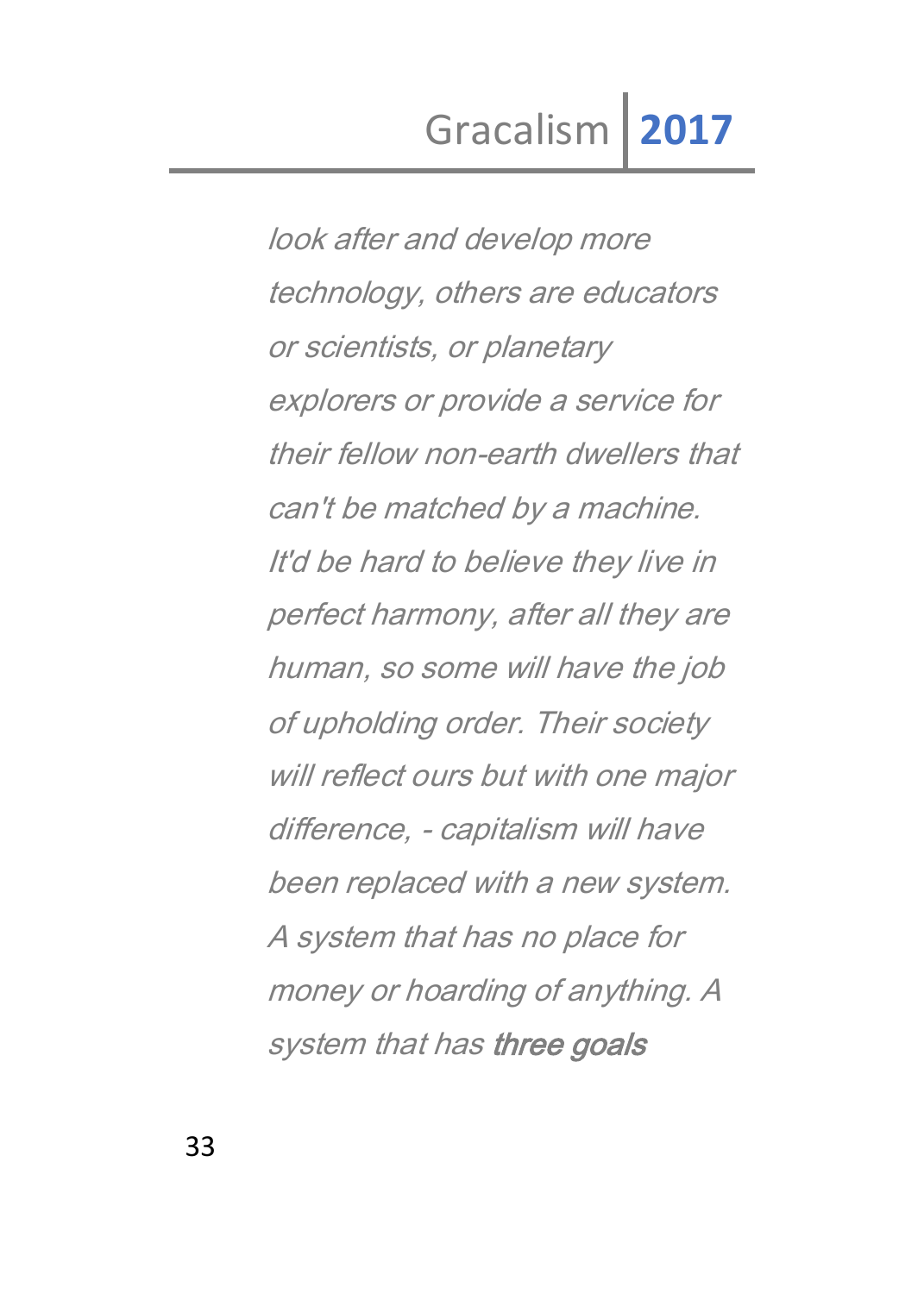replacing the one; it must deliver a quality of life that feeds and provides for the material needs of the people, it must support the betterment of society through the development of education, positive relationships, self reliance and personal responsibility, and it must give every citizen time to balance their contribution to society with their opportunity to make the most of their time alive.

On a new planet with a fresh start it's not hard to see how that system will work. It deals with the harsh reality of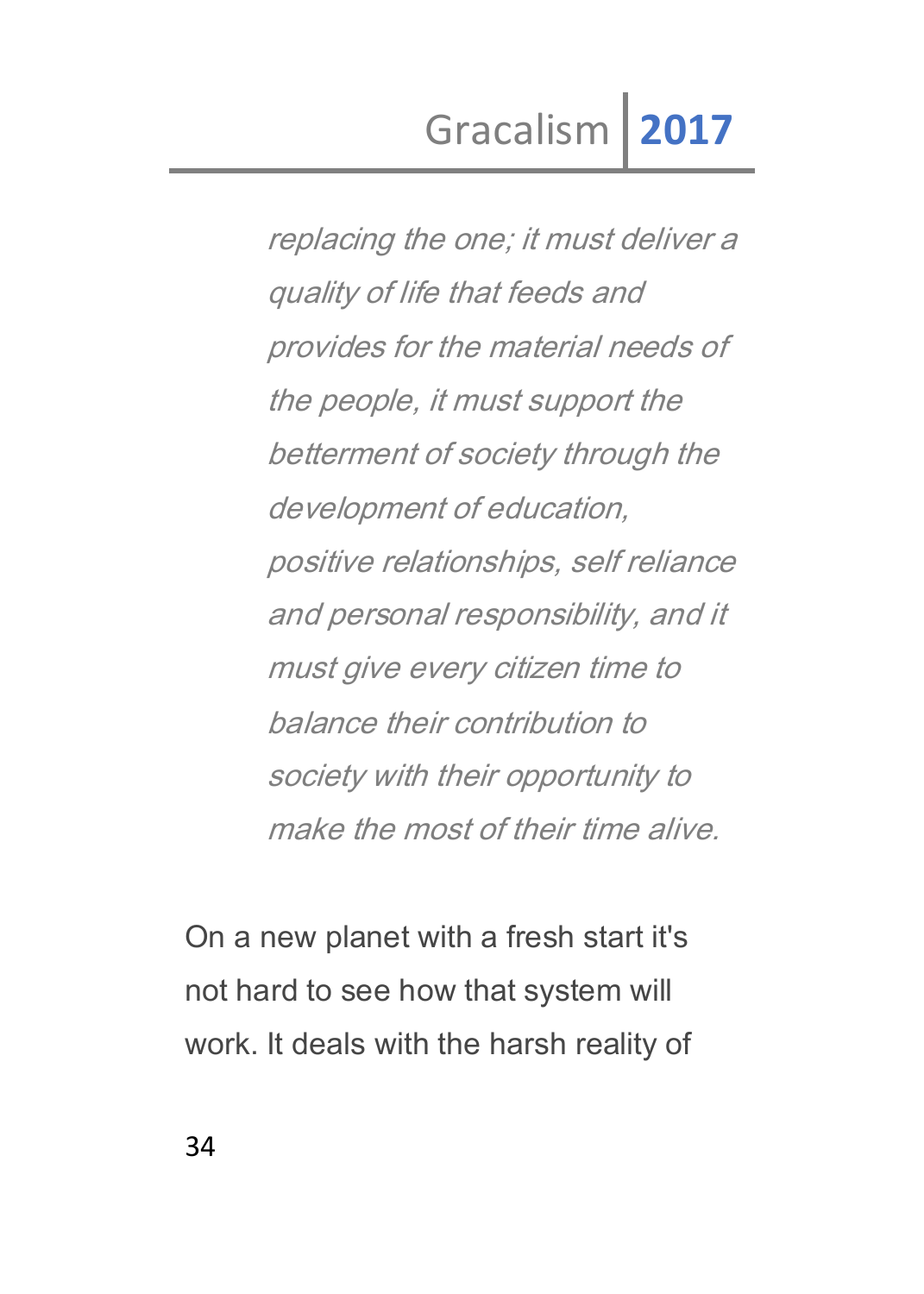human behaviour while also meeting the needs of those other aspects of being a human common to us all. By designing a system with the end-goals in mind, and starting with a metaphorical blank sheet of paper a new approach to managing a society that desires to live in harmony, make the best use of whatever is available, and live a life of purpose and fulfilment emerges. In the example above, the system emerges out of necessity; try imagining the introduction of a capitalist system in that environment instead, and think about the reaction those pioneers might have to being artificially allocated into societal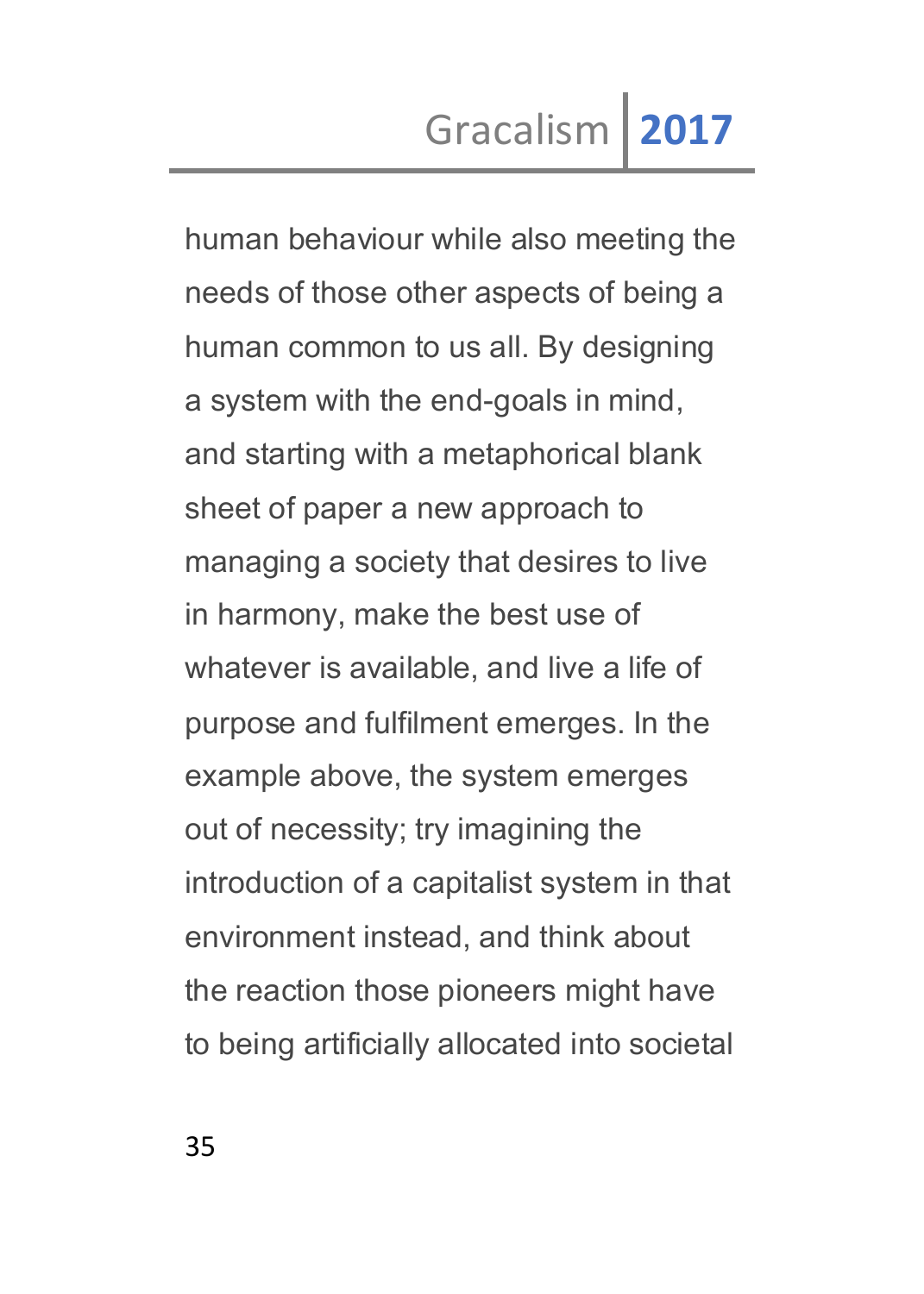strands based only on the amount of cash they might have brought with them, or they find a way of taking from someone else. When considered like this, the way in which we live now makes no sense. It doesn't serve any of us, even those who imagine themselves superior. They don't know what else they might of benefited from if everyone had been free to make the best of themselves and the resources around us, and they have no concept of what life could have been like without the stress that comes with having more than everyone else, because there is always a lingering fear of what might happen if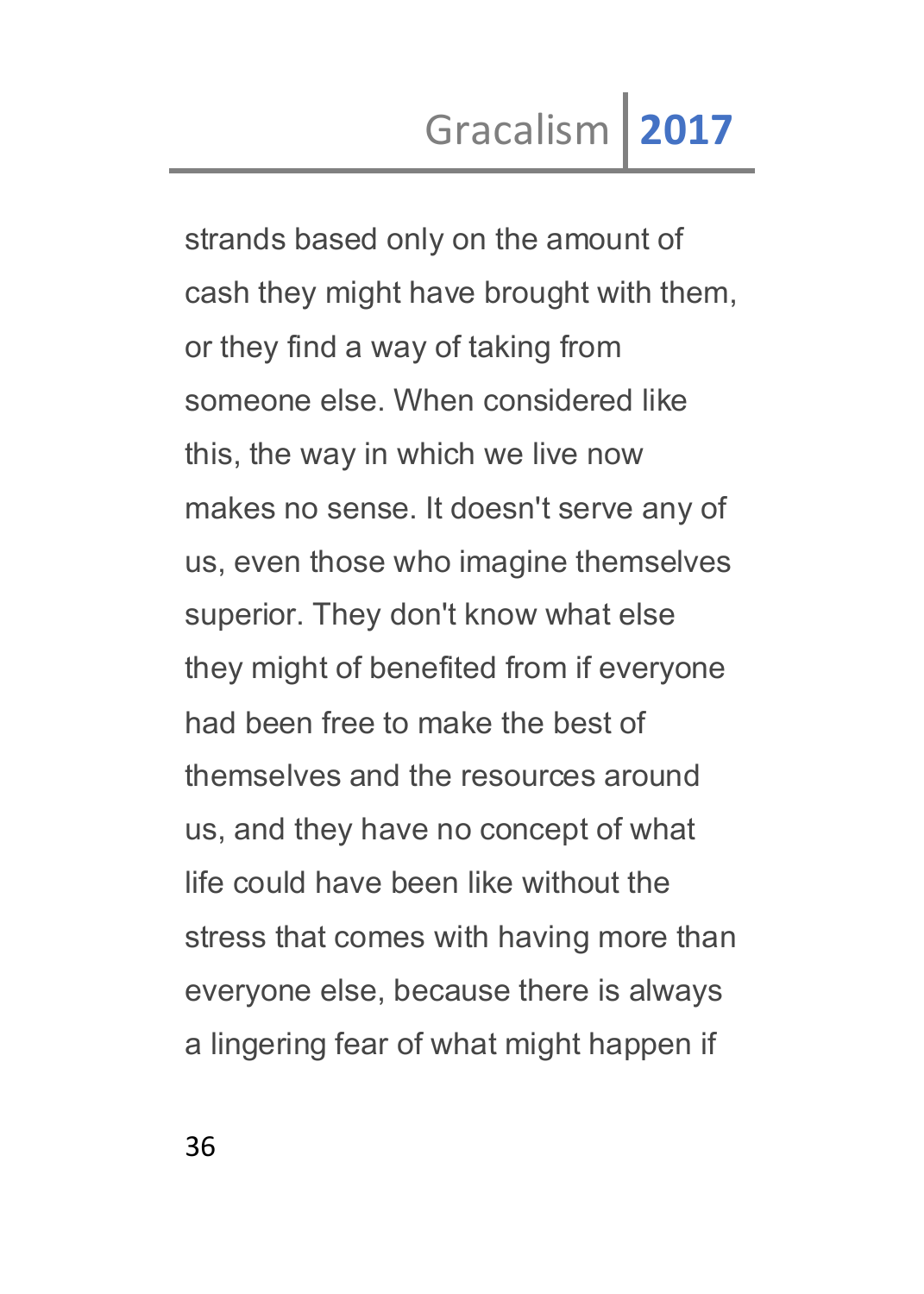one day it was taken away. Well, perhaps that day is coming.

Therefore, it is not a question of 'if' this system will work, but rather 'how' the replacement of capitalism is replaced by it in the here and now. We must answer the question, 'if not this, then what?' before dismissing 'Gracalism' as fanciful or unrealistic. I'm guessing that you may find that any initial gut-reaction against such a radical proposal starts to fade as facts rather than fantasy are laid bare. At least, I hope that is the case, because it's a fact that the economic world order is irreversibly changing, but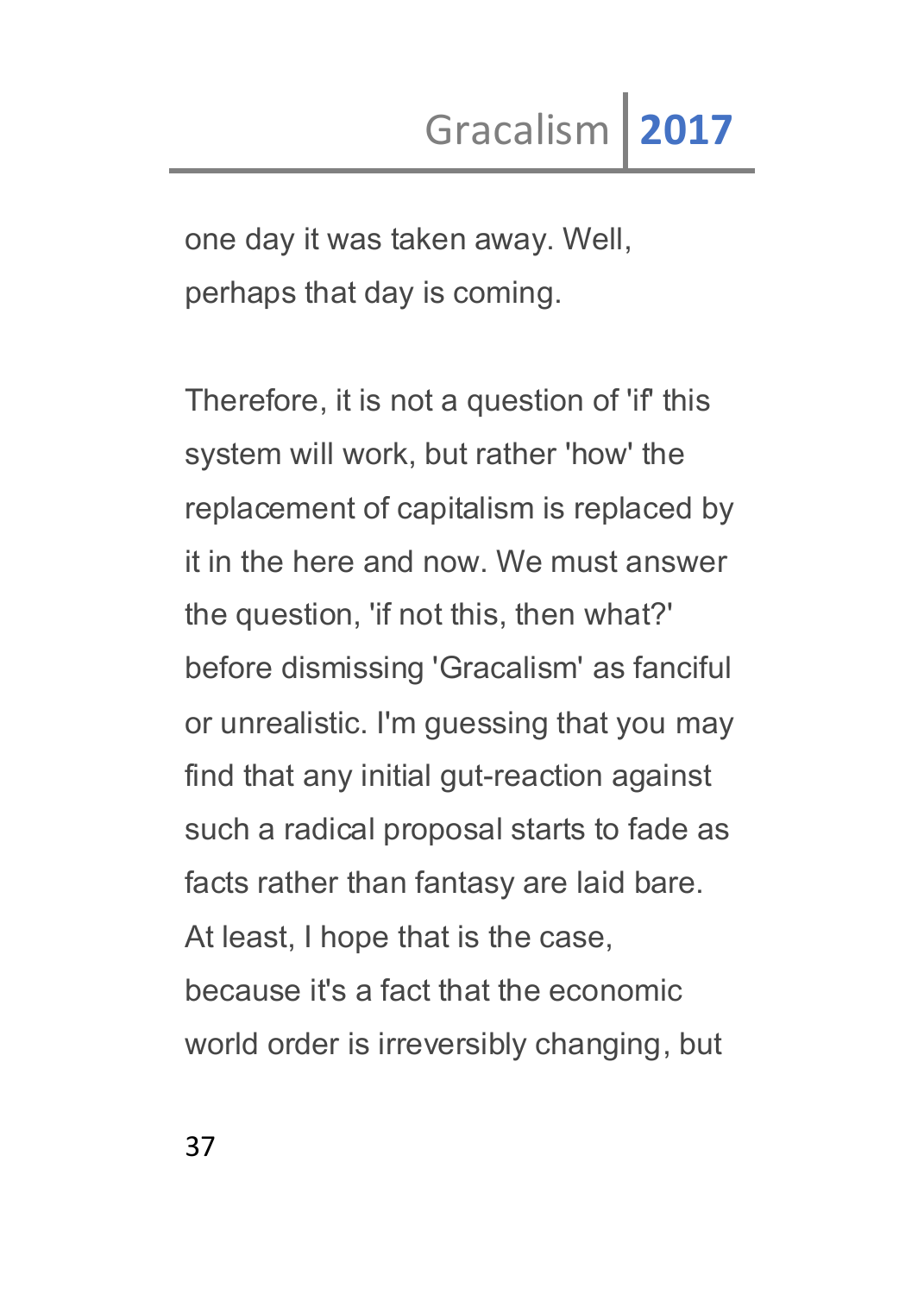a fantasy that we can hold onto what we know and persevere without incurring any consequence.

Any new system like that of the imagined 'interplanetary colonists' must start from the premise that a person can only eat so much, drink so much or sleep so much.

All people need a purpose in life and all people respond positively to a mix of intrinsic and extrinsic rewards. When we start with the belief that there is enough to go around rather than scarcity then anything is possible.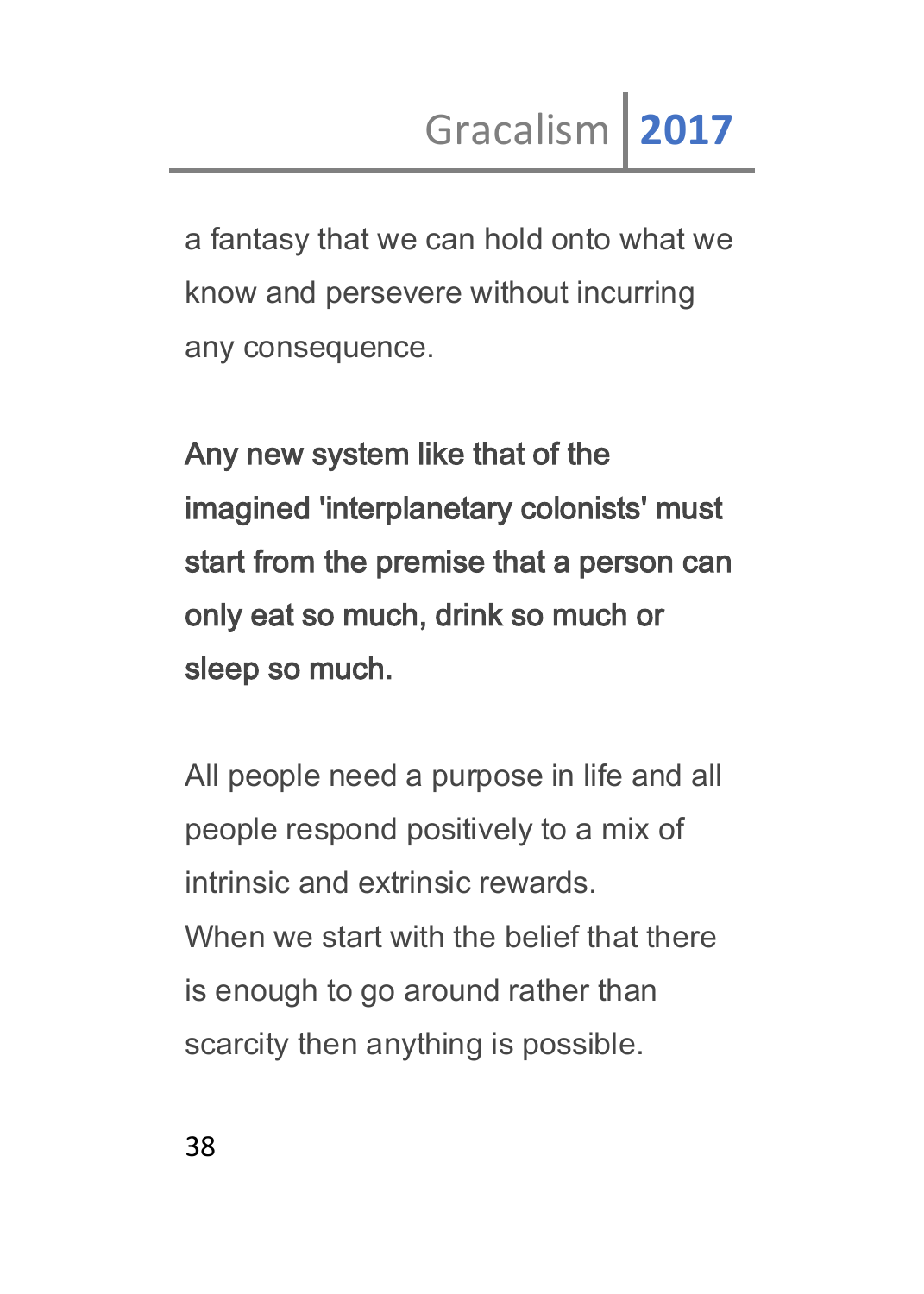All people know that the most valuable commodities we have are time, love, and health. These are the 3 things we must hold as most important above all.

Social cultures need rules to which all citizens comply; rules that are established for the benefit of all and that work at both a personal and cultural level will be successful. Therefore, it is possible for a society to agree that all people are required to contribute to the benefit of everyone. If this contribution is based on what the person is most enthusiastic and skilled at producing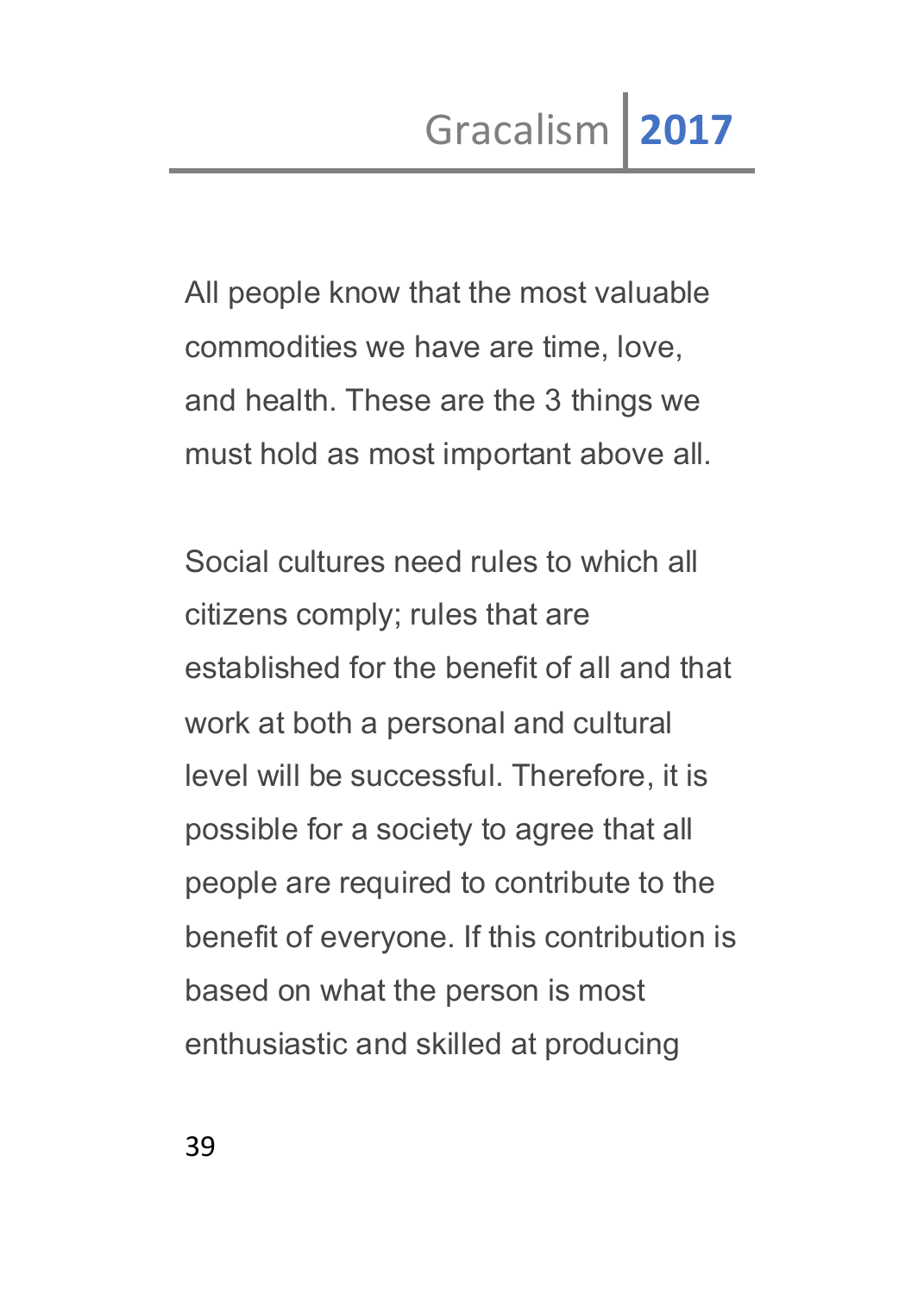then it works as an aligned outcome.

Remember, capitalists want to make more capital because that's the name of the game. It was the way to 'win' for most people. Of course, it isn't a perfect system which is why the rich get richer and the poor get poorer but at the same time the majority in the middle did better; living standards got better, people got more 'stuff', and most had a better quality of life.

We don't need to generate more capital any more in order to benefit the majority. Now, capitalism will make the majority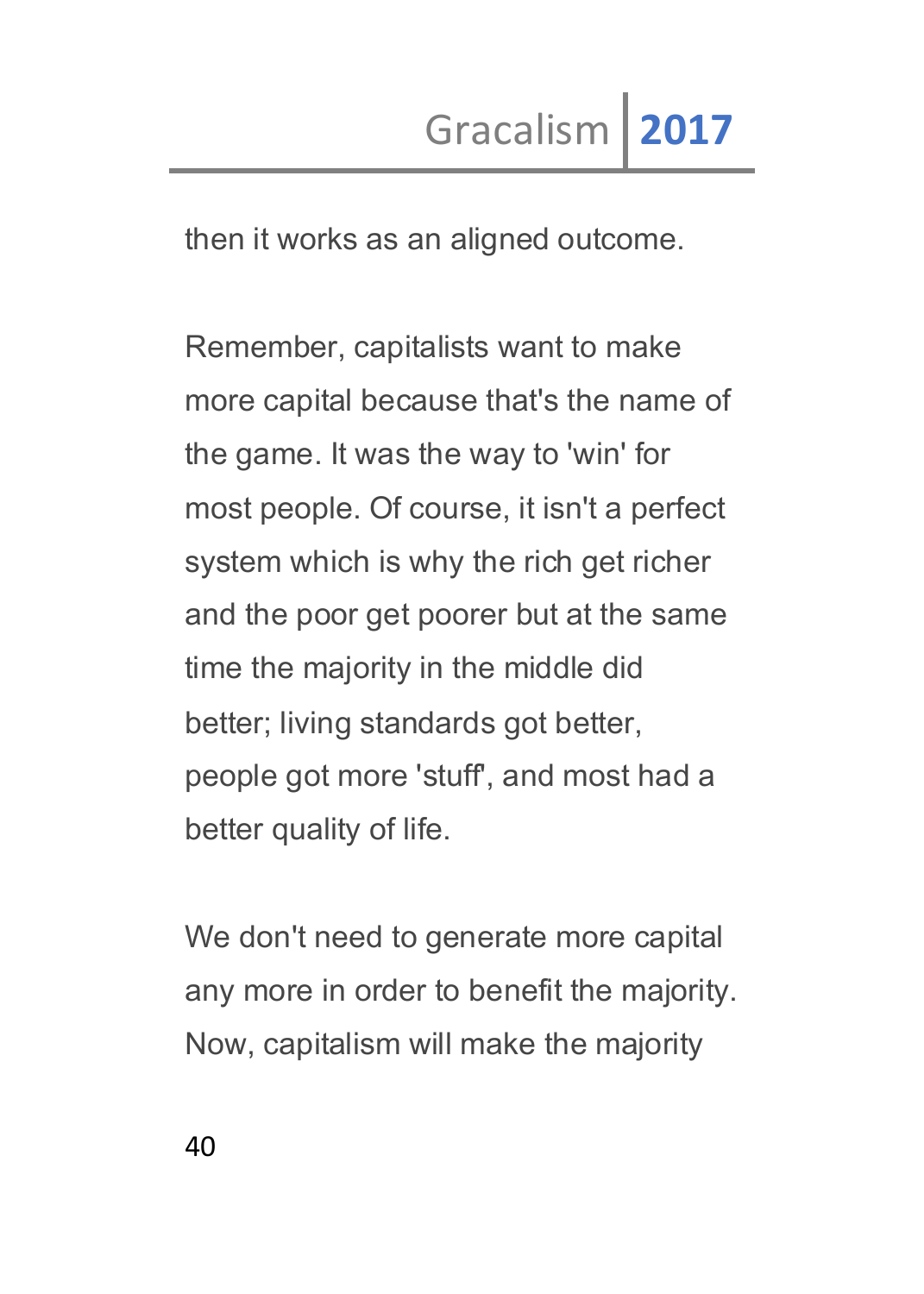poorer and poorer with just a very few ultra rich. This is just as bad for them as it is for everyone else because having too much without having 'deserved' it causes people to behave irrationally. Add irrational behaviour to a desire to garner power and it's a recipe for despotic disaster.

Let me stress that this is not a new version of communism, because communism does not work.

Marx had the right idea in that our goals can be common, but the idea that people's output can be equalised was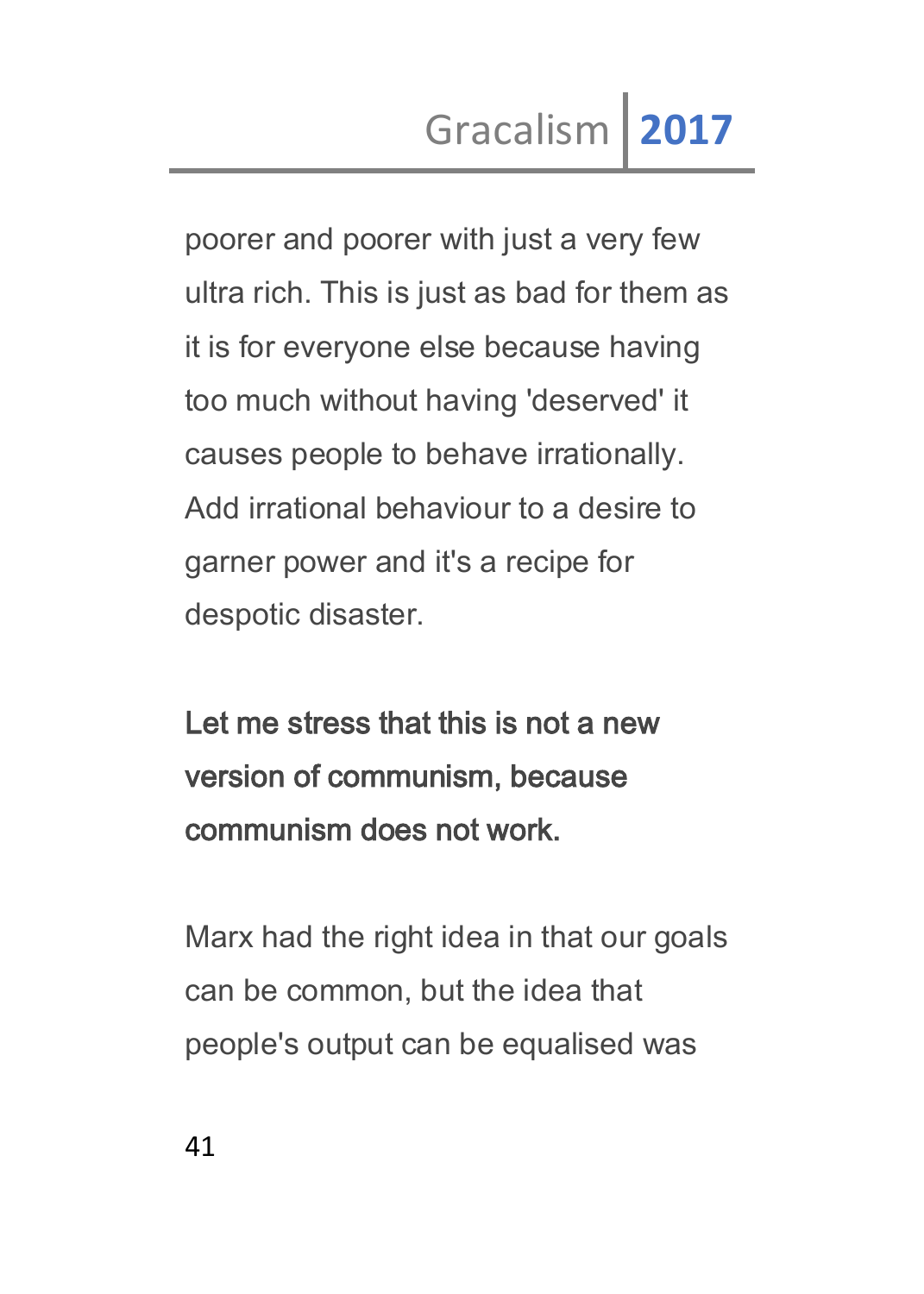flawed, the idea that people could be motivated by a common goal flew in the face of psychology, and the delusional utopia he envisioned just wasn't consistent with the technology of the time. There were simply too many jobs that needed doing that people didn't want to do. The warlike hierarchical organisational systems of the day didn't take account of the corrupting influence of power. If being in charge provided the opportunity to improve one's own lot in life it was a given that some would abuse their position. Communism stood no chance of working because science told us it was doomed to crash and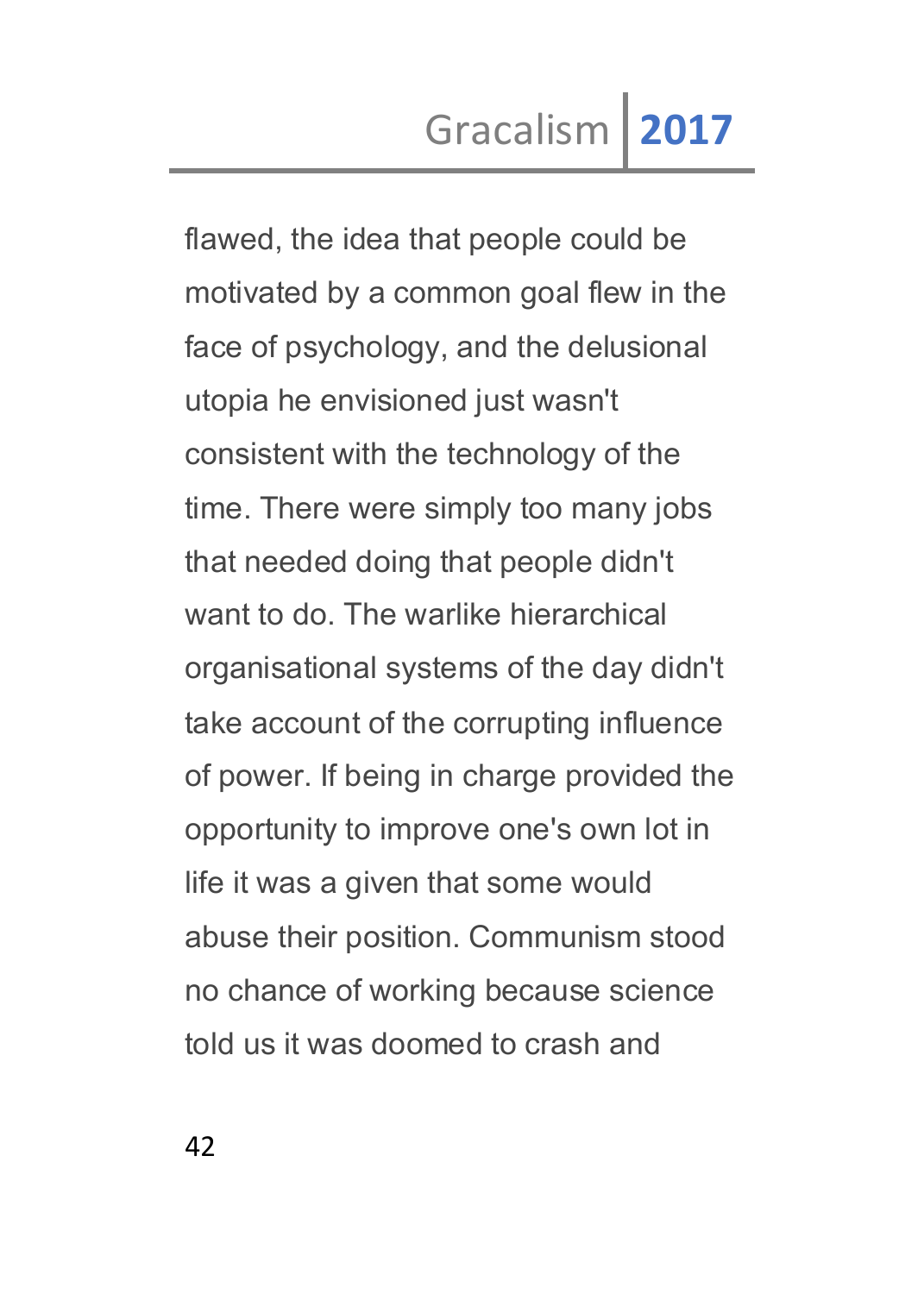burn.

There is an opportunity to think differently because things are now different. People are still pretty much the same, but we face a new world whether we like it or not.

Famously, a senior IBM executive couldn't see beyond his immediate reality and because his world was firmly grounded in the 'big computer' industry he denied that home computing would ever be competition. In a few short years there was a desktop in most homes, not long after that people were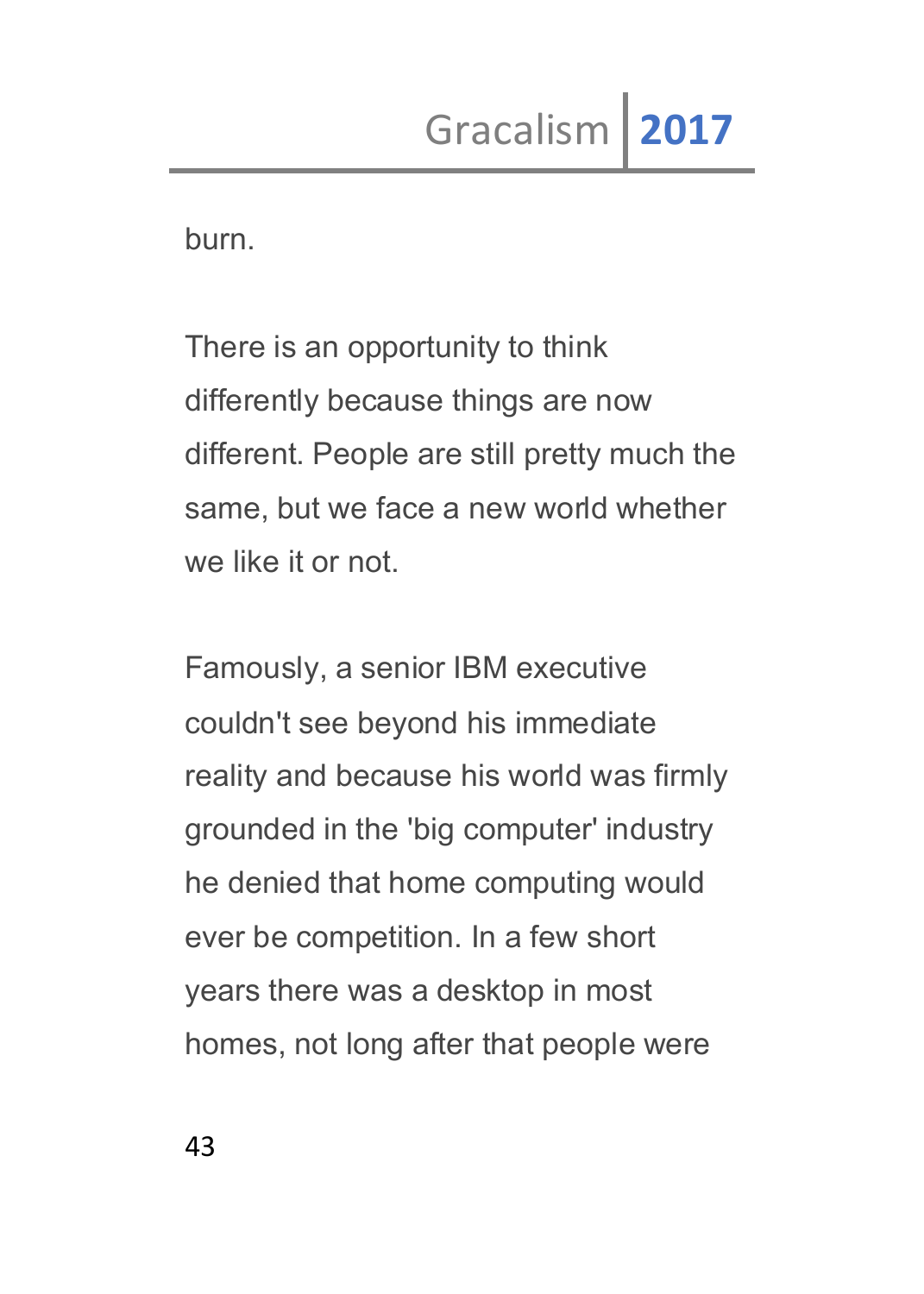carrying their laptop computers with them, then came tablets, and now the phone on which I'm writing this has more computing power than one of his 'big' office computer systems. The world changed so quickly it was like an avalanche. A new avalanche is already making its way down the mountain. Only this time it's not computers that will change, it's jobs and the relevance of our economic system.

Today we need to make more time for the majority, create a more meaningful life for the majority, and keep the majority as healthy as is humanly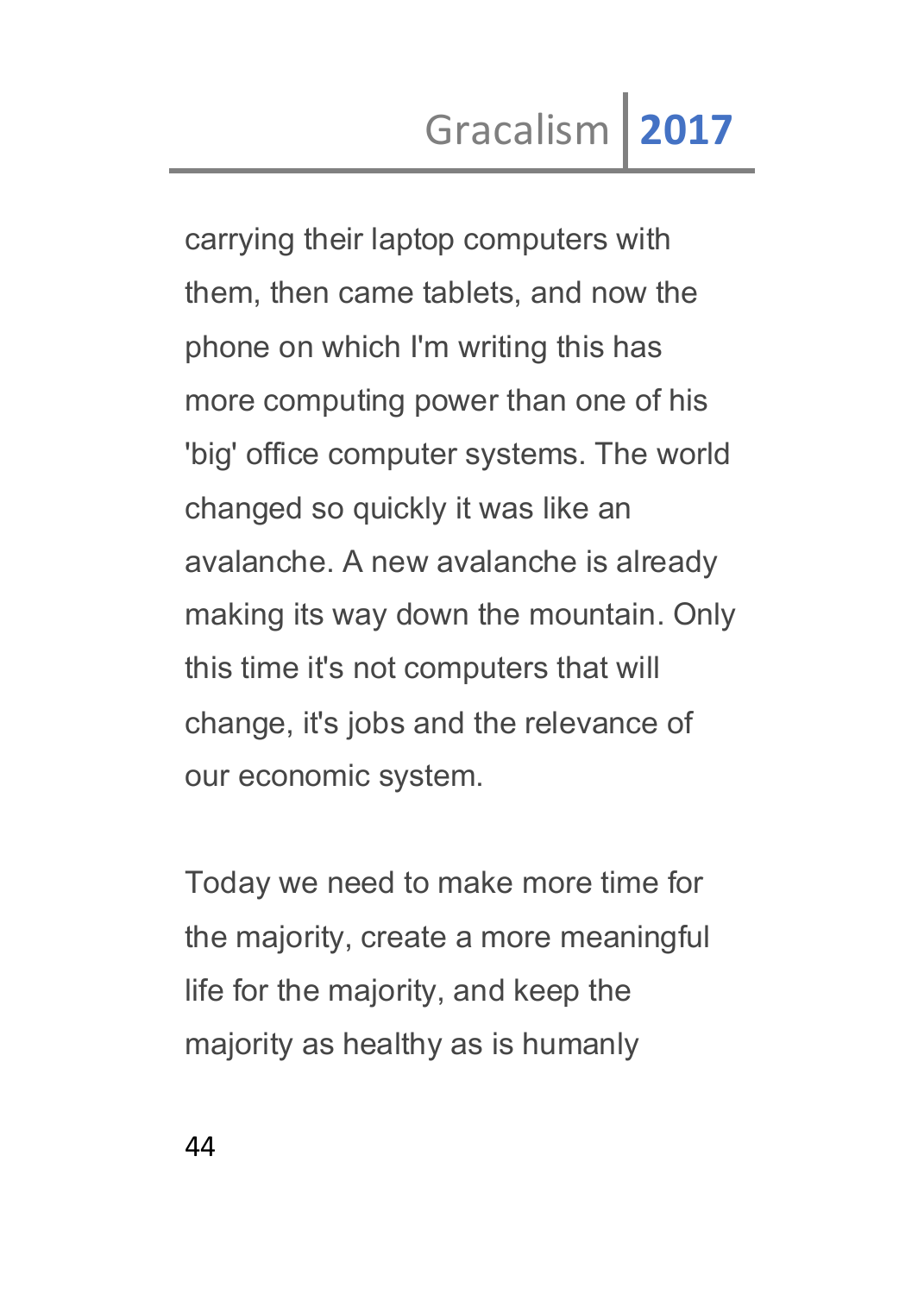possible. Those must be the outcomes of our new economic system. These are our new three graces that will give beauty to the world.

A change of goal

Capitalism = One goal: drive up capital

Gracalism = Three Goals: drive up time, meaning, and health

Gracalism is the engagement of people and technology to generate health (food, drinks, and healthcare provision), a meaningful existence (work that meets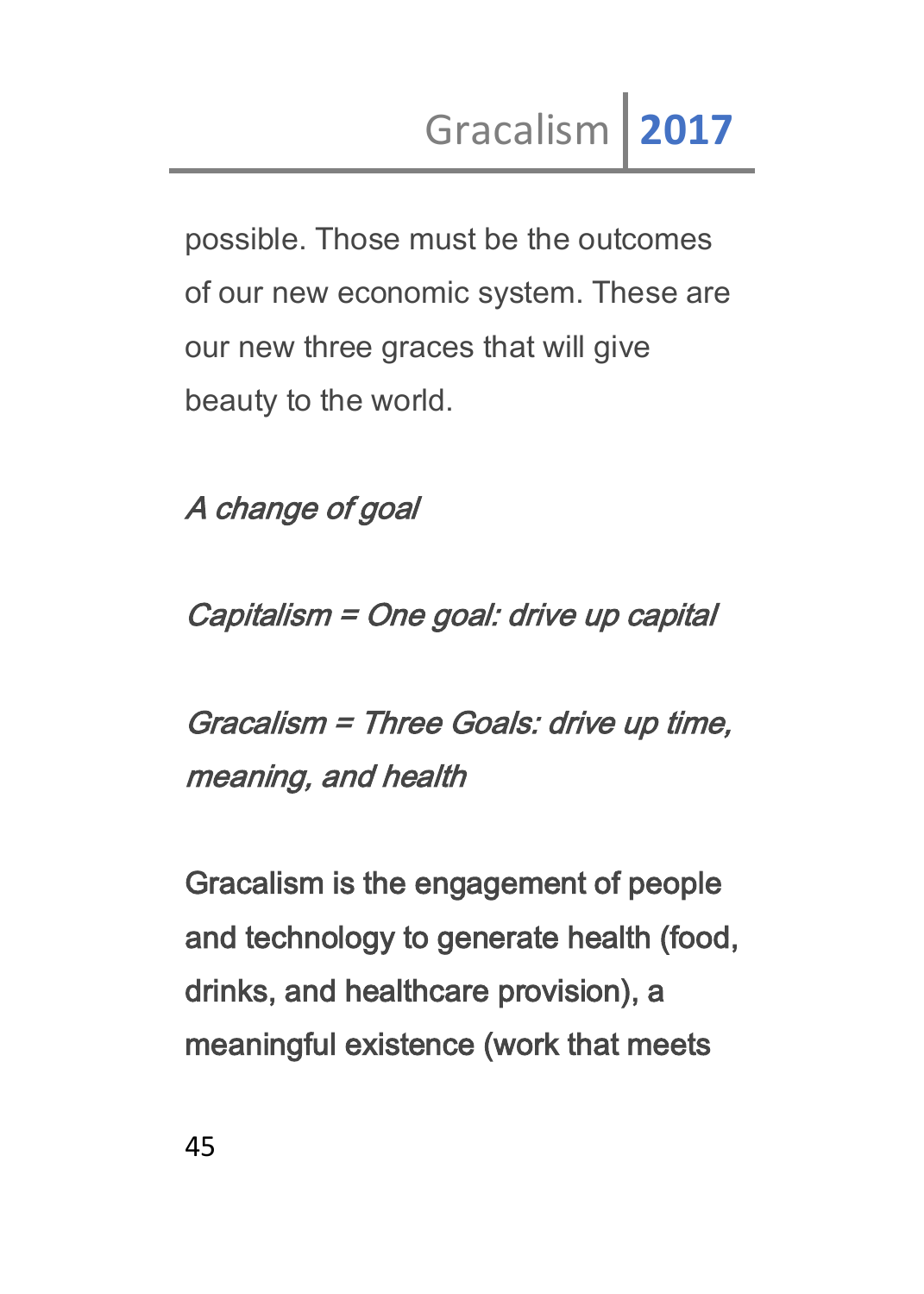the aligned goal of personal satisfaction and societal need, opportunities to develop fulfilling relationships, and an education that is for life), and the time to enjoy every aspect of life available to us. If each factor is matched and mapped with the others the system can operate in balance.

Old ideas of risk and reward are made redundant. All opportunity can be made available to everyone because the notion that everyone will want it all at once is spurious. If there does happen to be more demand for, say a theme park, then Gracalism responds by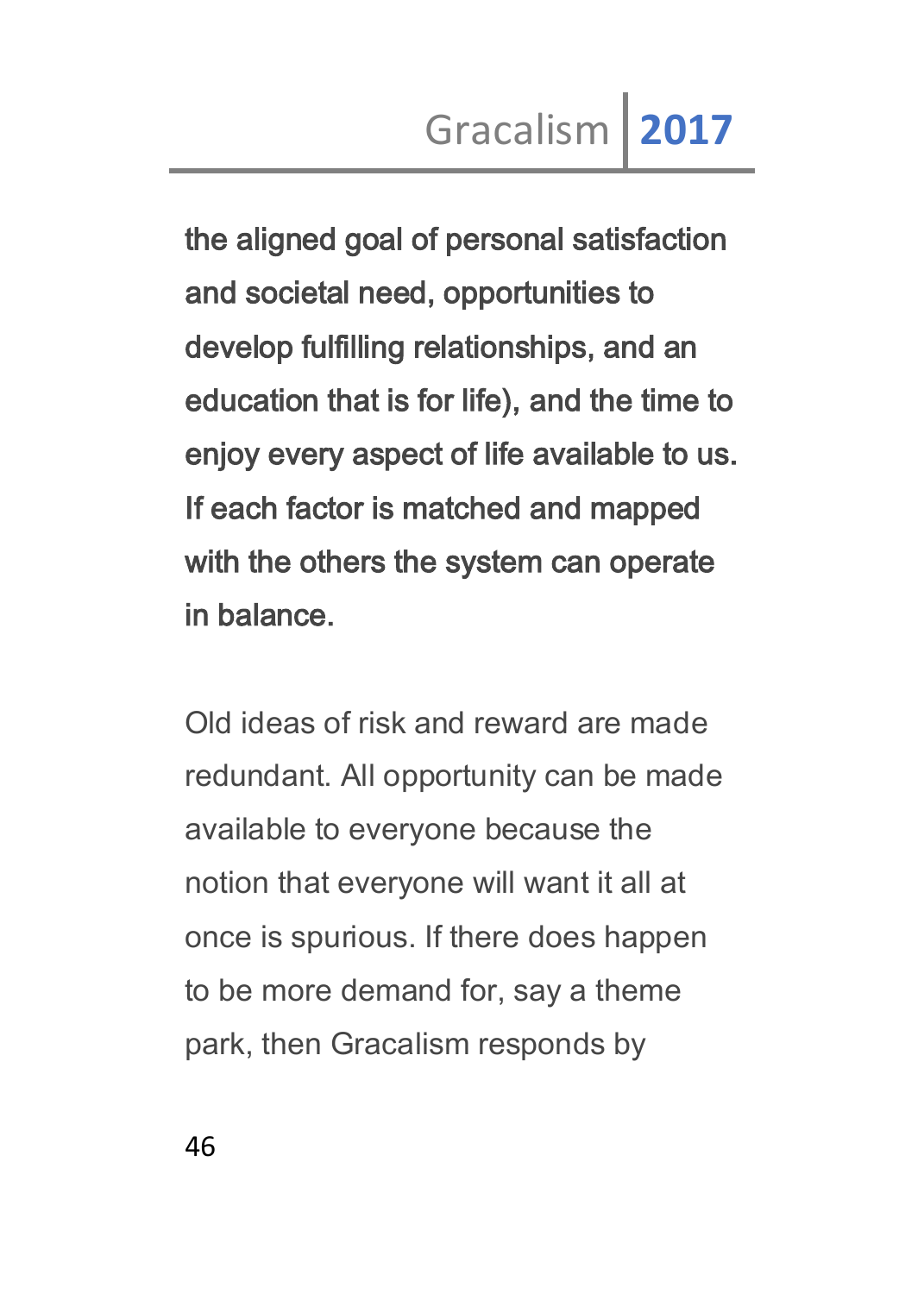creating more theme parks run by machines to do the menial, highly skilled roles to fulfil the needs of those who want them, and if people are eating hot dogs then they're not eating something else - and everyone always needs to be fed. The creation of a society that accepts the premise that abundance comes from sharing and not owning is a fundamental shift in thinking.

At first glance this may appear simply too idealistic, but on closer inspection it becomes clear that such views are the result of our immersion in a system that values the polar opposite; a selfish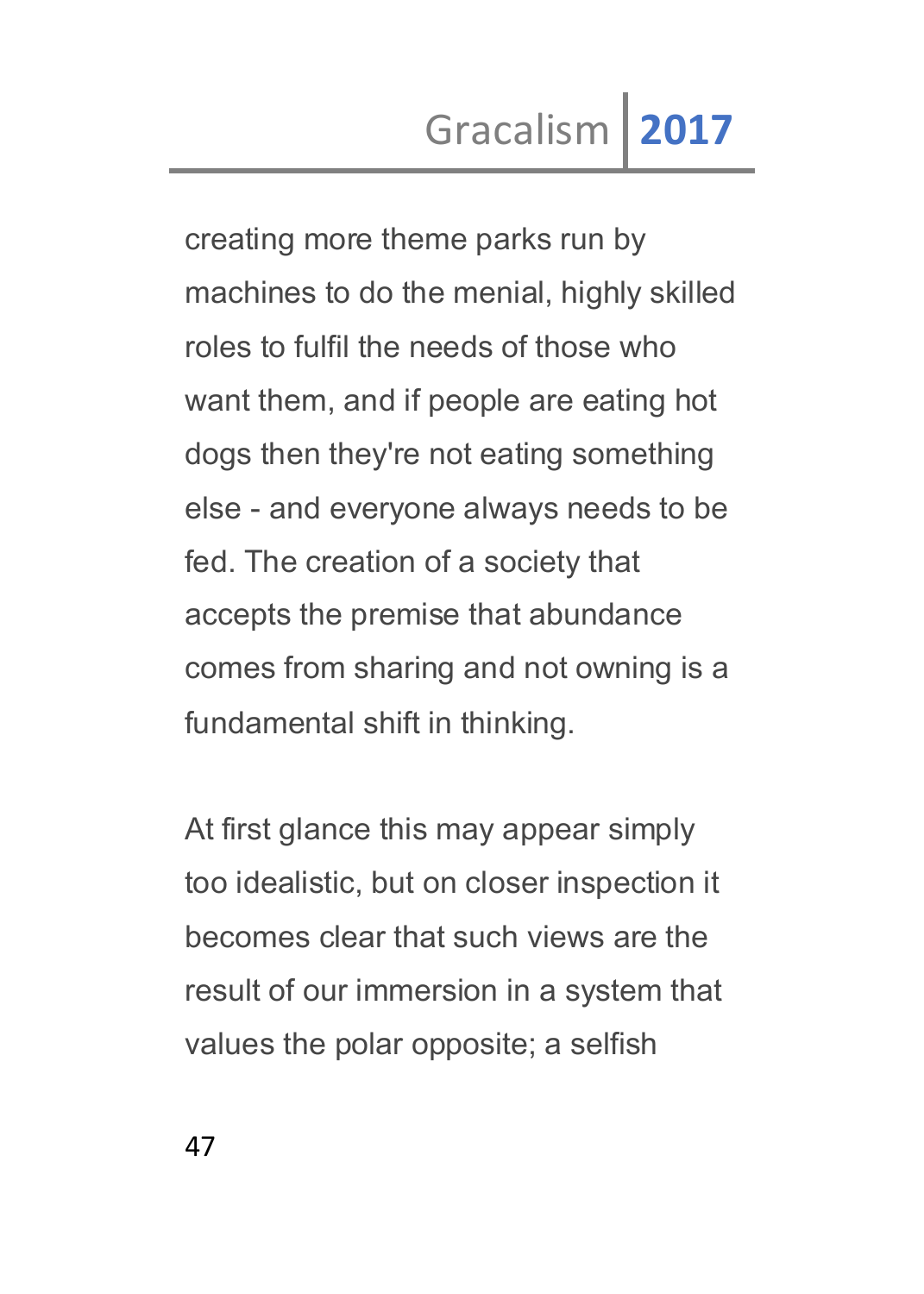system that accepts the right of one person to figuratively own another and one that supports one person turning their back on another, for no other reason than one has capital and the other does not.

### Can we feed the world?

The answer has been 'yes' for a long time, but 'no' using our current economic system.

### Can we support every person having whatever they want?

The answer again is 'yes' if what they want is rationalised on the basis of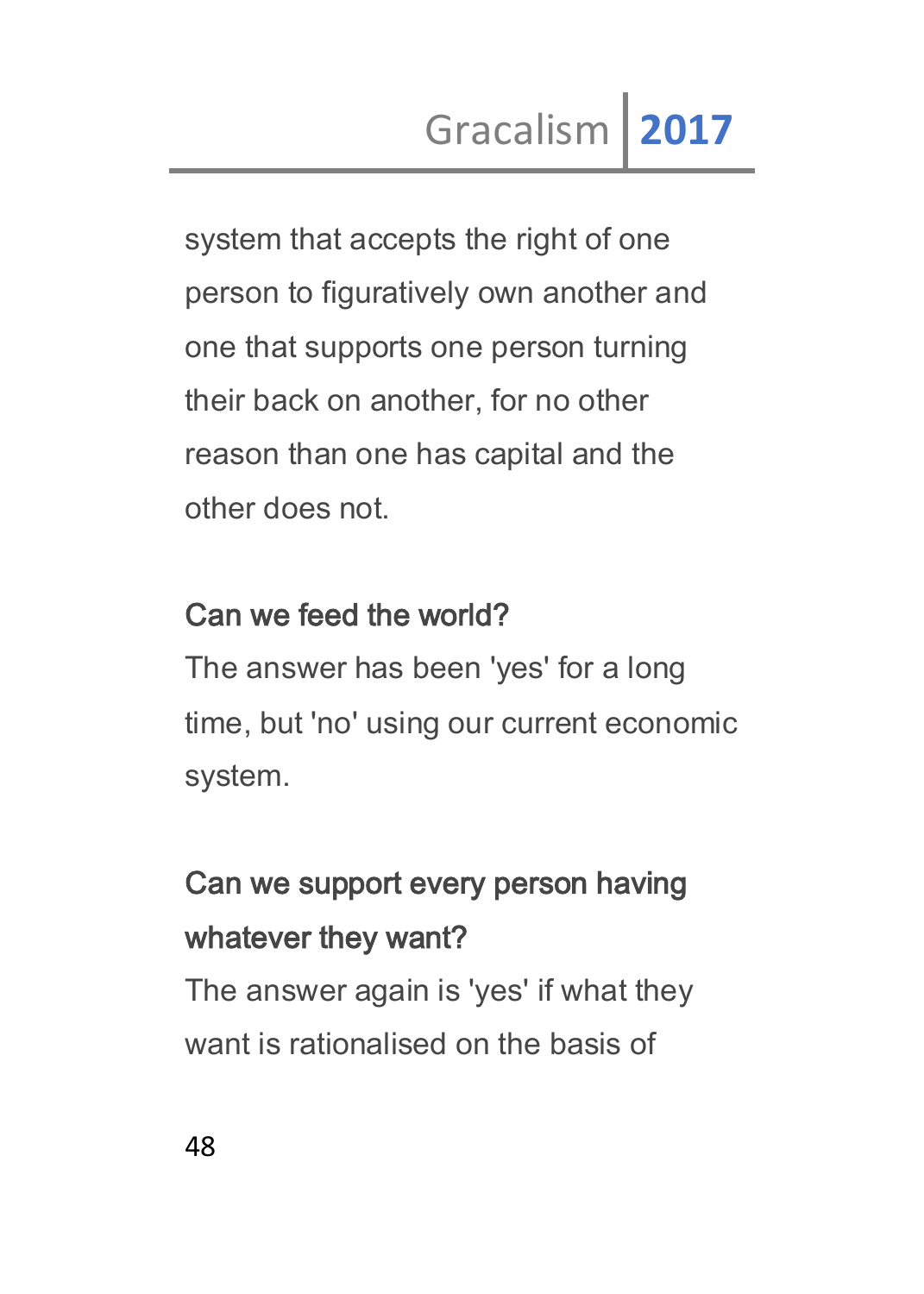sharing, but 'no' if greed and hoarding are still considered acceptable.

### Can the Earth support us all living a life of fulfilment?

The answer is absolutely 'yes' once we remove the self-imposed shackles of economic servitude, but 'no' if everything we want to try is limited by its capacity for profit.

### Can we live without conflict?

That's trickier because the abuser is 'yes' we can minimise it by ensuring that no one person or group of people have ultimate power over another, but 'no' if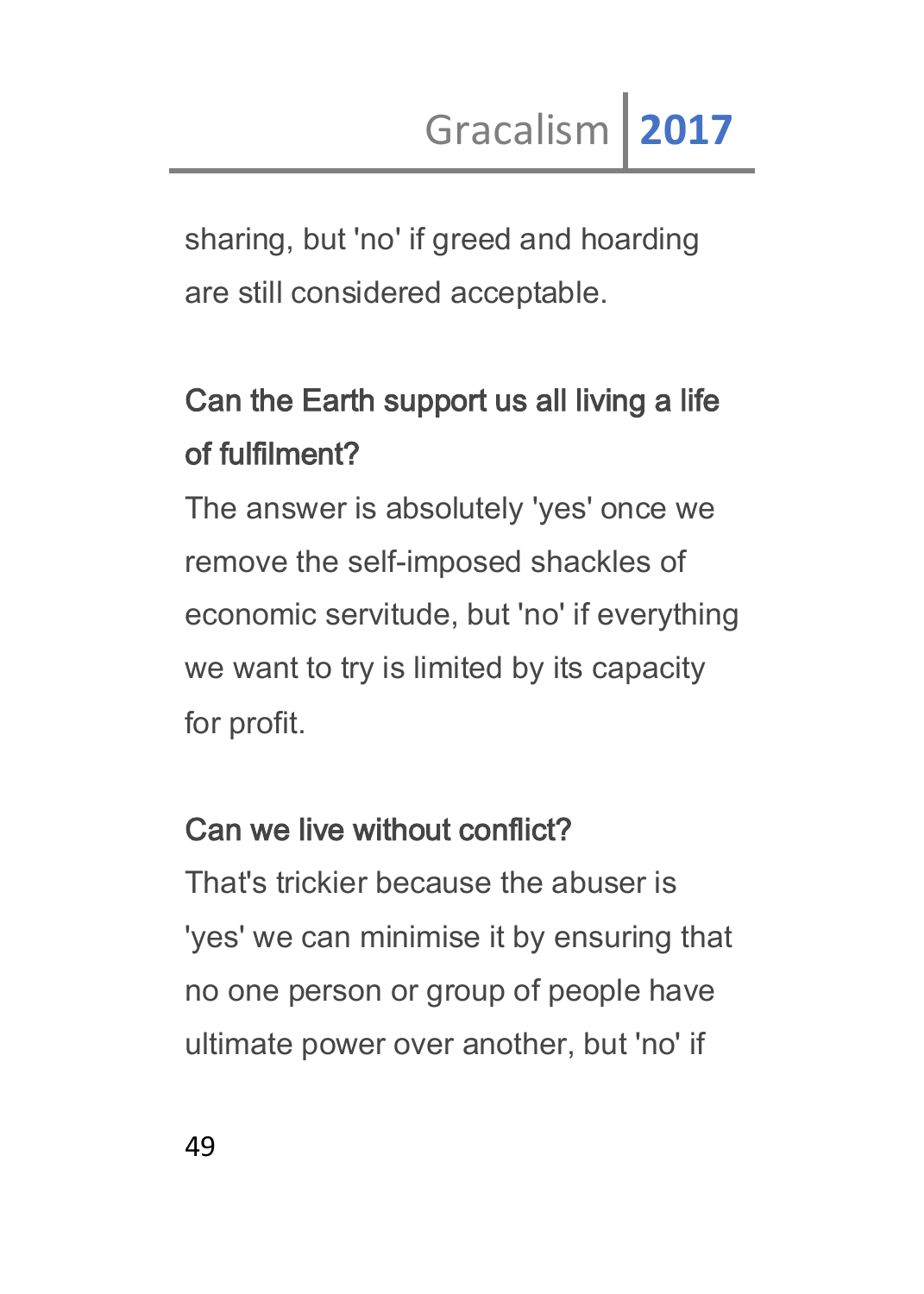we continue to accept as a society that mob-rule democracy driven by who spends most in the media is the way we govern.

### How then do we govern in a Gracalist system?

One of the best ways to manage going forward is to reflect on what got in the way in the past. History tells us that collaboration is better than binary confrontation, and that policing must be in service of society and not the other way around. Therefore, a new system of democracy based on influence and the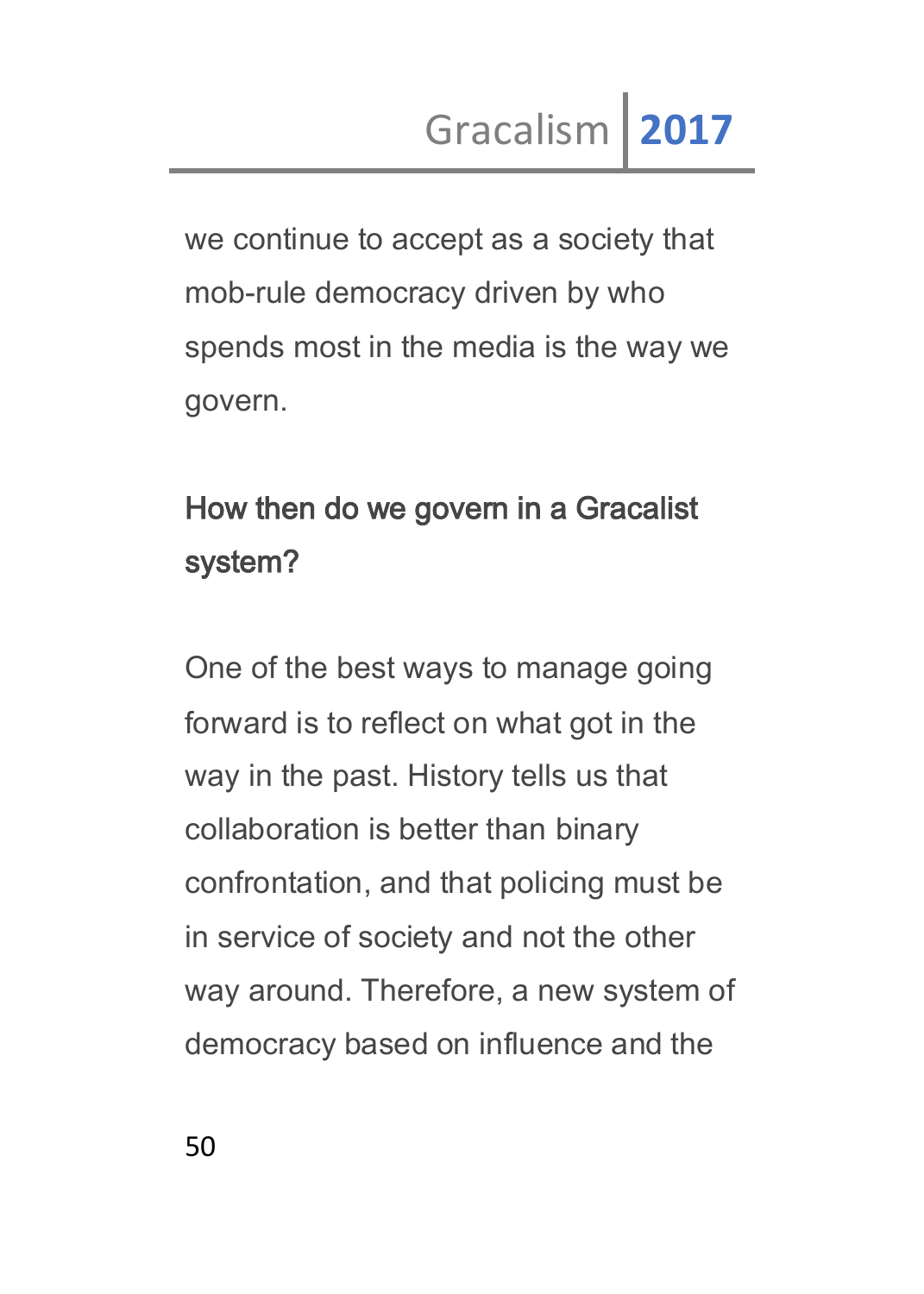appointment of expertise in multiple layers of overlapping collaboration, with a team of elected facilitators is probably a different and improved approach. It certainly is not beyond the wit and wisdom of the best humanity has to offer to combine a revolutionary system of organisation with another of government. Democracy must be at the heart of whatever we do, but the continued warped version of democracy we suffer today must be consigned to the same trash-can of history in which we tossed capitalism. Democracy should not be a capital supported media-driven popularity contest in which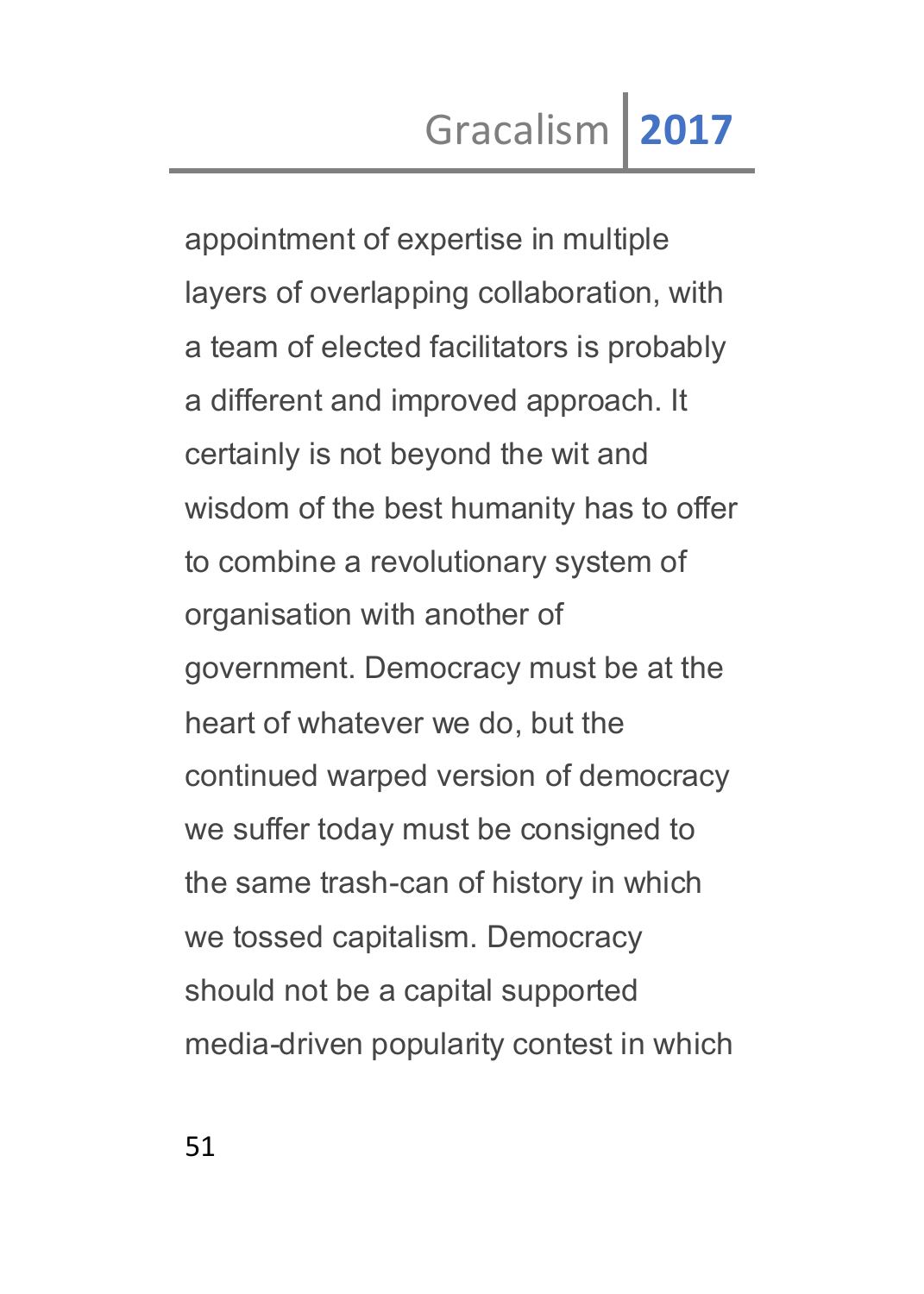the winner may then disregard whatever they said to win the contest and use power for their own benefit. That's not how the founding fathers of democracy intended it to be, however, it is how some of their well-known objectors imagined it might end up; Socrates believed that a democratic system based on winning an argument did not serve 'justice' but would more likely result in corruption. Sadly, his predictions and fears have been realised. The democracy we experience today is neither just nor in the service of the majority, - even the majority who voted for whomsoever they elect.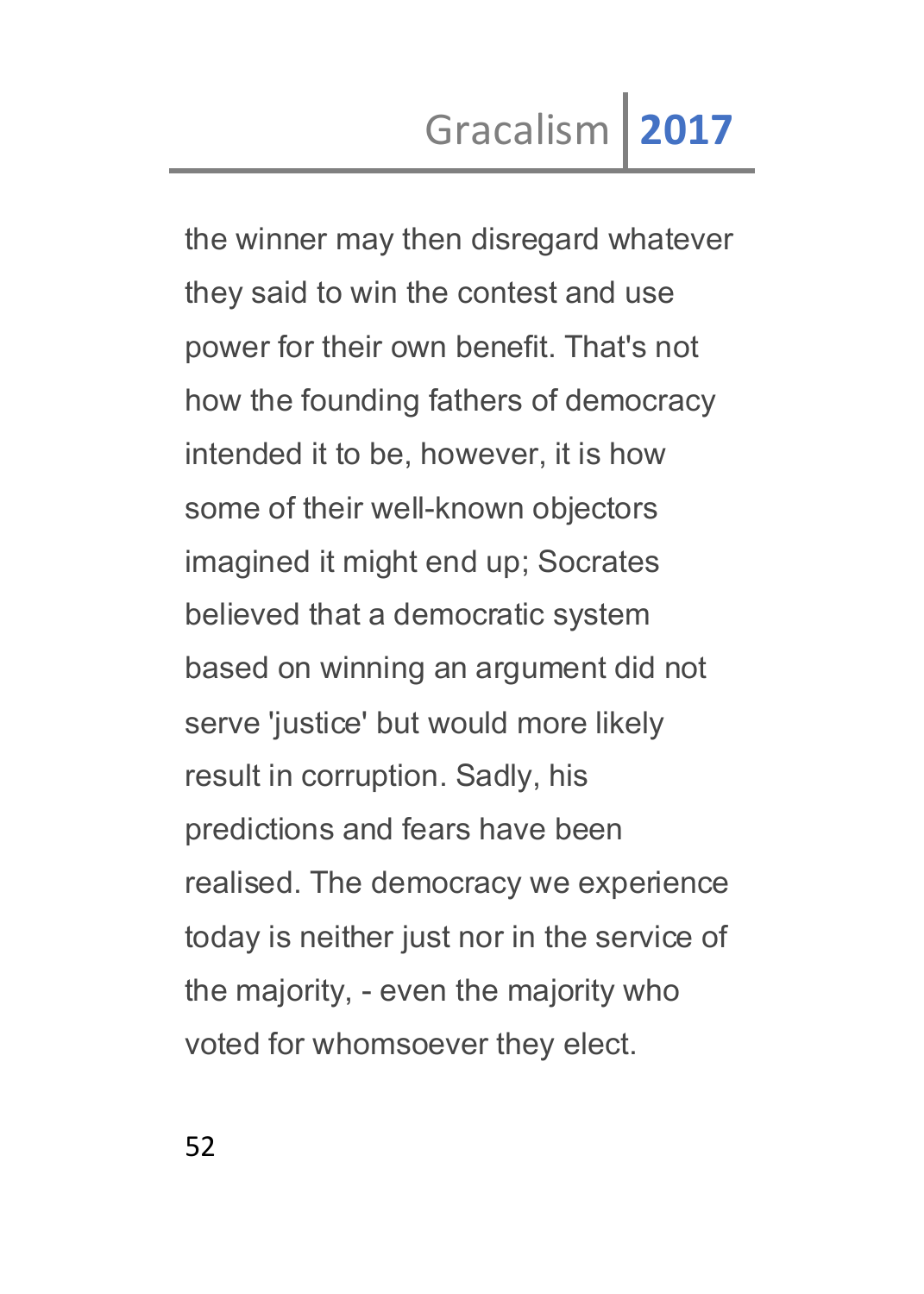# What about people who want to just take what they desire and abuse other people?

Gracalism is an economic system, not a system of government. Of course the world needs policing, and of course some localised societies will make their laws as they see fit. Capitalism didn't cause gun crime, drug abuse, and other crimes and nor will Gracalism prevent them. However, a realistic approach that utilises the vast amount learned from psychology will be better than the current system that lives on in practical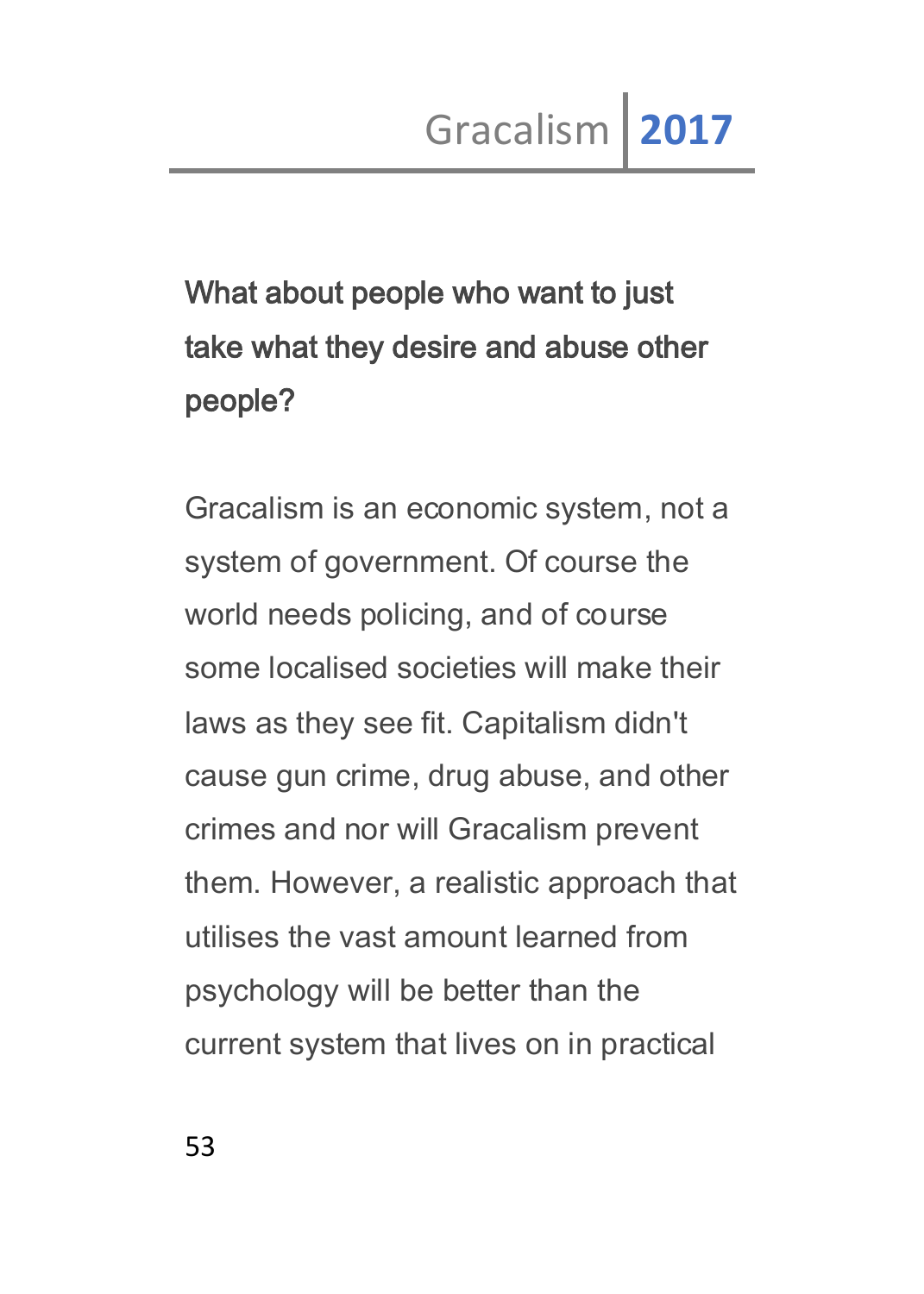ignorance. Our new world is one where technology sits at the heart of all we do, and technology is a far more effective means of identifying and isolating unruly or irrational people behaviour.

There's no doubt that a system proving unlimited food and drink to everyone has to be protected from abuse. Quite how that happens is going to be interesting. Better minds than mind will no doubt have the wherewithal to figure this out, even so there are some things I can guess at with respect to people behaving themselves and not overindulging: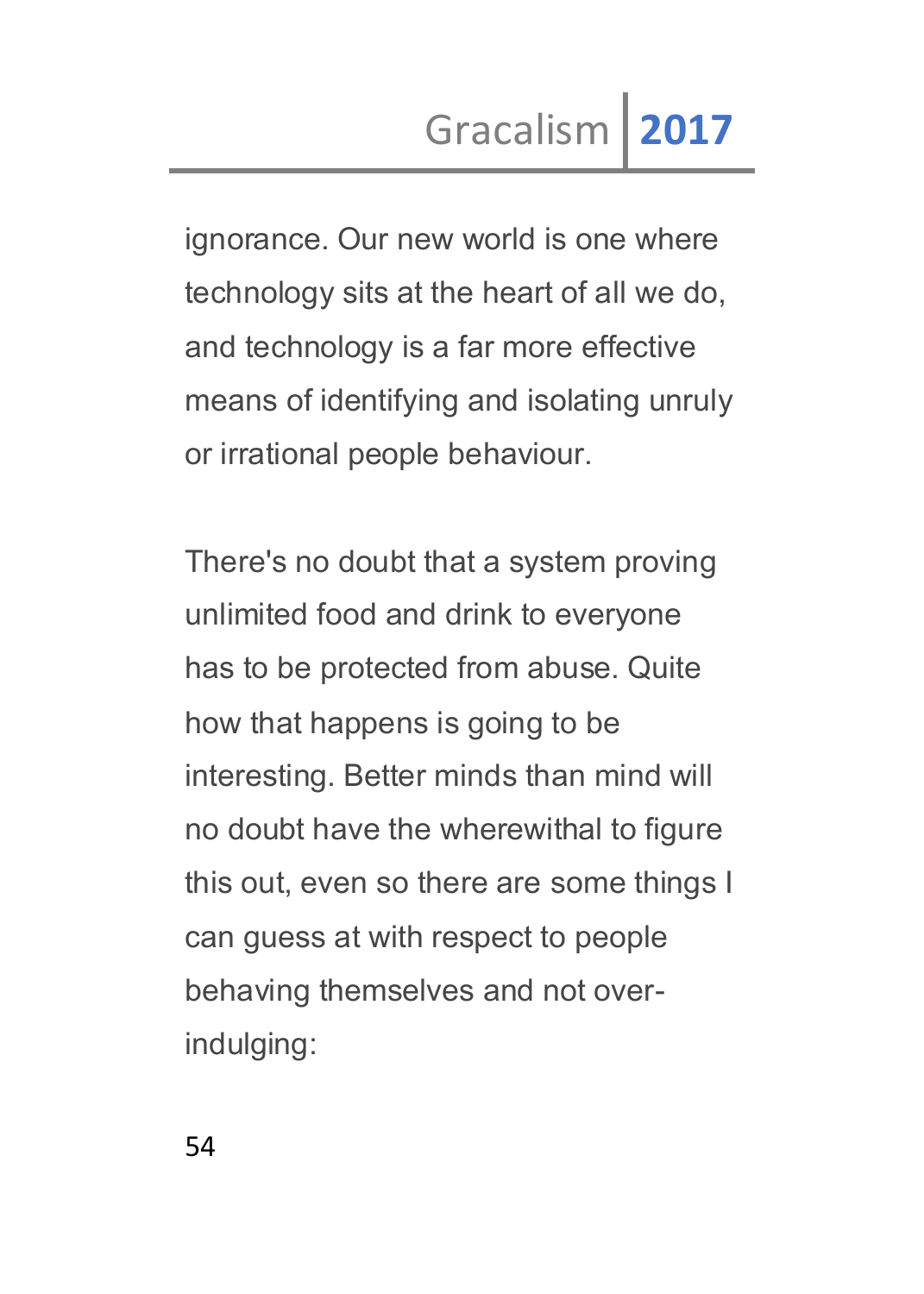It's probably a given that mandatory drug and alcohol screening at places of work is applied simply to safeguard everyone. That at least will act as a means of self-control for most people. Health screening and dietary support along with immediate counselling and coaching will help reduce issues of obesity. I imagine food outlets will be quality controlled through feedback and ratings, and as profit is a thing of the past their goals will be to reach maximum efficiency. Growing choice will be the way of the future as opposed to self-imposed austerity.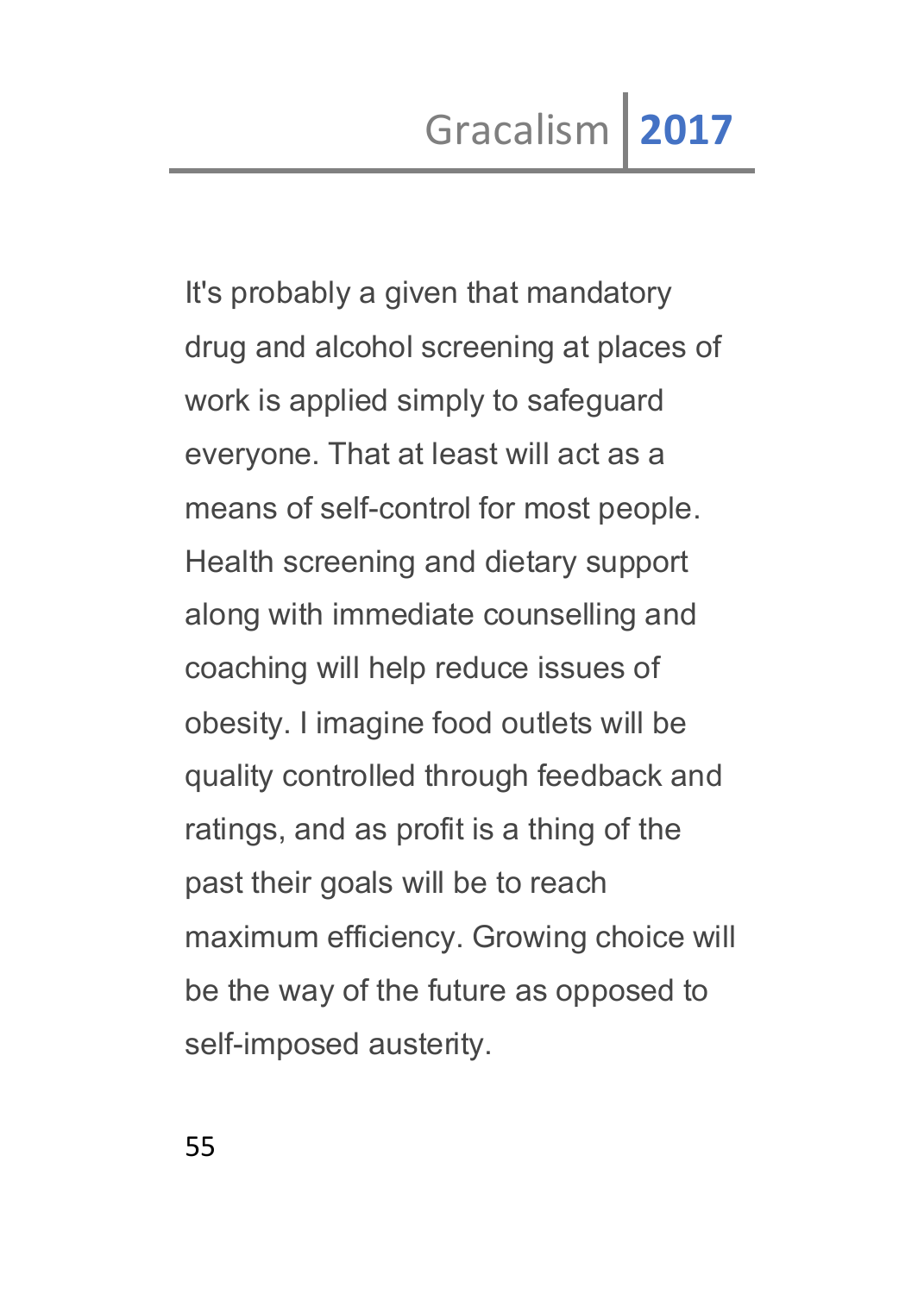Of course people will still desire 'things' and as such some reasonable approach to ownership must be established per person, thereby allowing people to exchange and barter one good for another. It is relatively easy to deal with issues like collecting by grouping people together with similar interests to share and exchange their specialism's. A system of abundance supports the notion that all is owned by none but available to everyone. Again, not a new idea but something that ancient peoples like the aboriginals of Australia have always applied to land. The concept of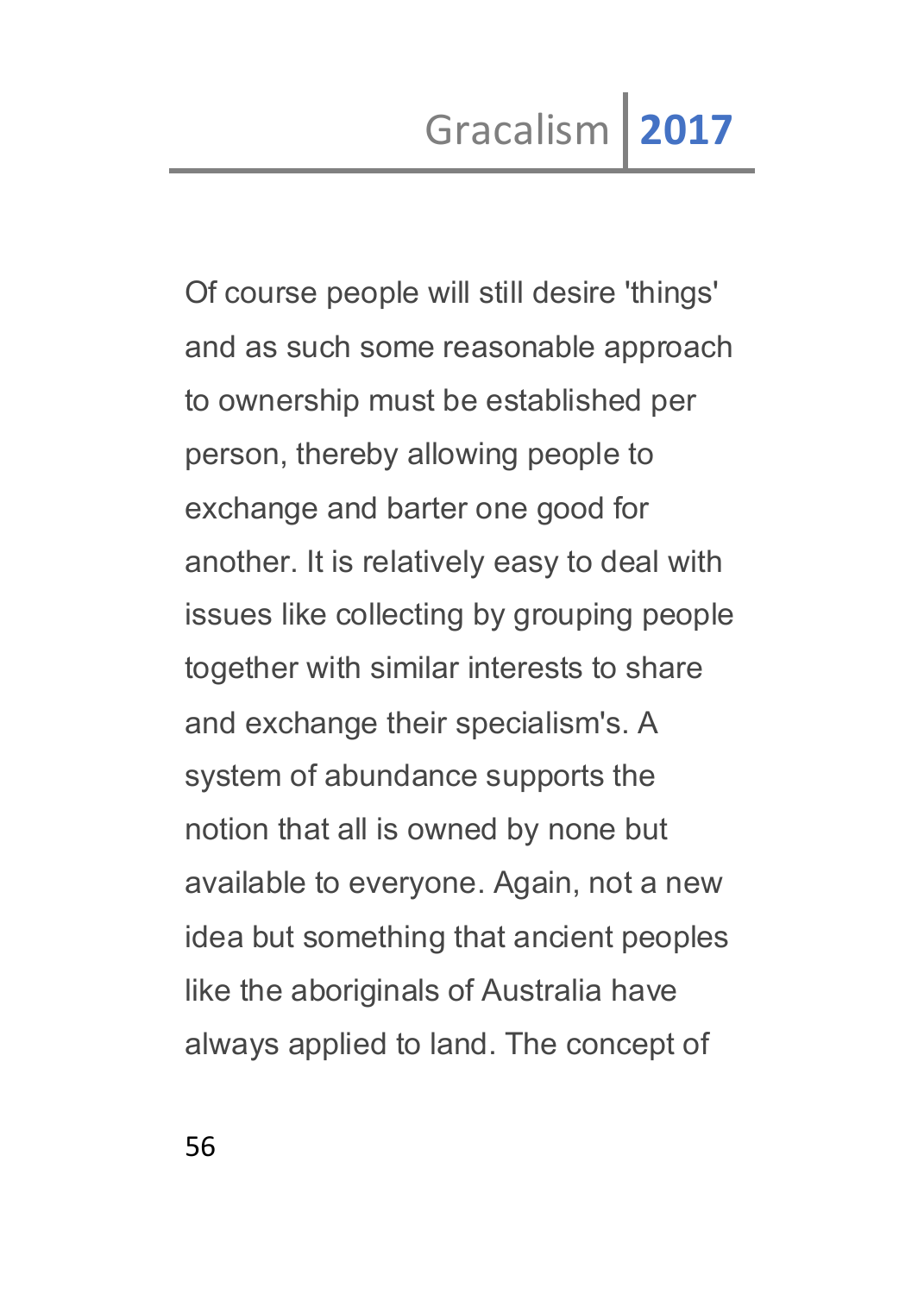land ownership comes from capitalism. However, there is no need to own anything as long as you are left alone to live with what you need.

# What about the movement of people, surely this has to be funded - like selling one house to buy another?

This isn't so in a world where if necessary, machines can dismantle and rebuild a house to any specification wherever you need to live. Giving up one space to occupy another only becomes a problem if the space is limited, but as the only reason our global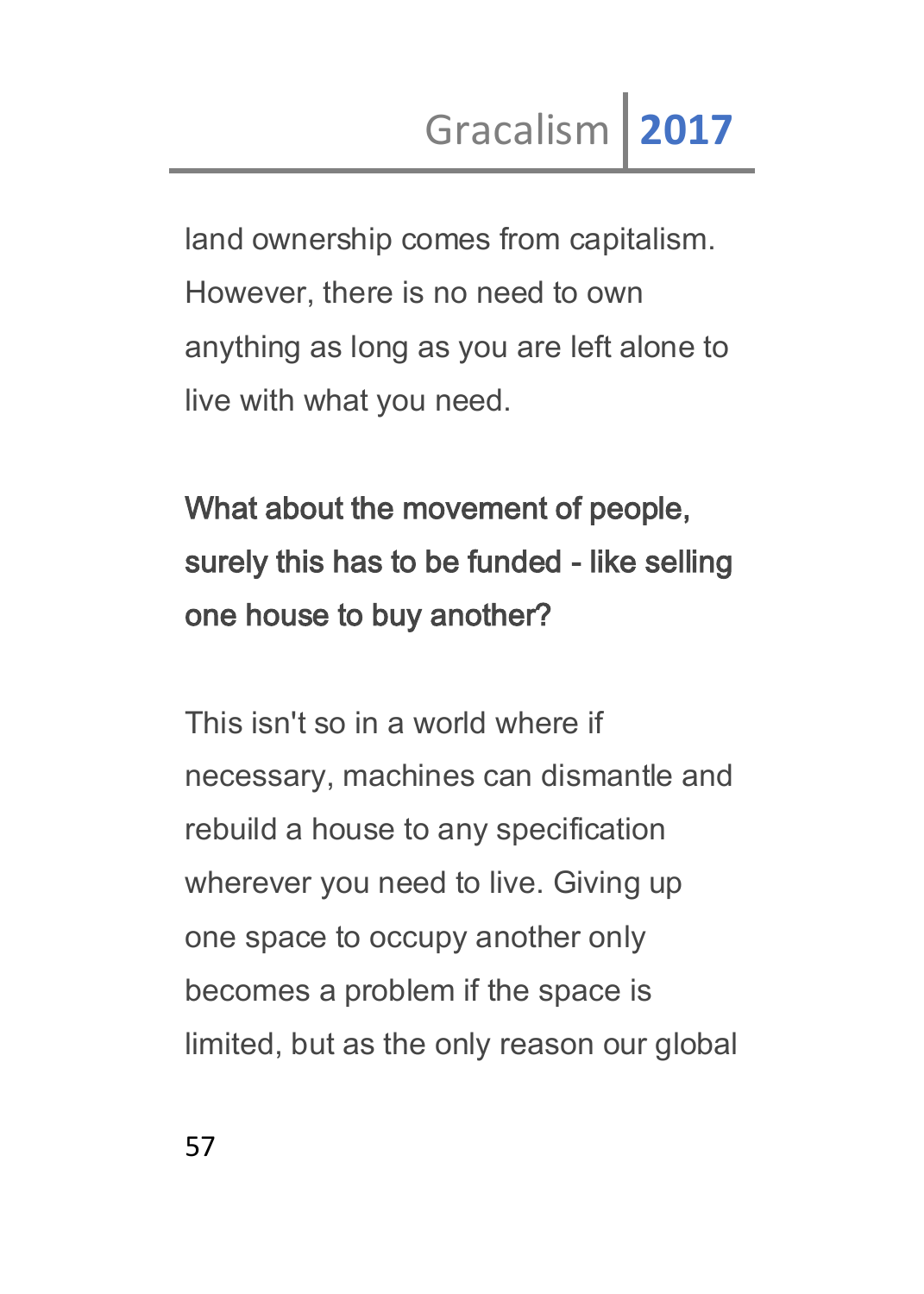space limits us now is because we squeeze billions of people into economic centres, that imperative disappears.

## Will people cheat and try to have more than the next person?

Probably, but the goal of Gracalism is to provide so much abundance that such motivations become moot. Once a new system has had generations of acceptance it will be as if the old way never happened. Like the 'dark ages' in history most of us (except perhaps those abused by fanatics) find it hard to imagine a society that put their fellow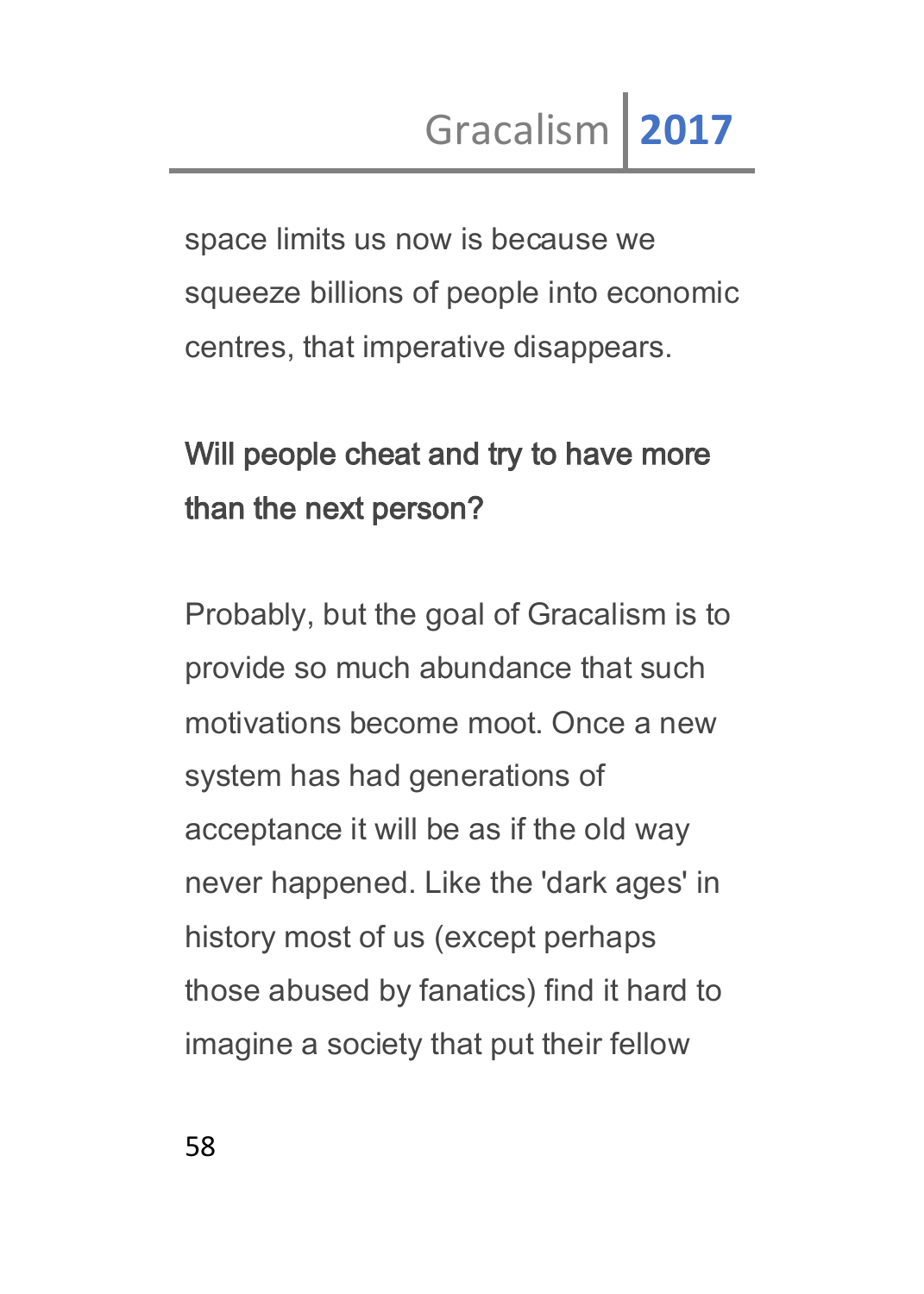citizens on a rack or hung them by their thumbs simply for saying something that contradicted a religious doctrine. In time, people will find it just as challenging to understand how the human race limited itself through the unquestioned goal of profit at all costs.

### How might it be achieved?

Honestly, I'm not sure. I fear it won't be achieved without aggression but live in hope that wiser people than me find a way to transition the world from a nose dive into horror and instead create a better future for us all. That being said, it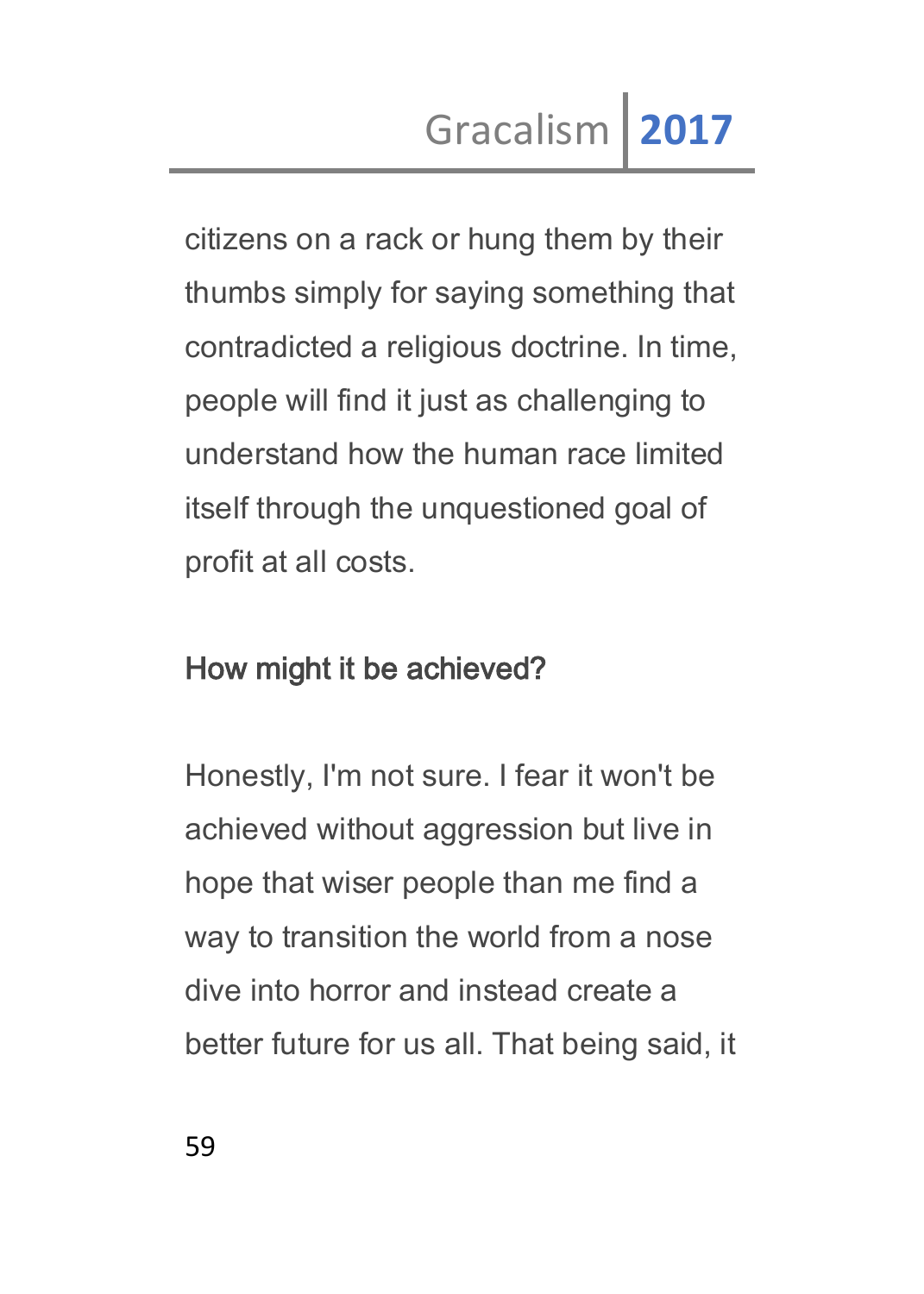could go something like this:

#### Stage one

Use the worlds capital - yes, take it from the electronic vaults wherever it now resides. It hasn't been real for a long time now, there's no Gringot's style (Harry Potter bankers) cellar full of gold beneath our banks, it's just numbers held on computers. Therefore, while the existing system is deconstructed we just spend the numbers on paying companies to manufacture more and more AI robotic systems wherever they are needed; farmers need machines to feed their animals, drive their tractors to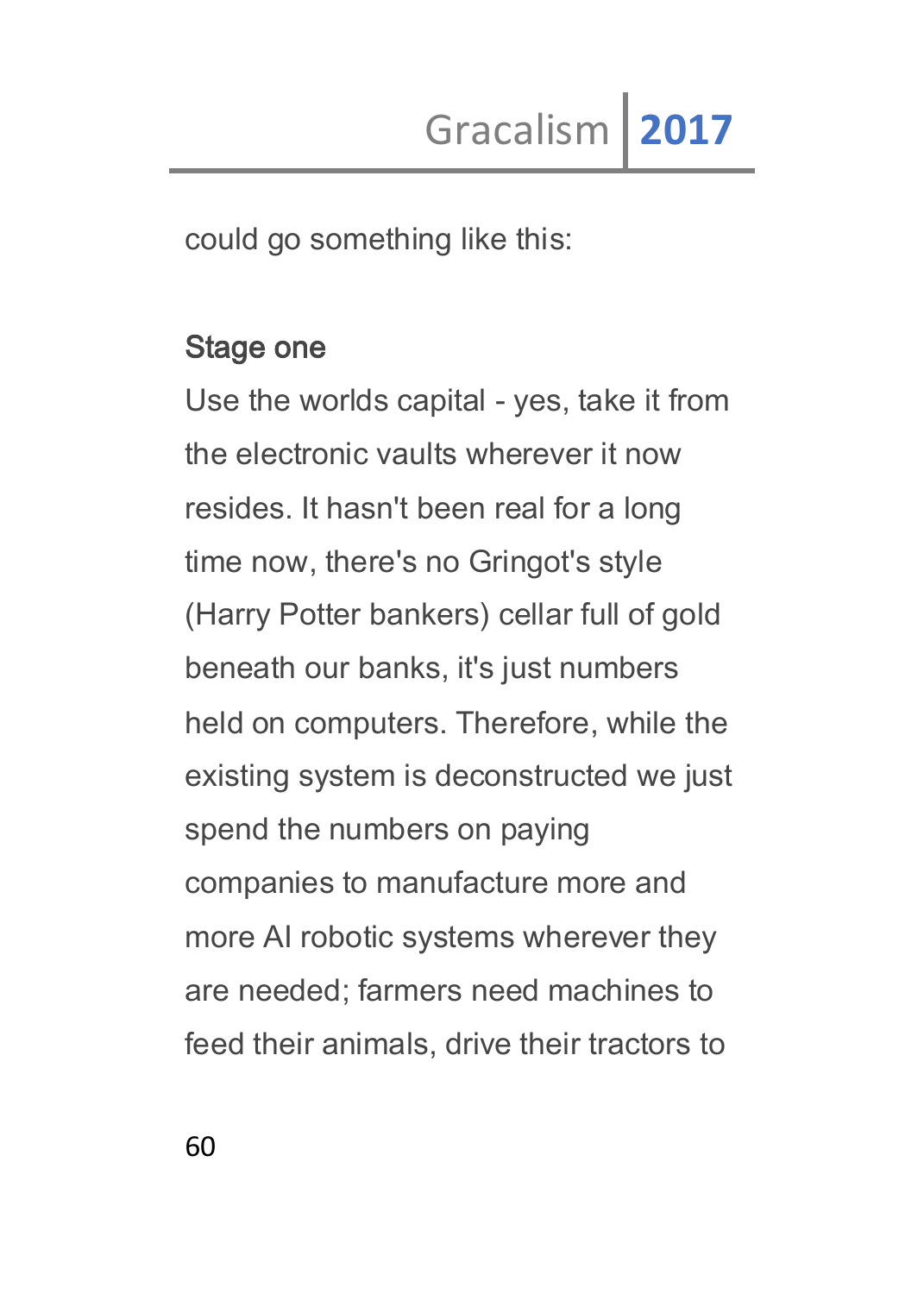till the land , plant the crops, look after them, and then process them once they're grown. Manufacturers need machines to replace all their workers not just a few, and retailers to stock their shelves, deliver their goods, and replenish their warehouses. Trucks need removing from the roads and perhaps AI drones may be programmed to fly above them in convoy, and so and so forth. Our initial goal must be to rapidly replace everything except the fulfilling roles people aspire to.

### Stage two

Firstly, provide an education for all that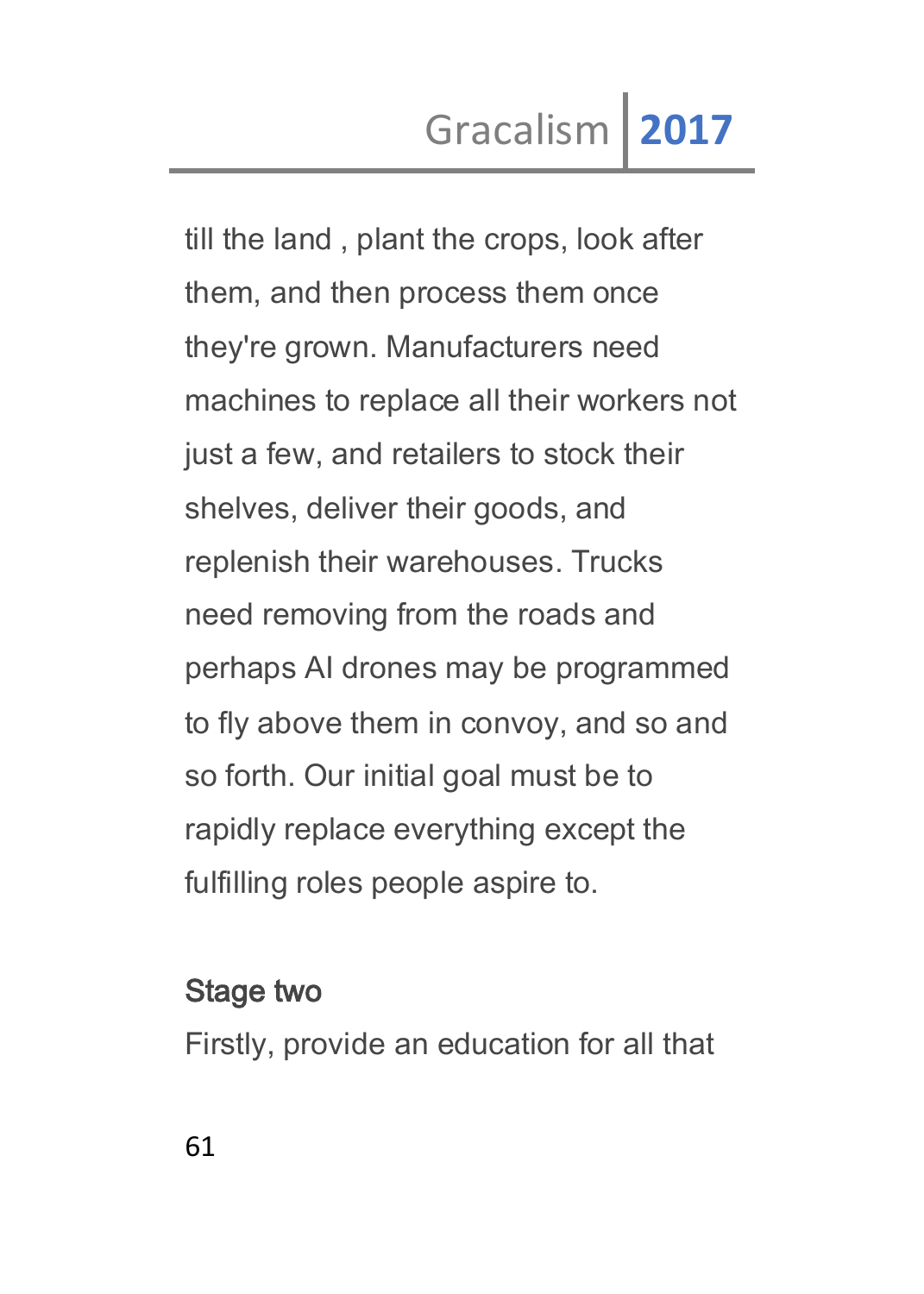seeks to maximise the potential of every person. That's a far cry from today. We still have a class system, - not upper and lower class but classes of about 30 led by a teacher, that was originally designed to fill factories with readymade workers. As the world will keep turning thanks to AI and robotics, there's no reason why education shouldn't play a part through life for everyone.

Secondly, support all changes by propping up the old money based system for as long as necessary until goods and services can be provided freely without its need.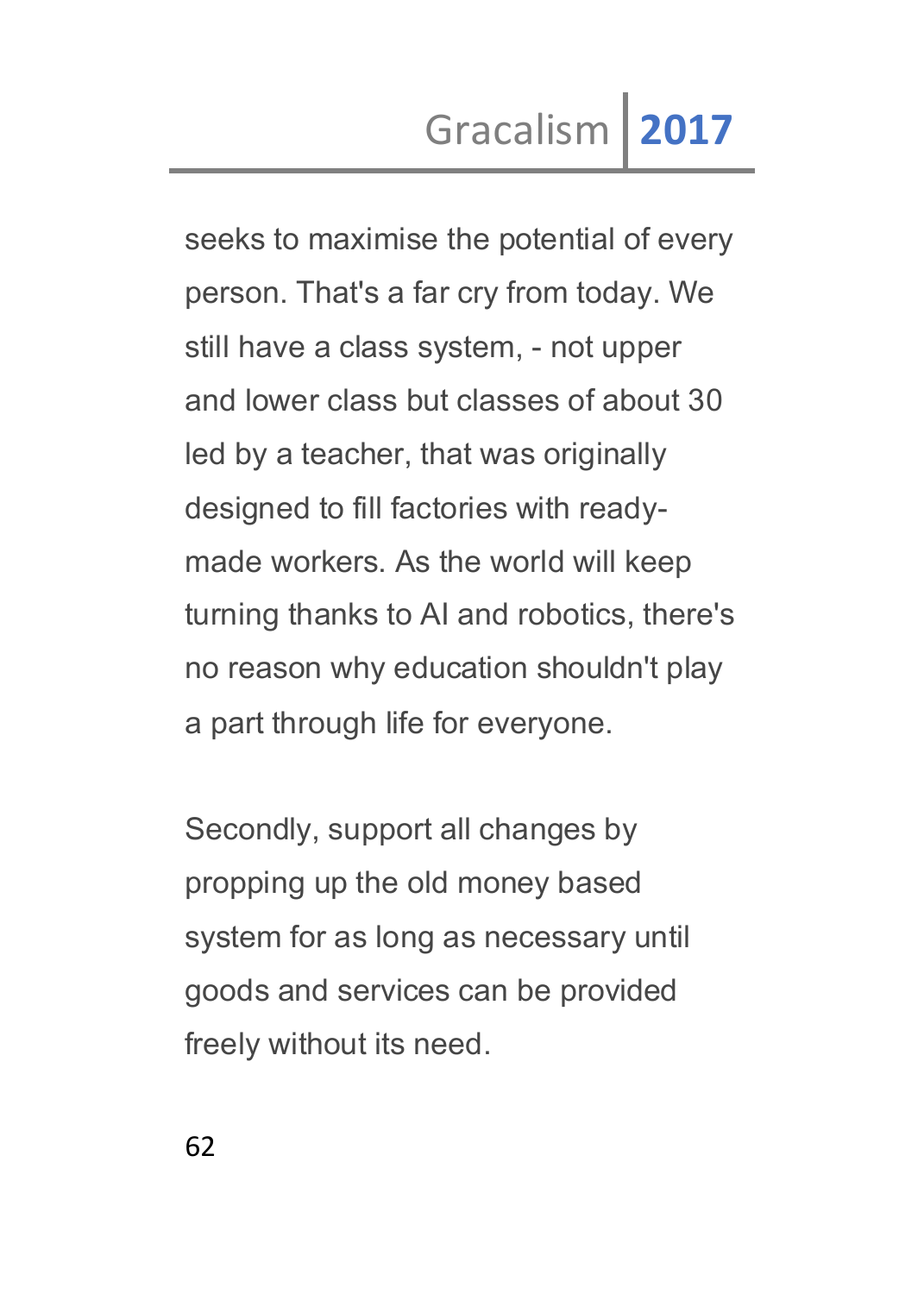### Stage three

Match roles to enthusiasm and expertise; there will still be growth and progression but not extrinsically rewarded, as intrinsic rewards will be enough as long as no additional risk is linked to progression. As education is lifelong, all job roles need not be for whole days or full weeks. Time needs to be shared between service (work), growth (education), and balance (leisure).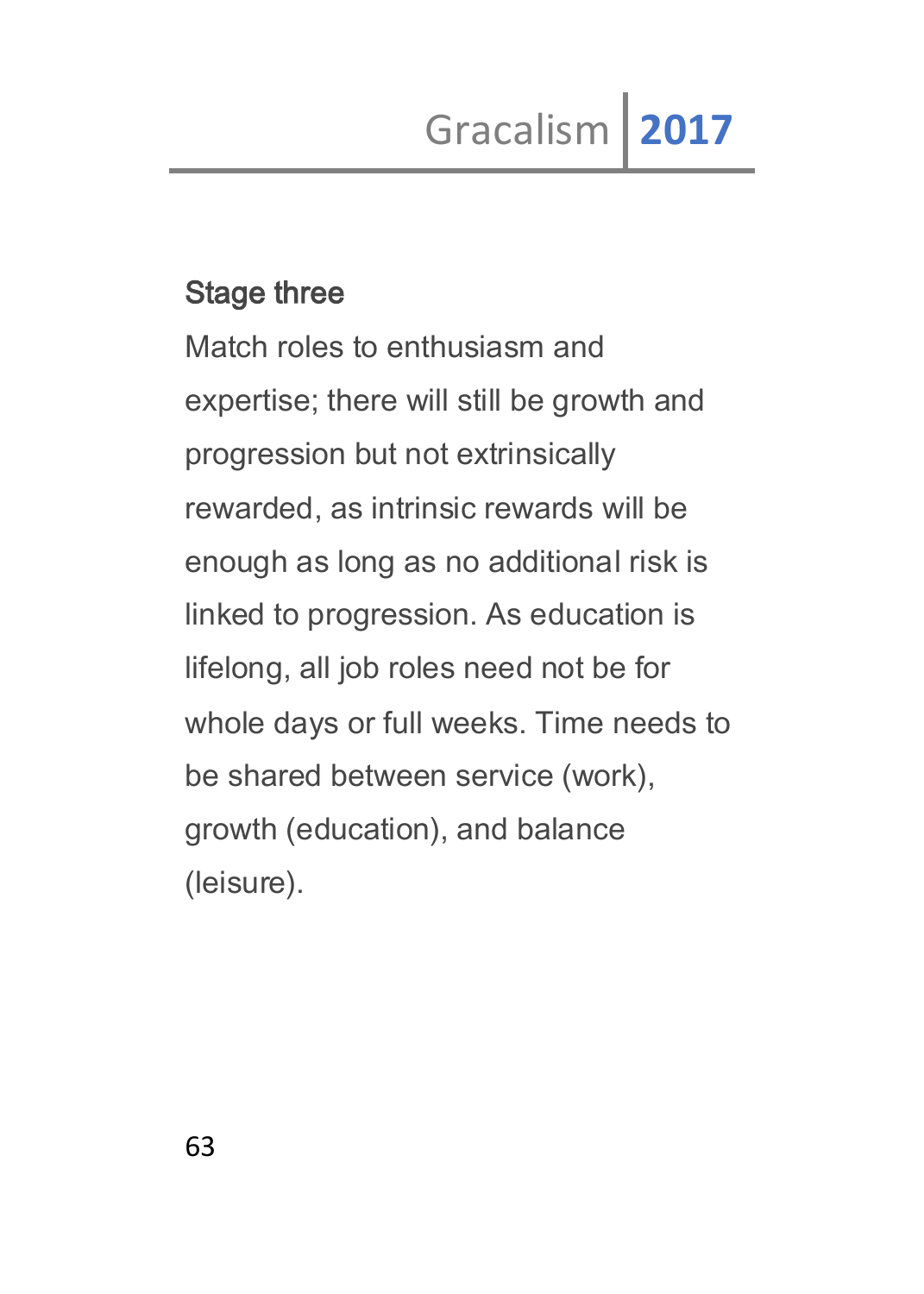### From the outset - the 'musts'

These things must happen (possibly not quite as I'm suggesting but however they come about, come about they must). There are things that must continually happen throughout the process of change:

People must be convinced. Power is accessed by spreading messages, spending capital on spreading those messages, and convincing people that the message being spread is one worth listening to. Beliefs change because people choose to change them, not because they are told to.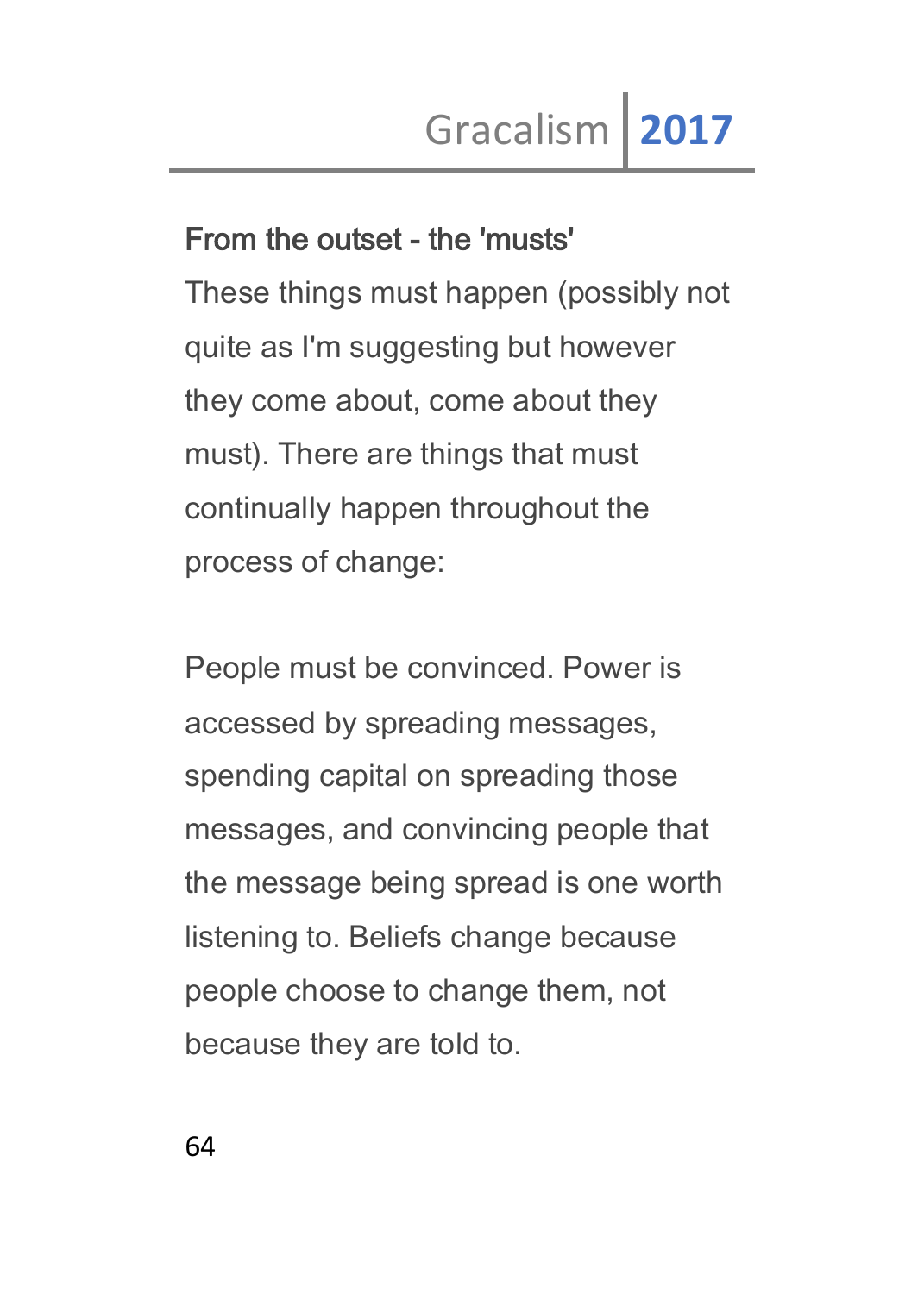Power must shift. For change to begin there will have to have been an overturning of power using the existing system. Hopefully, that can be achieved peacefully by engaging people in this discussion. One thing is for sure, the more we talk the more chance we have of a peaceful transition. The more the idea is spread and analysed, torn apart and put back together again the more likely it will be accepted as a reality and not some crackpot idea to be ignored.

Change from capitalism to Gracalism must happen with the support of the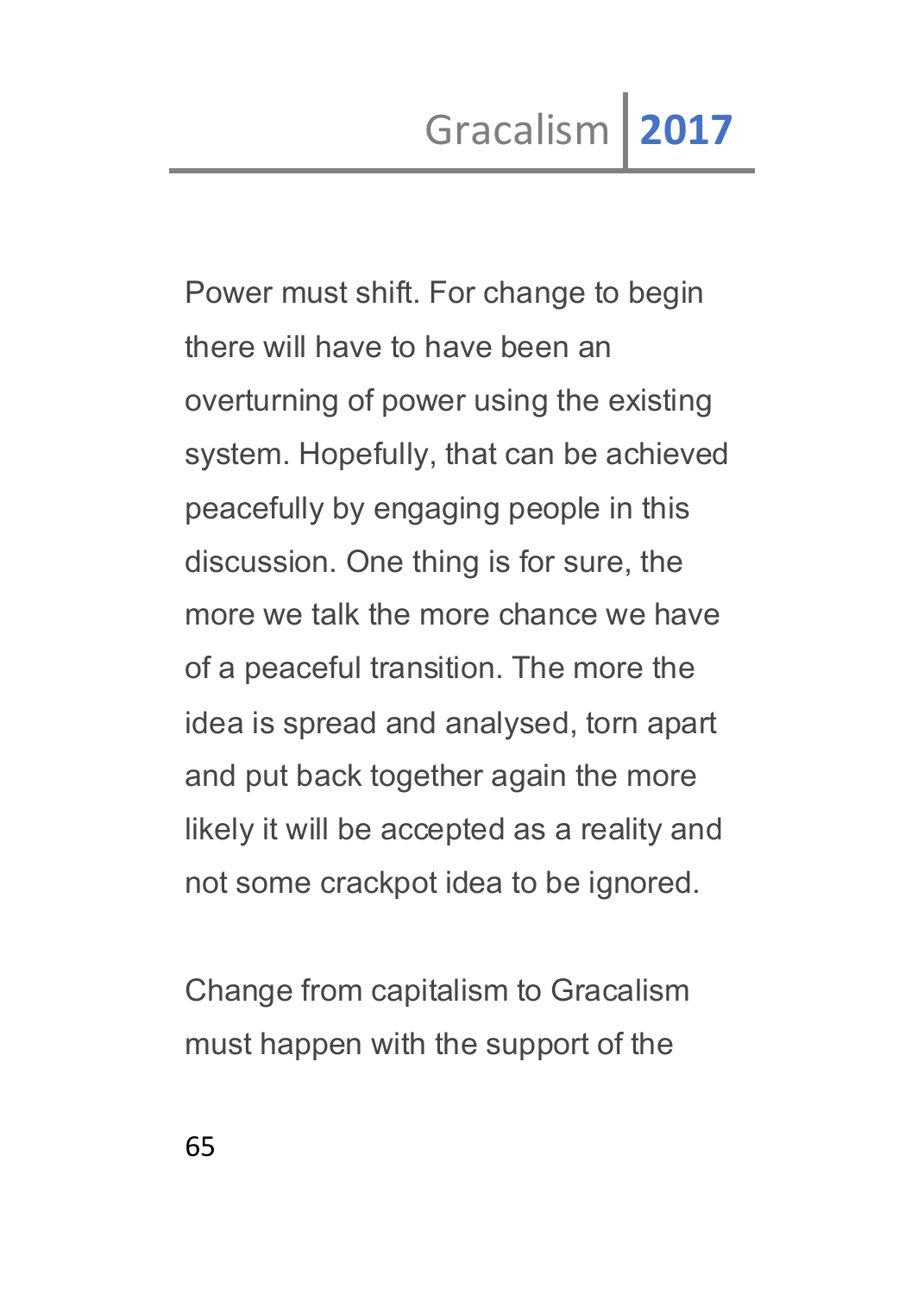popular vote for it to be legitimate. The existing warped approach democracy must be used as the means to transition to another reality.

Existing capital must be utilised. Once those leading the 'revolution' are in place they may go about the dismantling of capitalism by sequestering 'capital' as required. As it will all disappear at some point the arguments against this will be emotional rather than rational. However, it is likely there will be resistance that must be quelled.

Simultaneously the leadership of the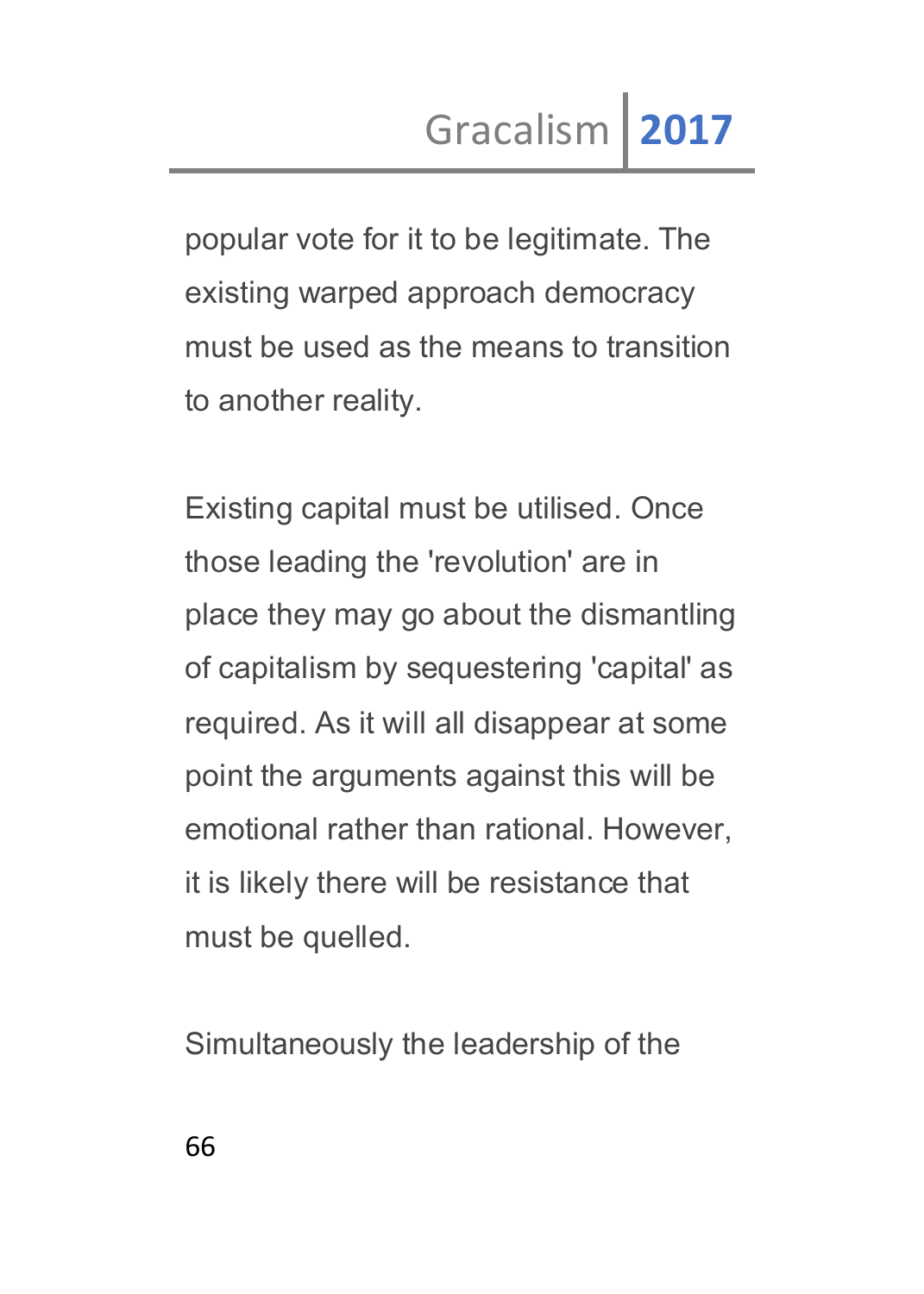change must engage widely to construct a democratic system that supports access and influence to decision making and leadership, appoints only the best and most qualified to positions requiring those skills, and appoints a changing group of administrative facilitators seconded to positions of responsibility on behalf of the electorate.

Government must return to being of the people and for the people. It must become a trusted set of institutions that are open and free from 'politics'. Discussion and debate about decisions at every level must be open, justified,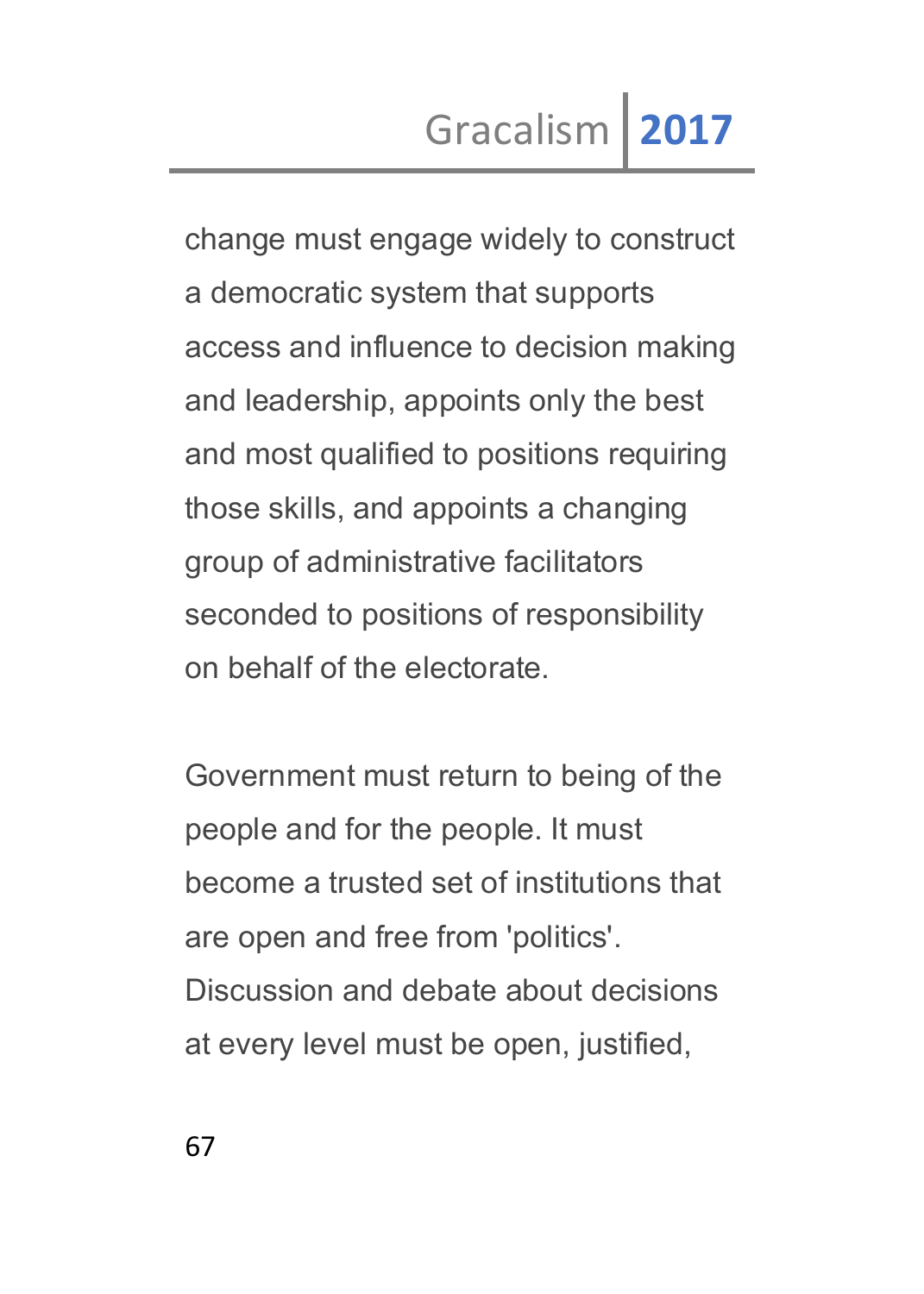and supported. Without the need for personal gain, with reduced possibility of using position to influence, and a culture that is based on abundance than scarcity it is significantly less likely that the problems of the past will travel with us into the future.

We should prepare and plan and protect ourselves from what is already begun to happen. Just look around you and then decide; do we put our heads in the sand or step up to the challenge?

These matters are real, the impact of them are real, and the reality that some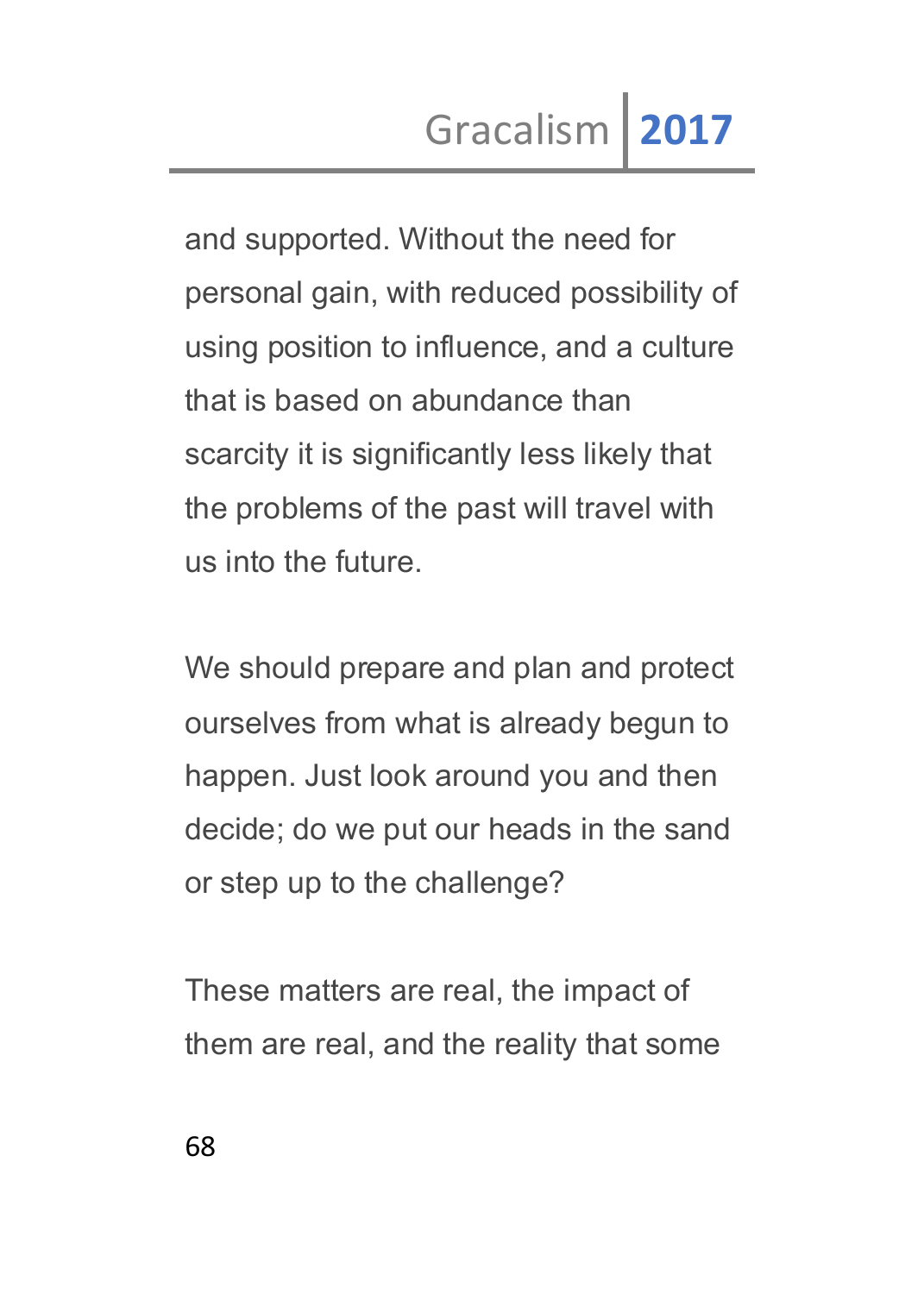change must happen is real. The question; 'if not Gracalism, then what?' is a better question than why this, why now, or why should we listen to 'this bloke'!

This intention of this paper is to stimulate debate. If it causes you to think, to talk, and to consider the reality of the world changes we are all engaged with, then it has achieved its purpose.

Martin Goodyer, March 2017